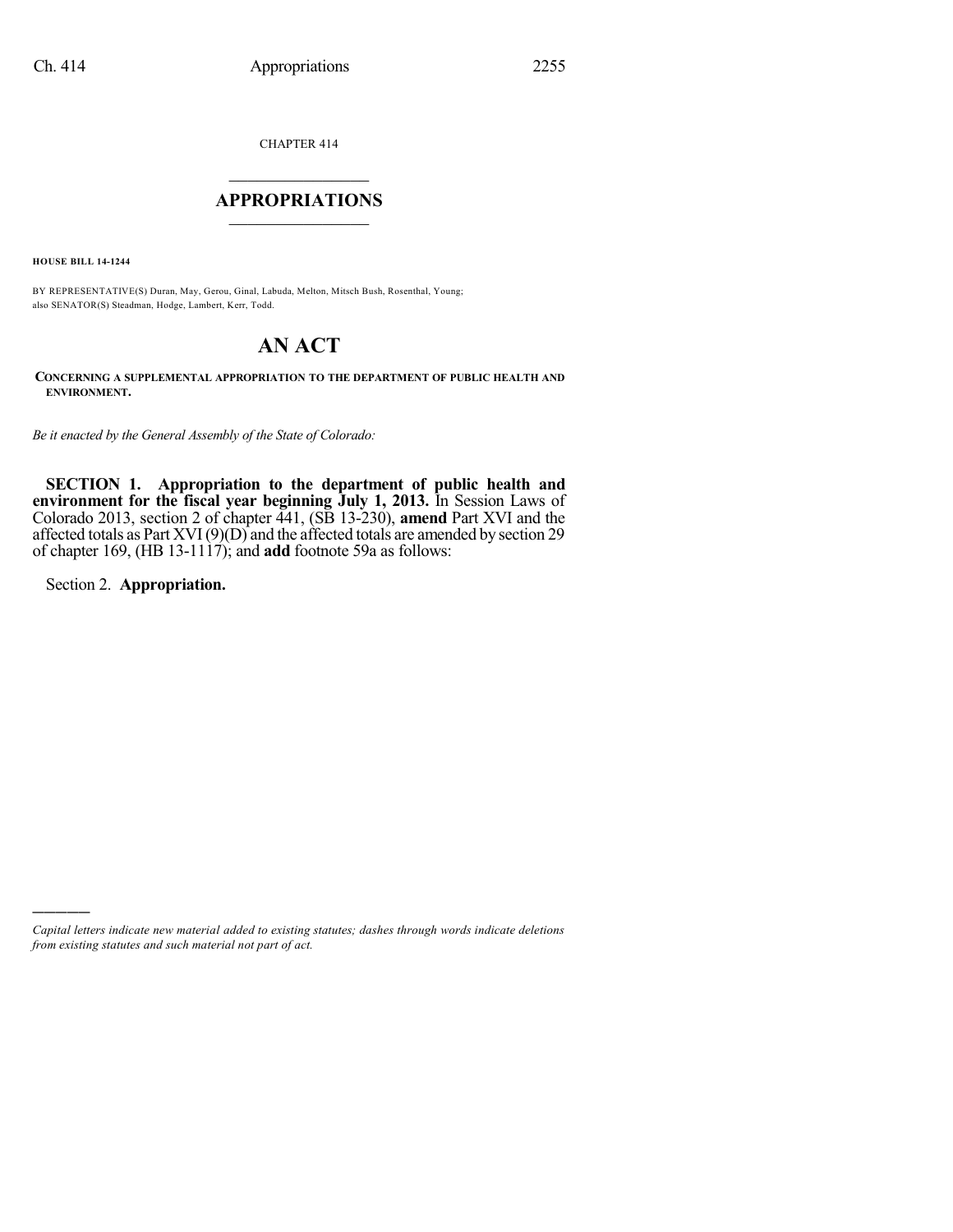|                           |        |                               | APPROPRIATION FROM                             |                      |                                       |                                |  |  |  |  |
|---------------------------|--------|-------------------------------|------------------------------------------------|----------------------|---------------------------------------|--------------------------------|--|--|--|--|
| ITEM &<br><b>SUBTOTAL</b> | TOTAL. | <b>GENERAL</b><br><b>FUND</b> | <b>GENERAL</b><br><b>FUND</b><br><b>EXEMPT</b> | CASH<br><b>FUNDS</b> | <b>REAPPROPRIATED</b><br><b>FUNDS</b> | <b>FEDERAL</b><br><b>FUNDS</b> |  |  |  |  |
|                           |        |                               |                                                |                      |                                       |                                |  |  |  |  |

## **PART XVI DEPARTMENT OF PUBLIC HEALTH AND ENVIRONMENT**

### **(1) ADMINISTRATION AND SUPPORT**

| (A) Administration               |              |         |                      |                        |           |
|----------------------------------|--------------|---------|----------------------|------------------------|-----------|
| Personal Services                | 5,071,993    |         |                      | 5,014,693 <sup>a</sup> | 57,300(I) |
|                                  | $(62.0$ FTE) |         |                      |                        |           |
| Retirements                      | 481,145      |         |                      | $481,145^a$            |           |
| Health, Life, and Dental         | 4,478,614    | 689,576 | $3,003,080^{\rm b}$  | 785,958°               |           |
| Short-term Disability            | 82,355       | 12,226  | 54,089 <sup>b</sup>  | $16,040^{\circ}$       |           |
| S.B. 04-257 Amortization         |              |         |                      |                        |           |
| <b>Equalization Disbursement</b> | 1,595,059    | 234,990 | $1,049,100^b$        | $310,969^{\circ}$      |           |
| S.B. 06-235                      |              |         |                      |                        |           |
| Supplemental Amortization        |              |         |                      |                        |           |
| <b>Equalization Disbursement</b> | 1,439,394    | 211,391 | $947,104^b$          | 280,899°               |           |
| <b>Salary Survey</b>             | 983,956      | 136,839 | 658,504 <sup>b</sup> | $188,613^{\circ}$      |           |
| Merit Pay                        | 600,659      | 83,534  | $401,985^{\rm b}$    | $115,140^{\circ}$      |           |
| Shift Differential               | 4,970        | 368     | 4,602 <sup>b</sup>   |                        |           |
| Workers' Compensation            | 512,315      |         |                      | 512,315 <sup>a</sup>   |           |
| <b>Operating Expenses</b>        | 1,277,707    |         |                      | 1,277,707 <sup>a</sup> |           |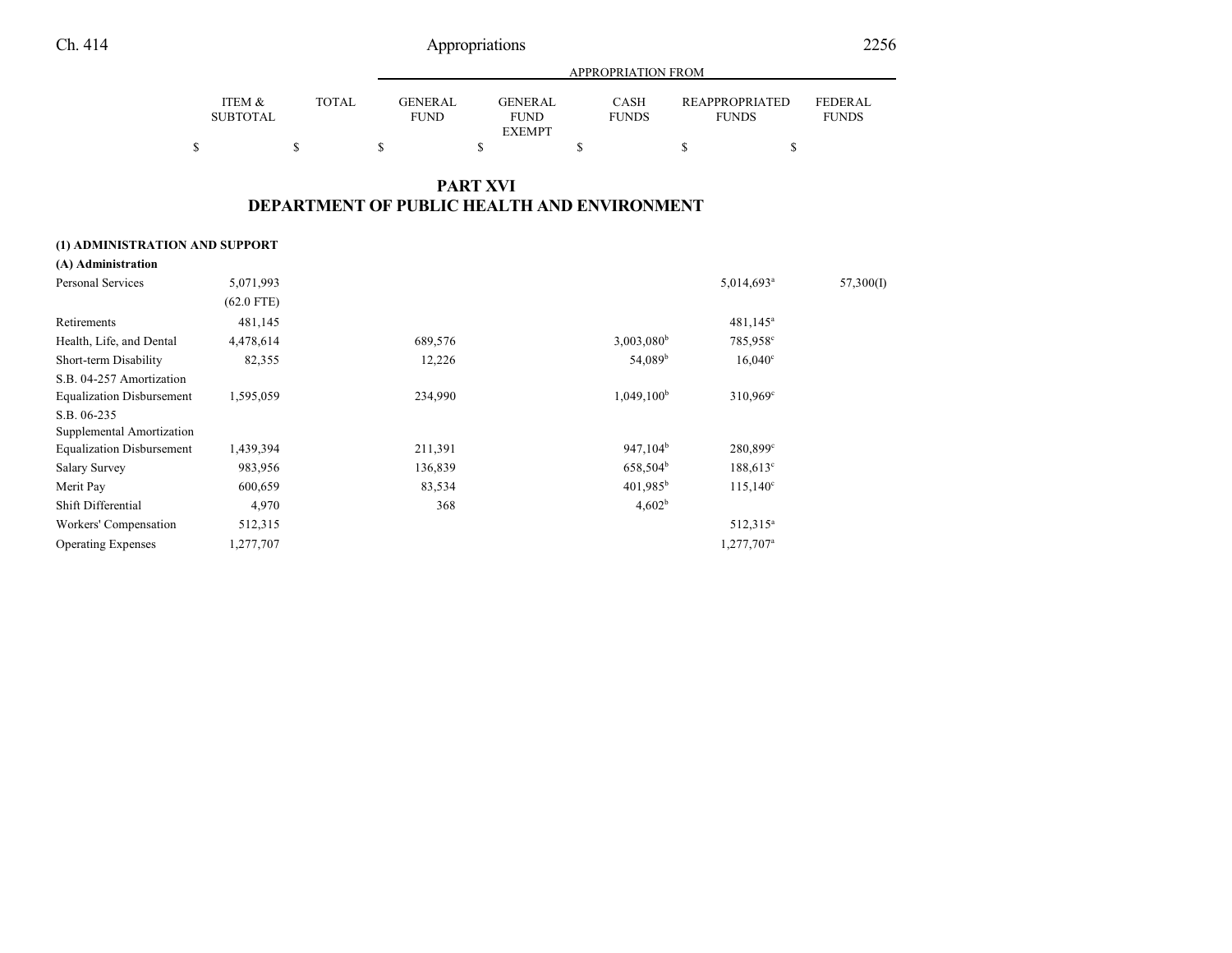| Legal Services                  |              |         |                        |                          |            |
|---------------------------------|--------------|---------|------------------------|--------------------------|------------|
| for $28,427$ hours              | 2,589,131    |         |                        | 2,589,131 <sup>a</sup>   |            |
| <b>TOXICOLOGY UNIT LEGAL</b>    |              |         |                        |                          |            |
| SERVICES FOR 2,028 HOURS        | 184,694      | 184,694 |                        |                          |            |
| Administrative Law              |              |         |                        |                          |            |
| Judge Services                  | 47,493       |         |                        | 47,493 <sup>a</sup>      |            |
| Payment to Risk                 |              |         |                        |                          |            |
| Management and                  |              |         |                        |                          |            |
| Property Funds                  | 99,120       |         |                        | $99,120^a$               |            |
| Vehicle Lease Payments          | 257,112      | 620     | $190,026$ <sup>b</sup> | $38,997$ <sup>a</sup>    | 27,469(f)  |
|                                 | 318,087      |         | $220,026^b$            | 56,972 <sup>a</sup>      | 40,469(I)  |
| Leased Space                    | 6,250,500    |         | 180,000 <sup>b</sup>   | $6,000,000$ <sup>a</sup> | 70,500(I)  |
| Capitol Complex                 |              |         |                        |                          |            |
| Leased Space                    | 35,150       |         |                        | $35,150^a$               |            |
| Utilities                       | 563,651      |         | $161,324^b$            | $390,727$ <sup>a</sup>   | 11,600(I)  |
| <b>Building Maintenance</b>     |              |         |                        |                          |            |
| and Repair                      | 271,858      |         |                        | 271,858 <sup>a</sup>     |            |
| Reimbursement for               |              |         |                        |                          |            |
| Members of the                  |              |         |                        |                          |            |
| State Board of Health           | 4,500        | 4,500   |                        |                          |            |
| <b>Indirect Cost Assessment</b> | 489,161      |         | $300,000$ <sup>d</sup> | $40,000^{\circ}$         | 149,161(I) |
|                                 | 394,161      |         | $205,000$ <sup>d</sup> |                          |            |
|                                 | 27, 135, 843 |         |                        |                          |            |
|                                 | 27,286,512   |         |                        |                          |            |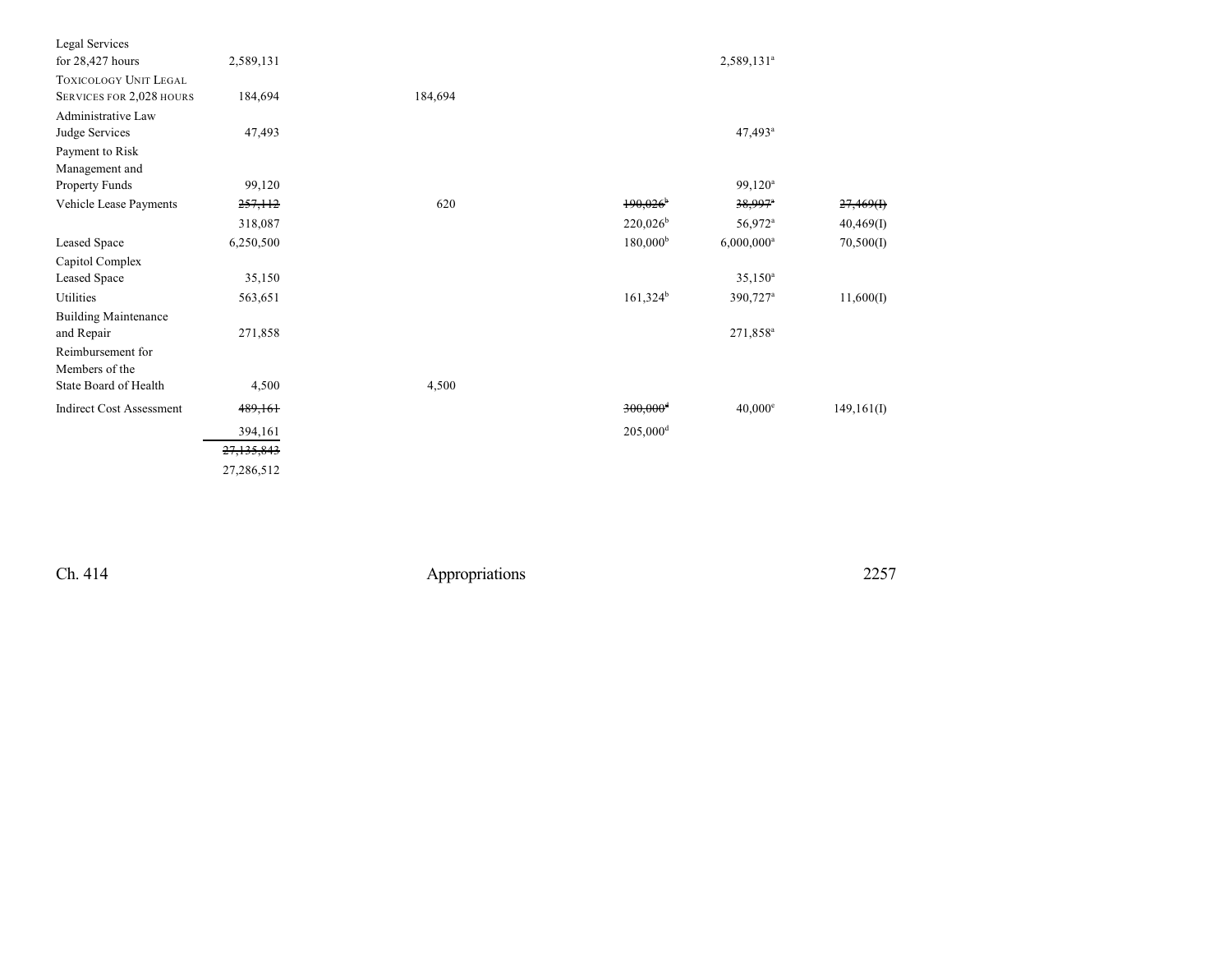|                                      |       | APPROPRIATION FROM             |  |                               |  |                             |  |                                       |  |                                |
|--------------------------------------|-------|--------------------------------|--|-------------------------------|--|-----------------------------|--|---------------------------------------|--|--------------------------------|
| <b>ITEM &amp;</b><br><b>SUBTOTAL</b> | TOTAL | <b>GENER AL</b><br><b>FUND</b> |  | <b>GENERAL</b><br><b>FUND</b> |  | <b>CASH</b><br><b>FUNDS</b> |  | <b>REAPPROPRIATED</b><br><b>FUNDS</b> |  | <b>FEDERAL</b><br><b>FUNDS</b> |
|                                      |       |                                |  | <b>EXEMPT</b>                 |  |                             |  |                                       |  |                                |
|                                      |       |                                |  |                               |  |                             |  |                                       |  |                                |

<sup>a</sup> Of these amounts, an estimated \$15,993,913 \$16,011,888 shall be from departmental indirect cost recoveries, \$710,815 shall be from statewide indirect cost recoveries, \$22,108 shall be from Medicaid funds appropriated to the Transfers to Department of Public Health and Environmental Facility for Survey and Certification line item in the Department of Health Care Policy and Financing, \$1,500 shall be from tobacco-settlement moneys received from tobacco-settlement-supported programs in this and other departments pursuant to Section 25-1-108.5 (5), C.R.S., and an estimated \$30,000 shall be from various sources of reappropriated funds.

<sup>b</sup> Of these amounts, an estimated \$750,028 shall be from the Department of Public Health and Environment subaccount of the Automobile Inspection and Readjustment Account of the Highway Users Tax Fund established in Section 42-3-304 (18) (c), C.R.S., and an estimated \$5,899,786 \$5,929,786 shall be from various sources of cash funds.

<sup>c</sup> Of these amounts, an estimated \$1,031,878 shall be from departmental indirect cost recoveries, \$534,012 shall be from Medicaid funds appropriated to the Transfer to Department of Public Health and Environment Facility for Survey and Certification line item in the Department of Health Care Policy and Financing, an estimated \$20,000 shall be from the Local Government Severance Tax Fund created in Section 39-29-110 (1) (a) (I), C.R.S. and transferred from the Local Government Mineral and Energy Impact Grants and Disbursements line item in the Department of Local Affairs, and an estimated \$111,729 shall be from various sources of reappropriated funds.

<sup>d</sup> Of this amount, an estimated \$25,000 shall be from the Department of Public Health and Environment subaccount of the Automobile Inspection and Readjustment Account of the Highway Users Tax Fund established in Section 42-3-304 (18) (c), C.R.S., and  $\frac{275,000}{275,000}$  \$180,000 shall be from various sources of cash funds.

<sup>e</sup> Of this amount, \$10,000 shall be from Medicaid funds appropriated to the Transfer to Department of Public Health and Environment Facility for Survey and Certification line item in the Department of Health Care Policy and Financing and \$30,000 shall from various sources of reappropriated funds.

#### **(B) Office of Health Disparities**

| Personal Services                | 271,569     | 50.539 | $221,030^a$              |
|----------------------------------|-------------|--------|--------------------------|
|                                  | $(4.3$ FTE) |        |                          |
| <b>Operating Expenses</b>        | 65.579      | 6.672  | 58.907 <sup>a</sup>      |
| <b>Health Disparities Grants</b> | 3,699,149   |        | $3.699.149$ <sup>a</sup> |
|                                  | 4,036,297   |        |                          |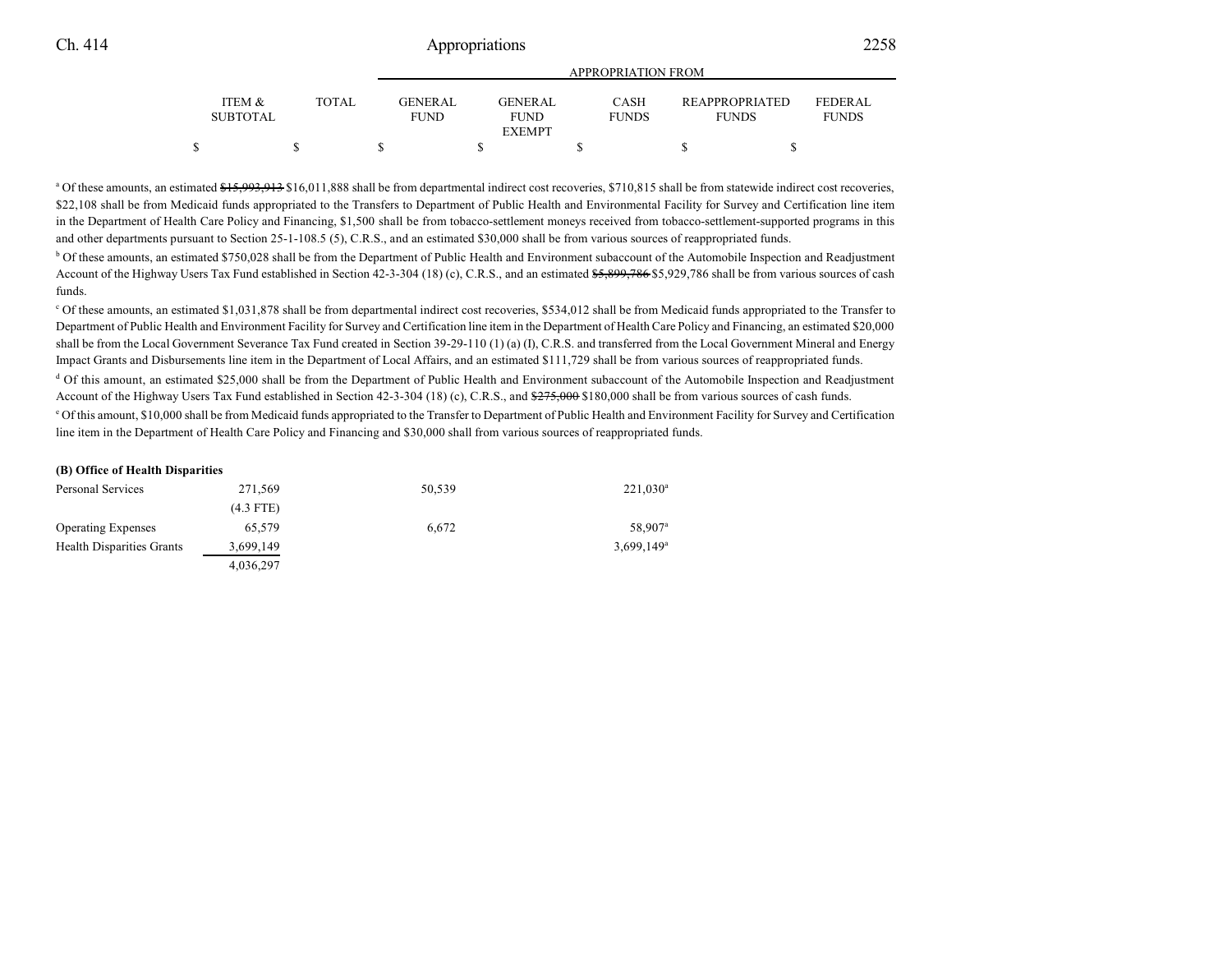a These amounts shall be from the Health Disparities Grant Program Fund created in Section 24-22-117 (2) (f), C.R.S.

| (C) Local Public Health Planning and Support |             |           |                        |            |
|----------------------------------------------|-------------|-----------|------------------------|------------|
| Assessment, Planning,                        |             |           |                        |            |
| and Support Program                          | 666,855     | 308,652   | $139.303^a$            | 218,900(I) |
|                                              | $(8.4$ FTE) |           |                        |            |
| Distributions to Local                       |             |           |                        |            |
| Public Health Agencies                       | 8,513,222   | 6,531,478 | 1.981.744 <sup>b</sup> |            |
|                                              | 9,180,077   |           |                        |            |

a This amount shall be from the Comprehensive Public Health Plan Cash Fund created in Section 25-1-504 (4), C.R.S.

<sup>b</sup> This amount shall be from the Public Health Services Support Fund created in Section 25-1-512 (2), C.R.S.

### 40,352,217

40,502,886

### **(2) CENTER FOR HEALTH AND ENVIRONMENTAL INFORMATION**

| (A) Health Statistics and Vital Records |              |                        |                                    |
|-----------------------------------------|--------------|------------------------|------------------------------------|
| Personal Services                       | 3,134,304    | 1,775,917 <sup>a</sup> | 5.887 <sup>b</sup><br>1,352,500(I) |
|                                         | $(49.1$ FTE) |                        |                                    |
| <b>Operating Expenses</b>               | 835,226      | 565.326 <sup>a</sup>   | 269,900(I)                         |
|                                         | 3,969,530    |                        |                                    |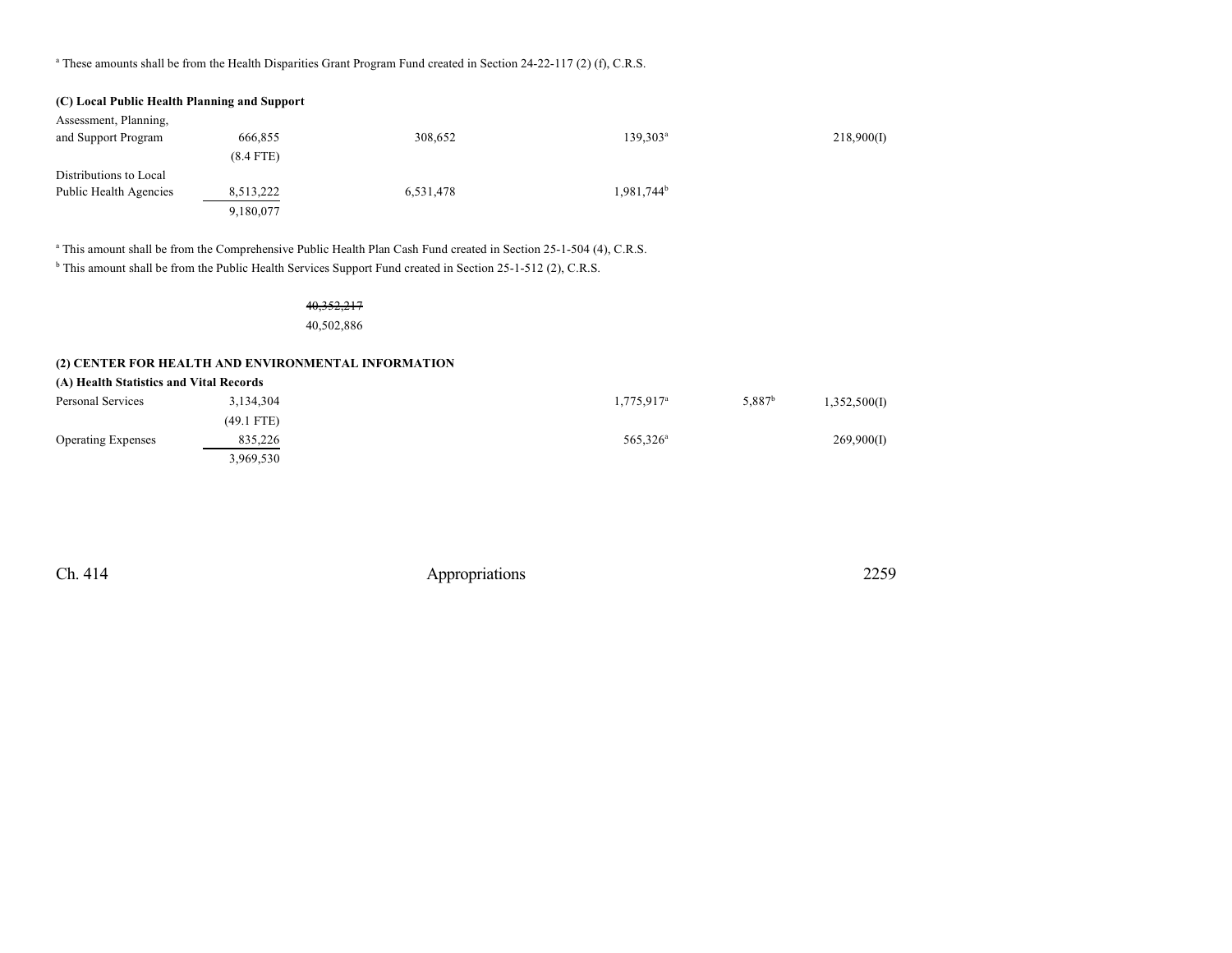|                                      |       | APPROPRIATION FROM       |  |                               |  |                             |  |                                |  |                                |  |
|--------------------------------------|-------|--------------------------|--|-------------------------------|--|-----------------------------|--|--------------------------------|--|--------------------------------|--|
| <b>ITEM &amp;</b><br><b>SUBTOTAL</b> | TOTAL | GENER AL.<br><b>FUND</b> |  | <b>GENERAL</b><br><b>FUND</b> |  | <b>CASH</b><br><b>FUNDS</b> |  | REAPPROPRIATED<br><b>FUNDS</b> |  | <b>FEDERAL</b><br><b>FUNDS</b> |  |
|                                      |       |                          |  | <b>EXEMPT</b>                 |  |                             |  |                                |  |                                |  |
|                                      |       |                          |  |                               |  |                             |  |                                |  |                                |  |

<sup>a</sup> Of these amounts, an estimated \$2,107,359 shall be from the Vital Statistics Records Cash Fund created in Section 25-2-121 (2) (b) (I), C.R.S., an estimated \$116,942 shall be from the Tobacco Education Programs Fund created in Section 24-22-117 (2) (c) (I), C.R.S., \$116,942 shall be from the Prevention, Early Detection, and Treatment Fund created in Section 24-22-117 (2) (d) (I), C.R.S. The Tobacco Education Programs Fund and the Prevention, Early Detection and Treatment Fund consist of revenues from additional state cigarette and tobacco taxes imposed pursuant to Section 21 of Article X of the State Constitution; appropriations from this fund do not constitute fiscal year spending for the purposes of Section 20 of Article X of the State Constitution.

<sup>b</sup> This amount shall be from Medicaid funds appropriated to the Transfer to the Department of Public Health and Environment for Prenatal Statistical Information line item in the Department of Health Care Policy and Financing.

#### **(B) Medical Marijuana Registry**

| Personal Services         | 1,928,192 | $1,928,192^a$ |
|---------------------------|-----------|---------------|
|                           |           | $(25.9$ FTE)  |
| <b>Operating Expenses</b> | 172,110   | $172.110^a$   |
|                           | 2,100,302 |               |

a These amounts shall be from the Medical Marijuana Program Fund created in Section 25-1.5-106 (16) (a), C.R.S.

#### **(C) Information Technology Services**

| Personal Services         | 320,931 | 70.849 <sup>a</sup>    | $250,082^b$          |
|---------------------------|---------|------------------------|----------------------|
|                           |         | $(0.2$ FTE)            | $(2.6$ FTE)          |
| <b>Operating Expenses</b> | 765,146 | $103.927$ <sup>a</sup> | 661.219 <sup>b</sup> |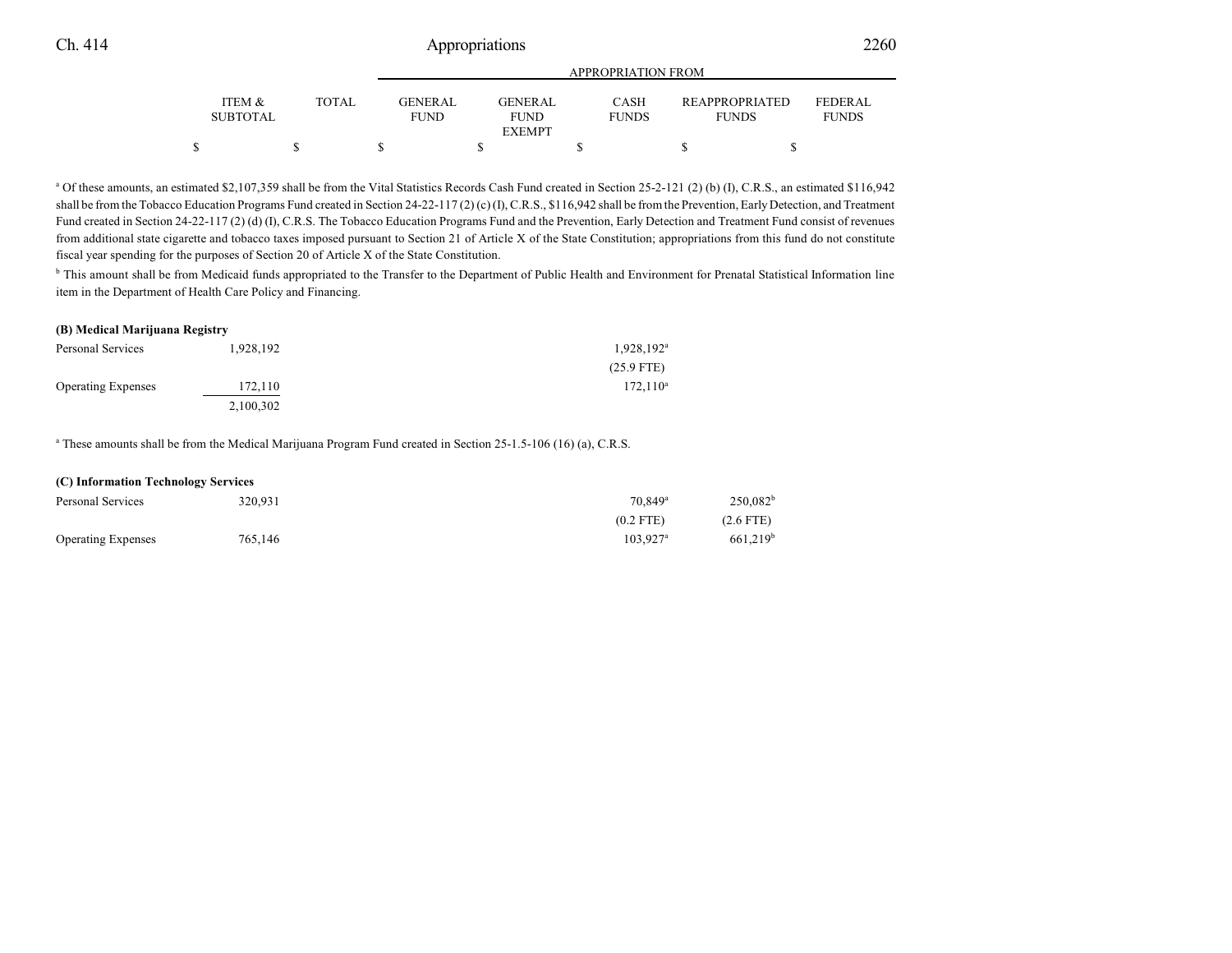| Purchase of Services                    |           |         |                      |                        |              |
|-----------------------------------------|-----------|---------|----------------------|------------------------|--------------|
| from Computer Center                    | 5,268,032 | 234,946 | 872,692 <sup>a</sup> | 2,381,526°             | 1,778,868(I) |
|                                         | 5,218,032 |         |                      | 2,331,526 <sup>c</sup> |              |
| Colorado State Network                  | 641,970   |         |                      | 641,970 <sup>c</sup>   |              |
| Management and<br>Administration of OIT | 352,987   |         |                      | 352,987°               |              |
| Communication                           |           |         |                      |                        |              |
| Service Payments                        | 16,691    |         |                      | $16,691$ °             |              |
| <b>COFRS</b> Modernization              | 699,370   | 417,565 | 281,805 <sup>a</sup> |                        |              |
| Information                             |           |         |                      |                        |              |
| <b>Technology Security</b>              | 65,049    | 2,478   |                      | $62,571^{\circ}$       |              |
|                                         | 8,130,176 |         |                      |                        |              |
|                                         | 8,080,176 |         |                      |                        |              |

a These amounts shall be from various sources of cash funds.

<sup>b</sup> These amounts shall be from departmental indirect cost recoveries.

<sup>c</sup> Of these amounts, an estimated \$3,293,320 \$3,243,320 shall be from departmental indirect cost recoveries, \$130,127 shall be from Medicaid funds appropriated to the Transfer to Department of Public Health and Environment Facility for Survey and Certification line item in the Department of Health Care Policy and Financing, and an estimated \$32,298 shall be from various sources of reappropriated funds.

| (D) Indirect Cost |           |            |                        |            |             |
|-------------------|-----------|------------|------------------------|------------|-------------|
| Assessment        | 831,469   |            | $300,000$ <sup>a</sup> | $31,369^b$ | 500, 100(I) |
|                   | 1,731,469 |            | $1,200,000^a$          |            |             |
|                   |           | 15,031,477 |                        |            |             |

15,881,477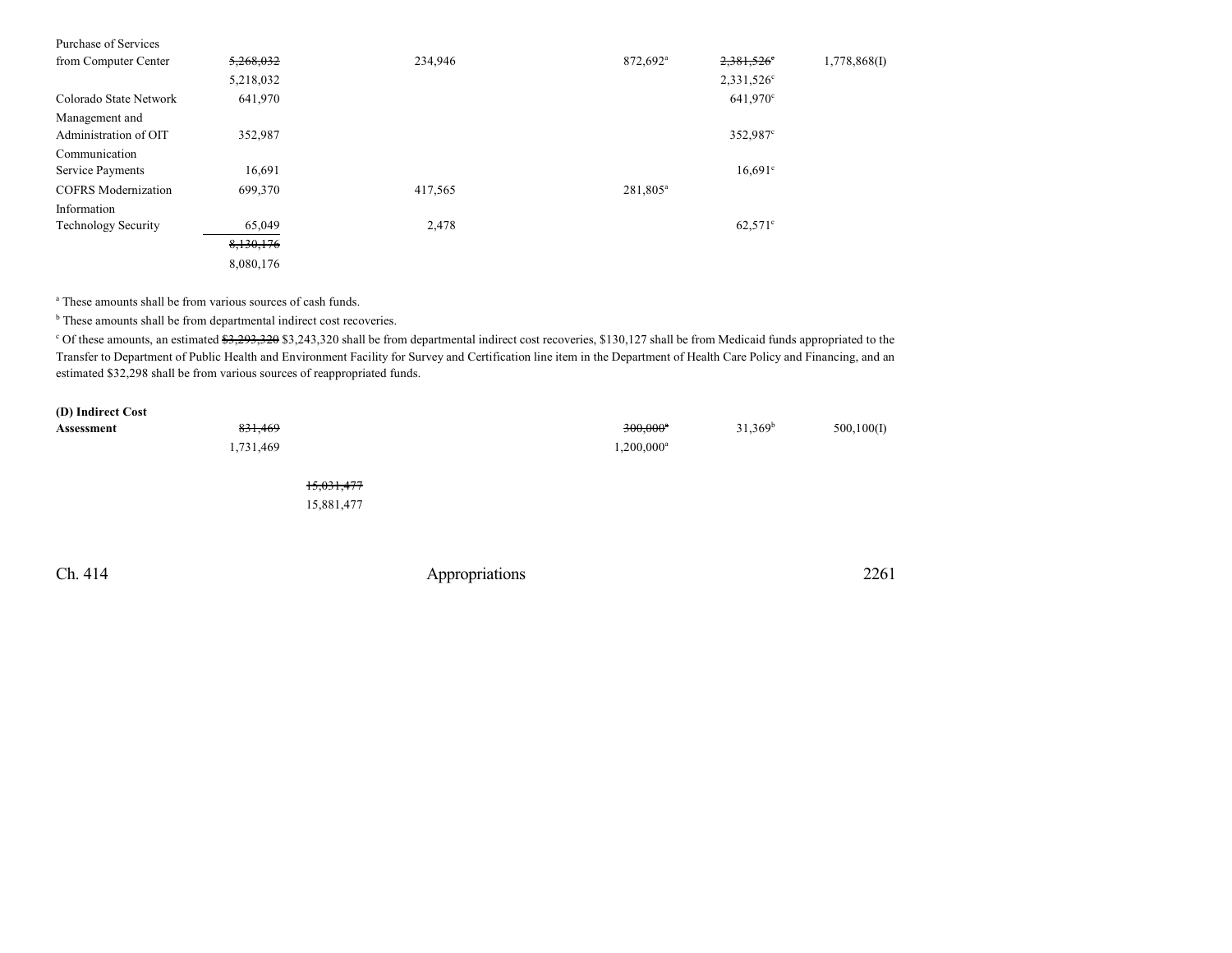| - 1 |
|-----|
|-----|

# Appropriations 2262

|                                                                                                                                                          |                           |              |                               |                                                |               | <b>APPROPRIATION FROM</b>   |                                       |                                |
|----------------------------------------------------------------------------------------------------------------------------------------------------------|---------------------------|--------------|-------------------------------|------------------------------------------------|---------------|-----------------------------|---------------------------------------|--------------------------------|
|                                                                                                                                                          | ITEM &<br><b>SUBTOTAL</b> | <b>TOTAL</b> | <b>GENERAL</b><br><b>FUND</b> | <b>GENERAL</b><br><b>FUND</b><br><b>EXEMPT</b> |               | <b>CASH</b><br><b>FUNDS</b> | <b>REAPPROPRIATED</b><br><b>FUNDS</b> | <b>FEDERAL</b><br><b>FUNDS</b> |
|                                                                                                                                                          | \$                        | \$           | \$                            | \$                                             | <sup>\$</sup> |                             | \$                                    | \$                             |
| <sup>a</sup> This amount shall be from various sources of cash funds.<br><sup>b</sup> This amount shall be from various sources of reappropriated funds. |                           |              |                               |                                                |               |                             |                                       |                                |
| (3) LABORATORY SERVICES                                                                                                                                  |                           |              |                               |                                                |               |                             |                                       |                                |
| Director's Office                                                                                                                                        | 494,971                   |              |                               |                                                |               | 494,971 <sup>a</sup>        |                                       |                                |
|                                                                                                                                                          |                           |              |                               |                                                |               | $(5.5$ FTE)                 |                                       |                                |
| Chemistry and                                                                                                                                            |                           |              |                               |                                                |               |                             |                                       |                                |
| Microbiology<br><b>Personal Services</b>                                                                                                                 |                           |              |                               |                                                |               |                             |                                       |                                |
|                                                                                                                                                          | 5,502,101                 |              | 743,576                       |                                                |               | $2,378,416^b$               | $93,509^{\circ}$                      | 2,286,600(I)                   |
|                                                                                                                                                          |                           |              | $(9.7$ FTE)                   |                                                |               | $(27.2$ FTE)                | $(1.3$ FTE)                           | $(19.5$ FTE)                   |
| Chemistry and                                                                                                                                            |                           |              |                               |                                                |               |                             |                                       |                                |
| Microbiology                                                                                                                                             |                           |              |                               |                                                |               |                             |                                       |                                |
| <b>Operating Expenses</b>                                                                                                                                | 4,275,610                 |              | 314,817                       |                                                |               | 2,898,920 <sup>b</sup>      | 238,873°                              | 823,000(I)                     |
| Certification                                                                                                                                            | 807,963                   |              |                               |                                                |               | 584,063 <sup>d</sup>        |                                       | 223,900(I)                     |
|                                                                                                                                                          |                           |              |                               |                                                |               | $(7.9$ FTE)                 |                                       | $(3.1$ FTE)                    |
| <b>Indirect Cost Assessment</b>                                                                                                                          | 1,900,000                 |              |                               |                                                |               | $1,500,000$ °               |                                       | 400,000(I)                     |
|                                                                                                                                                          | 1,850,000                 |              |                               |                                                |               | 1,450,000 <sup>e</sup>      |                                       |                                |

12,980,645 12,930,645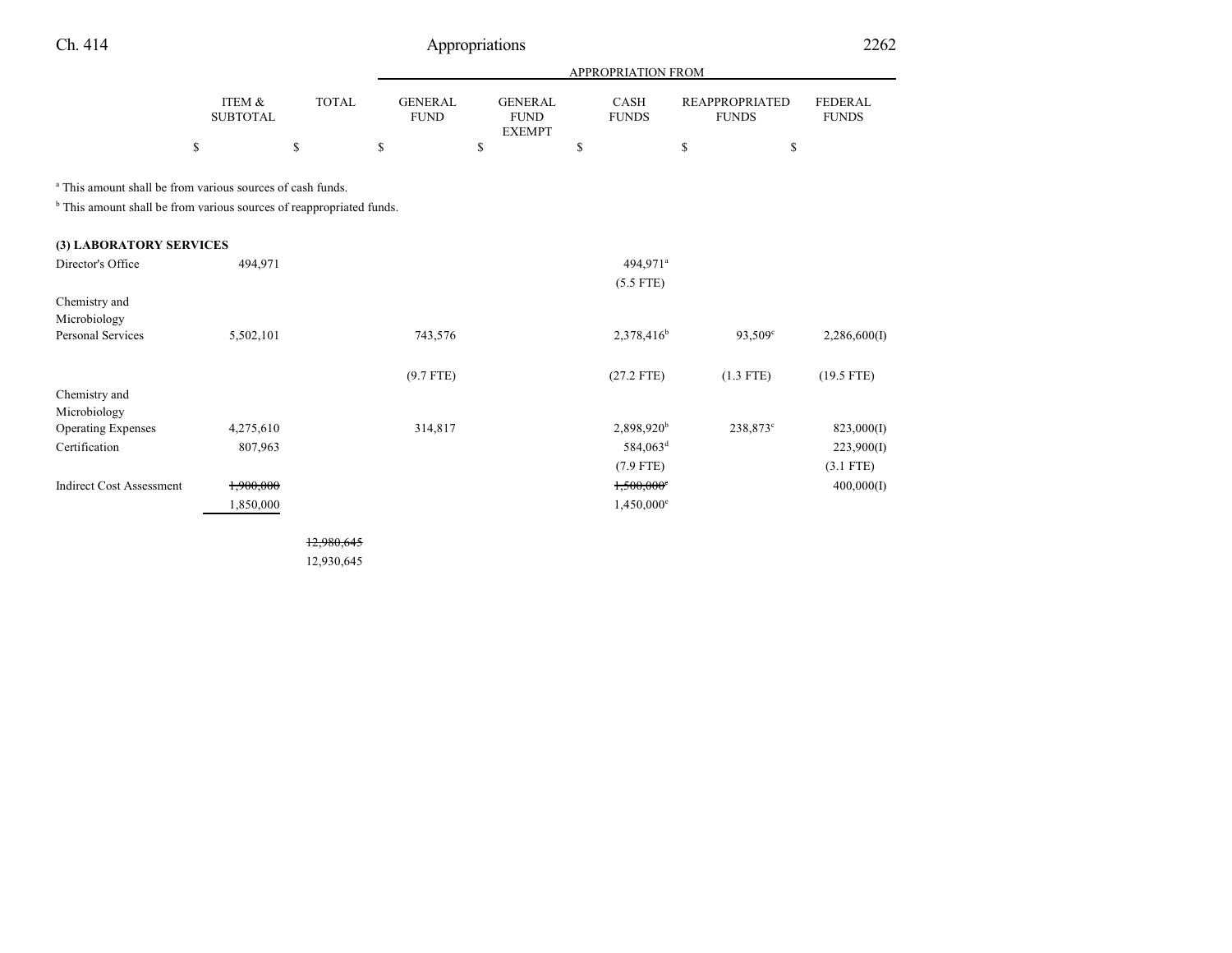<sup>a</sup> Of these amounts, an estimated \$211,210 shall be from the Newborn Screening and Genetic Counseling Cash Fund created in Section 25-4-1006 (1), C.R.S., an estimated \$168,761 shall be from the Laboratory Cash Fund created in Section 25-1.5-101 (1) (e) (II), C.R.S., and an estimated \$115,000 shall be from the Law Enforcement Assistance Fund created in Section 43-4-401, C.R.S., and pursuant to Section 43-4-402 (2) (a), C.R.S.

<sup>b</sup> Of these amounts, an estimated \$3,470,700 shall be from the Newborn Screening and Genetic Counseling Cash Fund created in Section 25-4-1006 (1), C.R.S., an estimated \$1,635,256 shall be from the Laboratory Cash Fund created in Section 25-1.5-101 (1) (e) (II), C.R.S., an estimated \$121,380 shall be from the Law Enforcement Assistance Fund created in Section 43-4-401, C.R.S., and an estimated \$50,000 shall be from various sources of cash funds.

c These amounts shall be from appropriations to the Operating Expenses line of the Clean Water Program in the Water Quality Control Division.

<sup>d</sup> Of these amounts, an estimated \$484,063 shall be from the Law Enforcement Assistance Fund created in Section 43-4-401, C.R.S., and an estimated \$100,000 shall be from the Laboratory Cash Fund created in Section 25-1.5-101 (1) (e) (II), C.R.S.

<sup>e</sup> Of this amount, an estimated \$550,000 shall be from the Newborn Screening and Genetic Counseling Cash Fund created in Section 25-4-1006 (1), C.R.S., an estimated \$360,000 shall be from the Laboratory Cash Fund created in Section 25-1.5-101 (1) (e) (II), C.R.S., an estimated \$150,000 shall be from the Law Enforcement Assistance Fund created in Section 43-4-401, C.R.S., and pursuant to Section 43-4-402 (2) (a), C.R.S., and an estimated \$440,000 \$390,000 shall be from various sources of cash funds.

### **(4) AIR POLLUTION CONTROL DIVISION**

| (A) Administration              |           |                          |             |
|---------------------------------|-----------|--------------------------|-------------|
| Program Costs                   | 422,883   | $290,283^a$              | 132,600(I)  |
|                                 |           | $(3.1$ FTE)              | $(1.4$ FTE) |
| <b>Indirect Cost Assessment</b> | 3,100,000 | $2,500,000$ <sup>b</sup> | 600,000(I)  |
|                                 | 3,450,000 | $2,850,000^{\rm b}$      |             |
|                                 | 3,522,883 |                          |             |
|                                 | 3,872,883 |                          |             |

<sup>a</sup> Of this amount, an estimated \$155,283 shall be from the Department of Public Health and Environment subaccount of the Automobile Inspection and Readjustment Account of the Highway Users Tax Fund established in Section 42-3-304 (18) (c), C.R.S., and an estimated \$135,000 shall be from the Stationary Sources Control Fund created in Section 25-7-114.7 (2) (b) (I), C.R.S.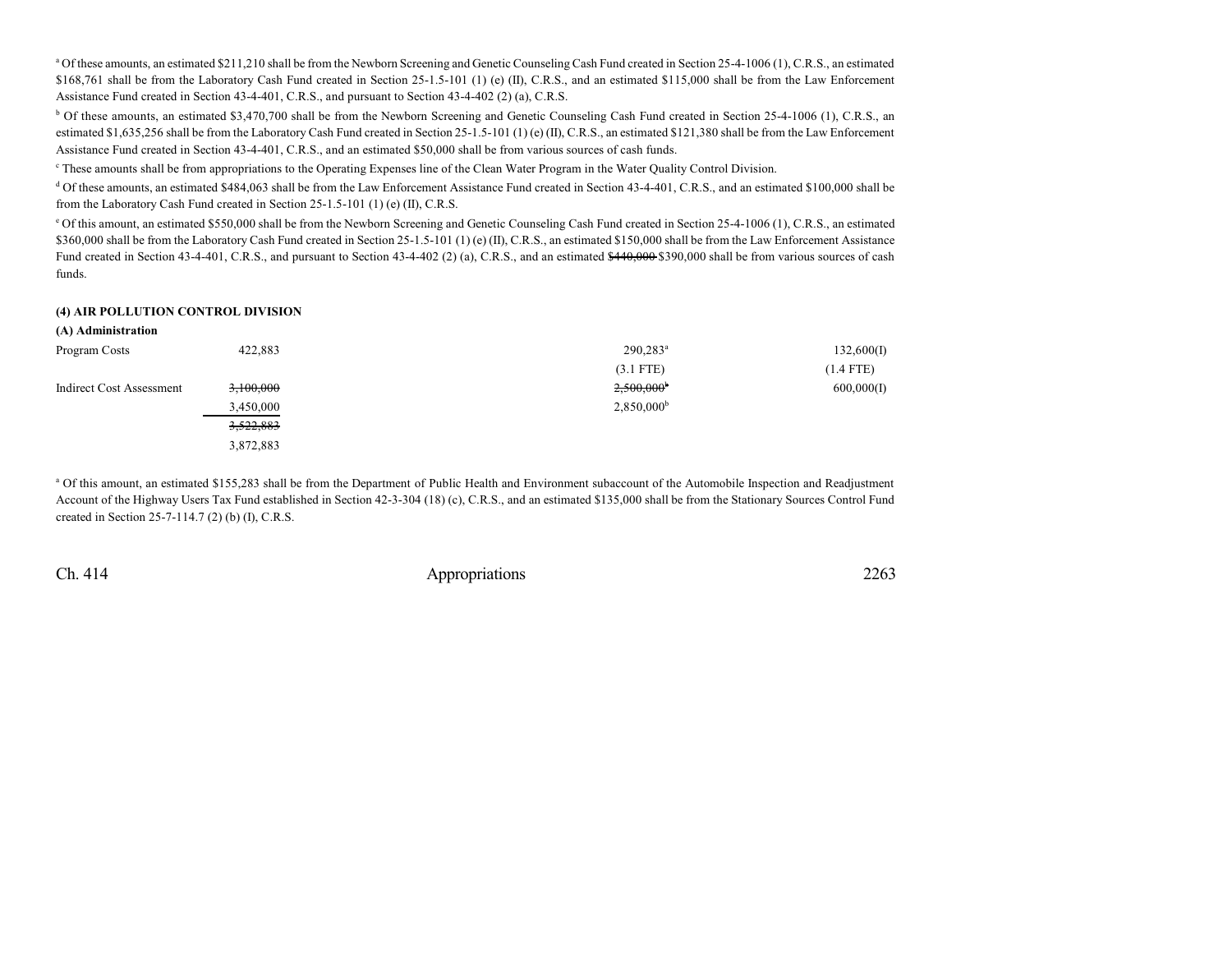|                                      |        | APPROPRIATION FROM       |  |                               |  |                             |  |                                       |                          |  |
|--------------------------------------|--------|--------------------------|--|-------------------------------|--|-----------------------------|--|---------------------------------------|--------------------------|--|
| <b>ITEM &amp;</b><br><b>SUBTOTAL</b> | TOTAL. | GENER AL.<br><b>FUND</b> |  | <b>GENERAL</b><br><b>FUND</b> |  | <b>CASH</b><br><b>FUNDS</b> |  | <b>REAPPROPRIATED</b><br><b>FUNDS</b> | FEDERAL.<br><b>FUNDS</b> |  |
|                                      |        |                          |  | <b>EXEMPT</b>                 |  |                             |  |                                       |                          |  |
|                                      |        |                          |  |                               |  |                             |  |                                       |                          |  |

<sup>b</sup> Of this amount, an estimated \$1,250,000 shall be from the Stationary Sources Control Fund created in Section 25-7-114.7 (2) (b) (I), C.R.S., an estimated \$834,733 shall be from the Department of Public Health and Environment subaccount of the Automobile Inspection and Readjustment Account of the Highway Users Tax Fund established in Section 42-3-304 (18) (c), C.R.S., an estimated \$35,000 shall be from the Ozone Protection Fund created in Section 25-7-135 (1), C.R.S., an estimated \$13,000 shall be from the Lead Hazard Reduction Cash Fund created in Section 25-5-1106 (2), C.R.S., and an estimated \$367,267 \$717,267 shall be from various sources of cash funds.

| (B) Technical Services    |           |         |                          |              |
|---------------------------|-----------|---------|--------------------------|--------------|
| Personal Services         | 3,160,951 |         | 1,981,451 <sup>a</sup>   | 1,179,500(I) |
|                           |           |         | $(23.9$ FTE)             | $(10.8$ FTE) |
| <b>Operating Expenses</b> | 493,981   |         | 317,381 <sup>a</sup>     | 176,600(I)   |
| <b>Local Contracts</b>    |           |         |                          |              |
|                           | 1,636,221 |         | $816,121^b$              | 820,100(I)   |
| <b>FRONT RANGE AIR</b>    |           |         |                          |              |
| POLLUTION AND             |           |         |                          |              |
| PHOTOCHEMISTRY            |           |         |                          |              |
| <b>EXPERIMENT</b>         | 2,000,000 | 540,000 | $1,460,000$ <sup>c</sup> |              |
|                           | 5,291,153 |         |                          |              |
|                           | 7,291,153 |         |                          |              |
|                           |           |         |                          |              |

<sup>a</sup> Of these amounts, an estimated \$1,416,647 shall be from the Department of Public Health and Environment subaccount of the Automobile Inspection and Readjustment Account of the Highway Users Tax Fund established in Section 42-3-304 (18) (c), C.R.S., and an estimated \$882,185 shall be from the Stationary Sources Control Fund created in Section 25-7-114.7 (2) (b) (I), C.R.S.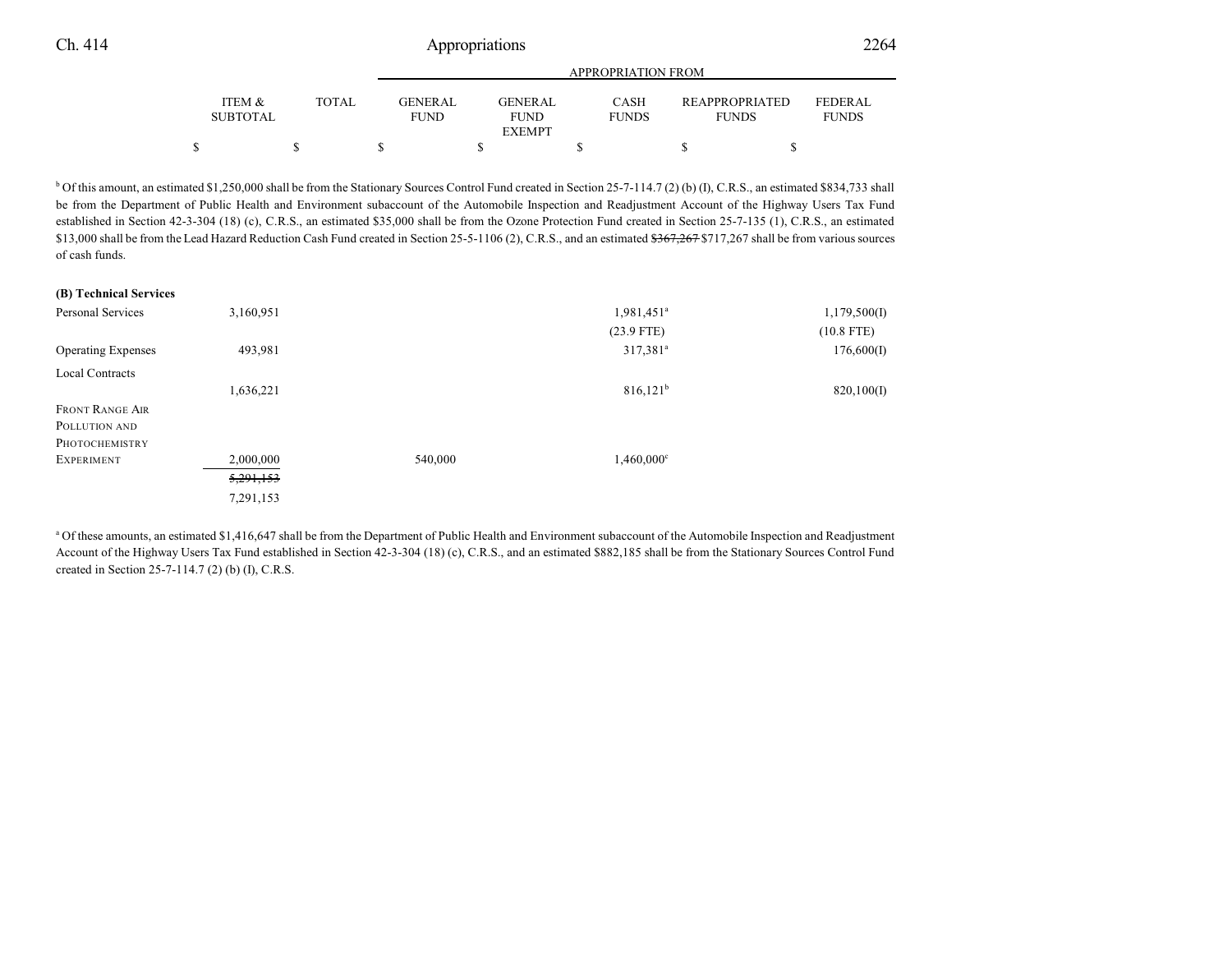<sup>b</sup> Of this amount, an estimated \$406,931 shall be from the Stationary Sources Control Fund created in Section 25-7-114.7 (2) (b) (I), C.R.S., an estimated \$389,597 shall be from the Department of Public Health and Environment subaccount of the Automobile Inspection and Readjustment Account of the Highway Users Tax Fund established in Section 42-3-304 (18) (c), C.R.S., and an estimated \$19,593 shall be from the Ozone Protection Fund created in Section 25-7-135 (1), C.R.S. c THIS AMOUNT SHALL BE FROM THE STATIONARY SOURCES CONTROL FUND CREATED IN SECTION 25-7-114.7 (2) (b) (I), C.R.S.

| (C) Mobile Sources |  |
|--------------------|--|
|--------------------|--|

| Personal Services         | 2,657,694 | 2,331,094 <sup>a</sup> | 326,600(I)  |
|---------------------------|-----------|------------------------|-------------|
|                           |           | $(26.8$ FTE)           | $(2.5$ FTE) |
| <b>Operating Expenses</b> | 393,379   | 327,327 <sup>a</sup>   | 66,052(I)   |
| Diesel Inspection/        |           |                        |             |
| Maintenance Program       | 642,817   | $642,817^b$            |             |
|                           |           | $(6.6$ FTE)            |             |
| Mechanic                  |           |                        |             |
| Certification Program     | 7,000     | 7,000 <sup>b</sup>     |             |
| <b>Local Grants</b>       | 77,597    | $77,597$ <sup>a</sup>  |             |
|                           | 3,778,487 |                        |             |

a These amounts shall be from the Department of Public Health and Environment subaccount of the Automobile Inspection and Readjustment Account of the Highway Users Tax Fund established in Section 42-3-304 (18) (c), C.R.S.

<sup>b</sup> Of these amounts, an estimated \$467,487 shall be from the Department of Public Health and Environment subaccount of the Automobile Inspection and Readjustment Account of the Highway Users Tax Fund established in Section 42-3-304 (18) (c), C.R.S., and an estimated \$182,330 shall be from diesel inspection and mechanic certification fees.

#### **(D) Stationary Sources**

| Personal Services | 7,768,074 | 338,483     | 5,924,391 <sup>a</sup> | 1,505,200(I) |
|-------------------|-----------|-------------|------------------------|--------------|
|                   |           | $(5.0$ FTE) | $(77.9$ FTE)           | (14.4 FTE)   |
|                   |           |             |                        |              |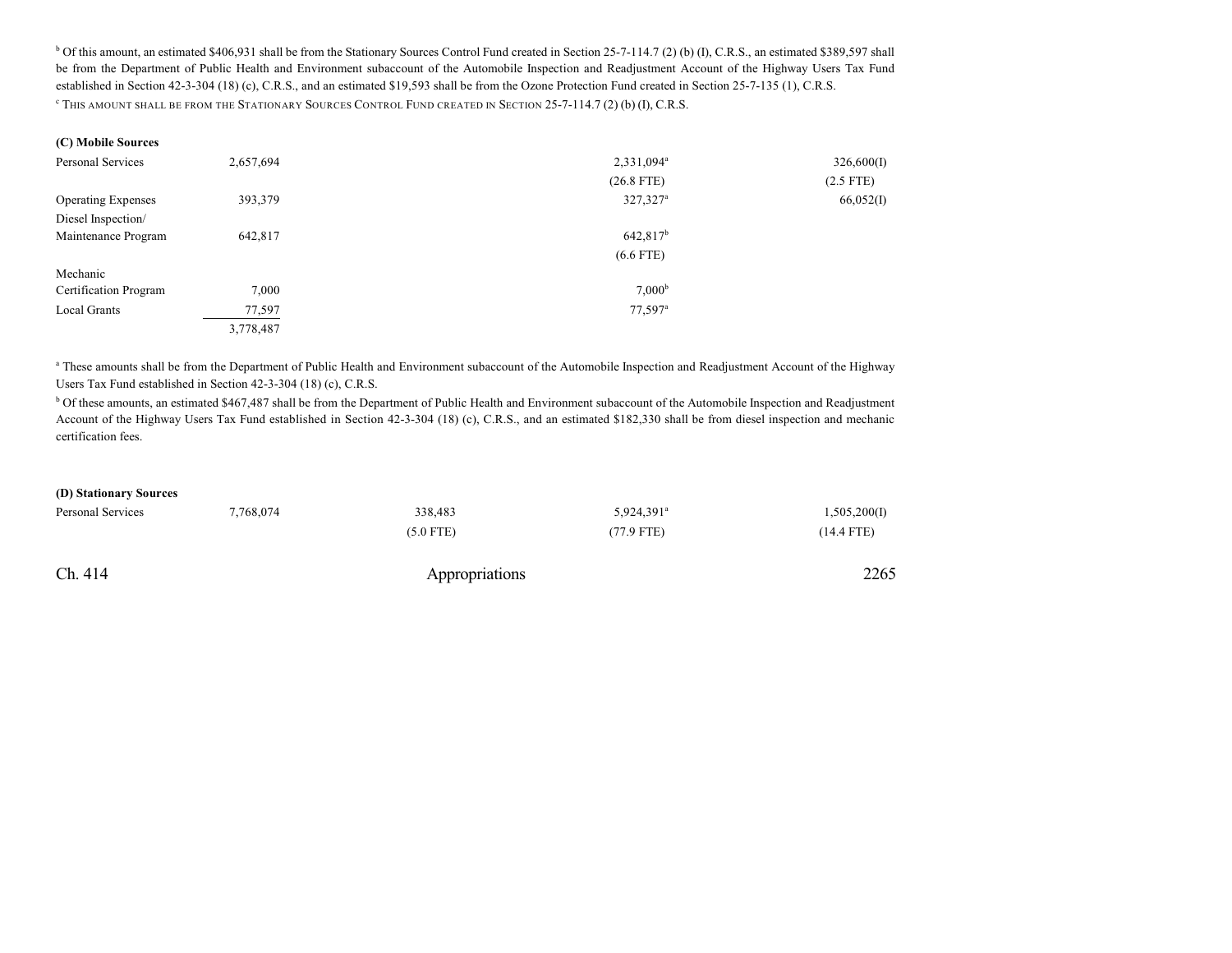|                                |                           | <b>APPROPRIATION FROM</b> |                               |                                                |                             |                                       |                                |
|--------------------------------|---------------------------|---------------------------|-------------------------------|------------------------------------------------|-----------------------------|---------------------------------------|--------------------------------|
|                                | ITEM &<br><b>SUBTOTAL</b> | <b>TOTAL</b>              | <b>GENERAL</b><br><b>FUND</b> | <b>GENERAL</b><br><b>FUND</b><br><b>EXEMPT</b> | <b>CASH</b><br><b>FUNDS</b> | <b>REAPPROPRIATED</b><br><b>FUNDS</b> | <b>FEDERAL</b><br><b>FUNDS</b> |
|                                | \$                        | \$                        | \$                            | \$                                             | \$                          | \$<br>\$                              |                                |
| <b>Operating Expenses</b>      | 618,737                   |                           | 156,390                       |                                                | 399,547 <sup>a</sup>        |                                       | 62,800(I)                      |
| <b>Local Contracts</b>         | 820,567                   |                           |                               |                                                | 722,067 <sup>b</sup>        |                                       | 98,500(I)                      |
| Preservation of                |                           |                           |                               |                                                |                             |                                       |                                |
| the Ozone Layer                | 228,739                   |                           |                               |                                                | 228,739 <sup>c</sup>        |                                       |                                |
|                                |                           |                           |                               |                                                | $(2.0$ FTE)                 |                                       |                                |
| Air Quality                    |                           |                           |                               |                                                |                             |                                       |                                |
| Dispersion Study <sup>56</sup> | 590,086                   |                           |                               |                                                | 590,086 <sup>d</sup>        |                                       |                                |
|                                | 10,026,203                |                           |                               |                                                |                             |                                       |                                |

<sup>a</sup> Of these amounts, an estimated \$6,276,833 shall be from the Stationary Sources Control Fund created in Section 25-7-114.7 (2) (b) (I), C.R.S., and an estimated \$47,105 shall be from the Lead Hazard Reduction Cash Fund created in Section 25-5-1106 (2), C.R.S.

<sup>b</sup> This amount shall be from the Stationary Sources Control Fund created in Section 25-7-114.7 (2) (b) (I), C.R.S.

<sup>c</sup> Of this amount, an estimated \$190,312 shall be from the Ozone Protection Fund created in Section 25-7-135 (1), C.R.S., an estimated \$20,815 shall be from the Stationary Sources Control Fund created in Section 25-7-114.7 (2) (b) (I), C.R.S., and an estimated \$17,612 shall be from the Department of Public Health and Environment subaccount of the Automobile Inspection and Readjustment Account of the Highway Users Tax Fund established in Section 42-3-304 (18) (c), C.R.S.

<sup>d</sup>This amount shall be from the Oil and Gas Conservation and Environmental Response Fund created in Section 34-60-122 (5), C.R.S.

22,618,726 24,968,726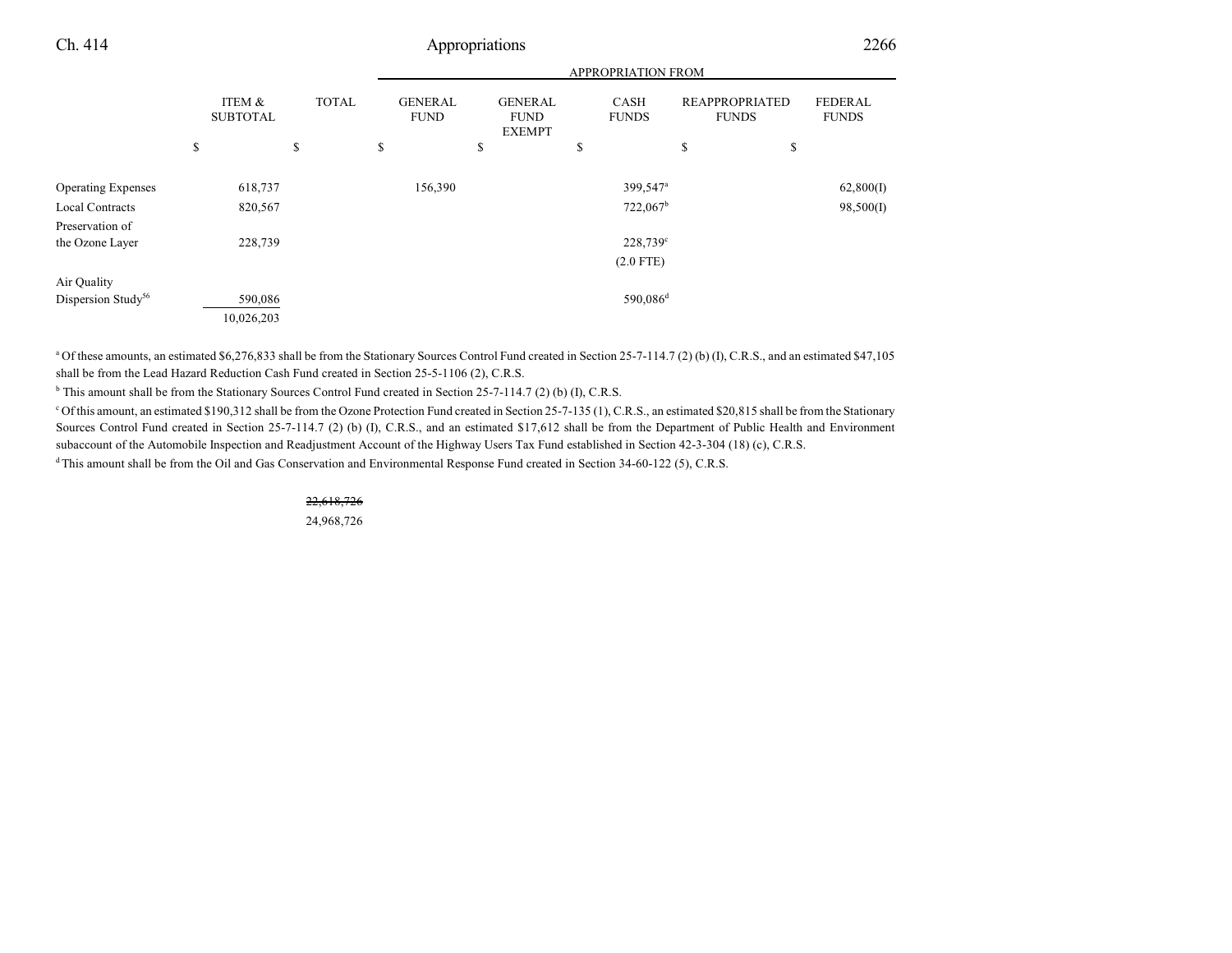### **(5) WATER QUALITY CONTROL DIVISION**

#### **(A) Clean Water Program**

| Personal Services          | 8,826,371  | 1,849,173    | $3,613,300^a$     | $37.998^{\rm b}$ | 3,325,900(I) |
|----------------------------|------------|--------------|-------------------|------------------|--------------|
|                            |            | $(27.5$ FTE) | $(41.2$ FTE)      | $(0.5$ FTE)      | (34.1 FTE)   |
| <b>Operating Expenses</b>  | 1,401,348  | 841,402      | $117.471^a$       | $1.675^{b}$      | 440,800(I)   |
| Local Grants and Contracts | 1,777,800  |              |                   |                  | 1,777,800(I) |
| Water Quality Improvement  | 167,196    |              | $167.196^{\circ}$ |                  |              |
|                            | 12,172,715 |              |                   |                  |              |

<sup>a</sup> Of these amounts, an estimated \$3,412,409 shall be from the Water Quality Control Fund created in Section 25-8-502 (1) (c), C.R.S., an estimated \$172,918 shall be from the Biosolids Management Program Fund created in Section 30-20-110.5 (3), C.R.S., and an estimated \$145,444 shall be from fees collected by the Industrial Pretreatment Program created in Section 25-8-508, C.R.S.

<sup>b</sup> These amounts shall be from the appropriation from the Groundwater Protection Fund created in Section 25-8-205.5 (8), C.R.S., to the Conservation Services line item in the Department of Agriculture

This amount shall be from the Water Quality Improvement Fund created in Section 25-8-608 (1.5), C.R.S.

#### **(B) Drinking Water Program**

| Personal Services         | 6,024,756 | 890,560    | 339,596 <sup>a</sup> | 4,794,600(I) |
|---------------------------|-----------|------------|----------------------|--------------|
|                           |           | (15.5 FTE) | $(3.5$ FTE)          | $(50.8$ FTE) |
| <b>Operating Expenses</b> | 2,064,079 | 164.929    | $1,750^a$            | 1,897,400(I) |
|                           | 8,088,835 |            |                      |              |

<sup>a</sup> These amounts shall be from the Drinking Water Cash Fund created in Section 25-1.5-209 (2), C.R.S.

| (C) Indirect Cost |           |                |                          |              |
|-------------------|-----------|----------------|--------------------------|--------------|
| Assessment        | 2,400,000 |                | $1,100,000$ <sup>a</sup> | 1,300,000(I) |
|                   | 2,300,000 |                | 1,000,000 <sup>a</sup>   |              |
| Ch. 414           |           | Appropriations |                          | 2267         |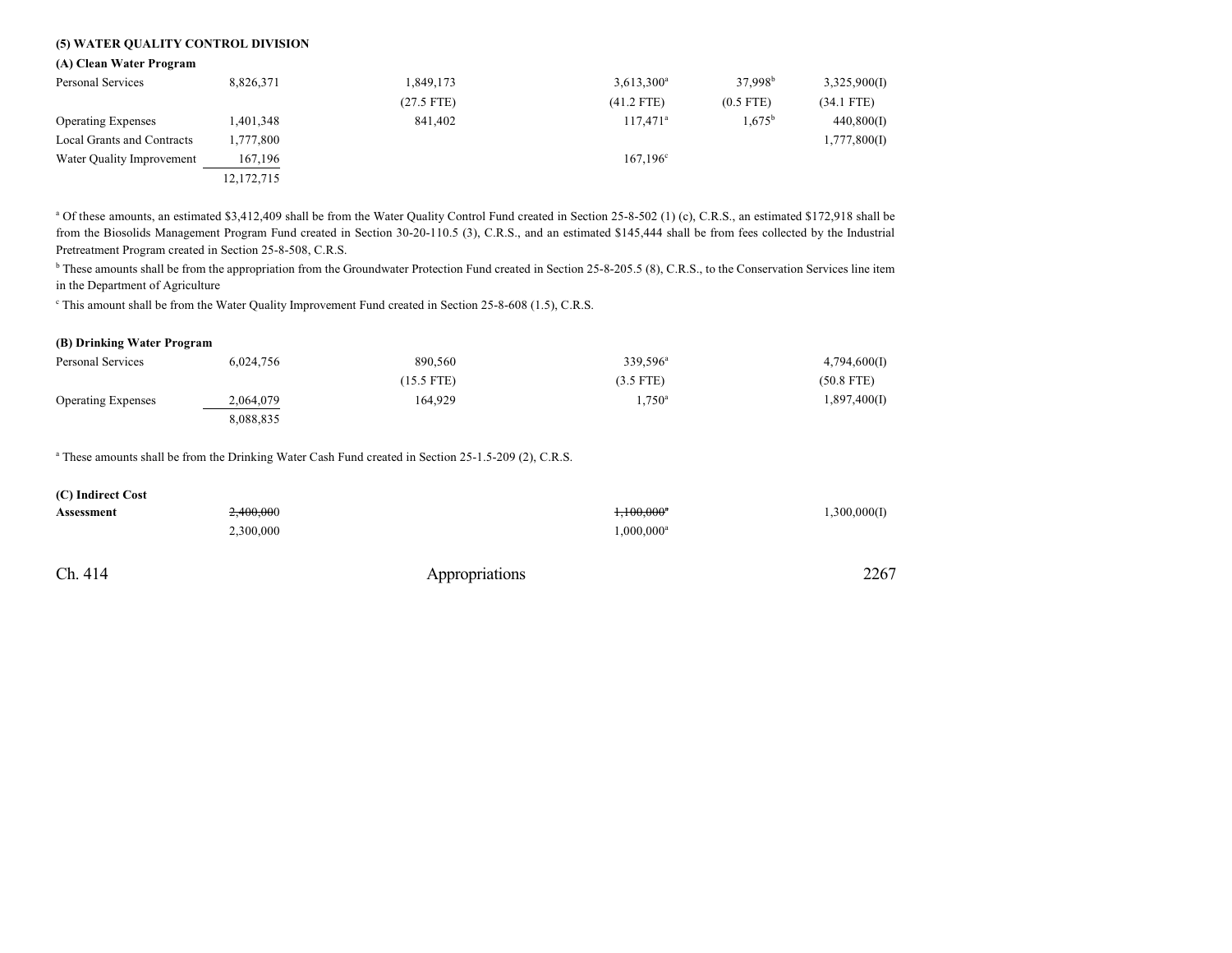|                   |       |             | APPROPRIATION FROM |              |                       |                |  |  |  |  |  |  |
|-------------------|-------|-------------|--------------------|--------------|-----------------------|----------------|--|--|--|--|--|--|
|                   |       |             |                    |              |                       |                |  |  |  |  |  |  |
| <b>ITEM &amp;</b> | TOTAL | GENER AL.   | <b>GENERAL</b>     | <b>CASH</b>  | <b>REAPPROPRIATED</b> | <b>FEDERAL</b> |  |  |  |  |  |  |
| <b>SUBTOTAL</b>   |       | <b>FUND</b> | <b>FUND</b>        | <b>FUNDS</b> | <b>FUNDS</b>          | <b>FUNDS</b>   |  |  |  |  |  |  |
|                   |       |             | <b>EXEMPT</b>      |              |                       |                |  |  |  |  |  |  |
|                   |       |             |                    |              |                       |                |  |  |  |  |  |  |

<sup>a</sup> Of this amount, an estimated \$790,000 shall be from the Water Quality Control Fund created in Section 25-8-502 (1) (c), C.R.S., an estimated \$102,000 shall be from the Drinking Water Cash Fund created in Section 25-1.5-209 (2), C.R.S., an estimated \$45,000 shall be from the Biosolids Management Program Fund created in Section 30-20-110.5 (3), C.R.S., an estimated \$34,888 shall be from fees collected by the Industrial Pretreatment Program created in Section 25-8-508, C.R.S., and an estimated \$128,112 \$28,112 shall be from various sources of cash funds.

### 22,661,550 22,561,550

#### **(6) HAZARDOUS MATERIALS AND WASTE MANAGEMENT DIVISION**

| (A) Administration       |             |                          |                     |            |
|--------------------------|-------------|--------------------------|---------------------|------------|
| Program Costs            | 294,753     | $255,353^a$              | 39,400 <sup>b</sup> |            |
|                          | $(3.4$ FTE) |                          |                     |            |
| Legal Services           |             |                          |                     |            |
| for $5,232$ hours        | 476,531     | $319,783^{\circ}$        | $455^{\rm b}$       | 156,293(I) |
| Indirect Cost Assessment | 2,550,000   | $1.650.000$ <sup>d</sup> | 50.000 <sup>b</sup> | 850,000(I) |
|                          | 3,321,284   |                          |                     |            |

<sup>a</sup> Of this amount, an estimated \$58,441 shall be from the Solid and Hazardous Waste Commission Fund created in Section 25-15-315, C.R.S., an estimated \$50,000 shall be from the Solid Waste Management Fund created in Section 30-20-118 (1), C.R.S., an estimated \$45,000 shall be from the Hazardous Waste Service Fund created in Section 25-15-304, C.R.S., an estimated \$31,000 shall be from the Radiation Control Fund created in Section 25-11-104 (6) (c), C.R.S., and an estimated \$70,912 shall be from various sources of cash funds.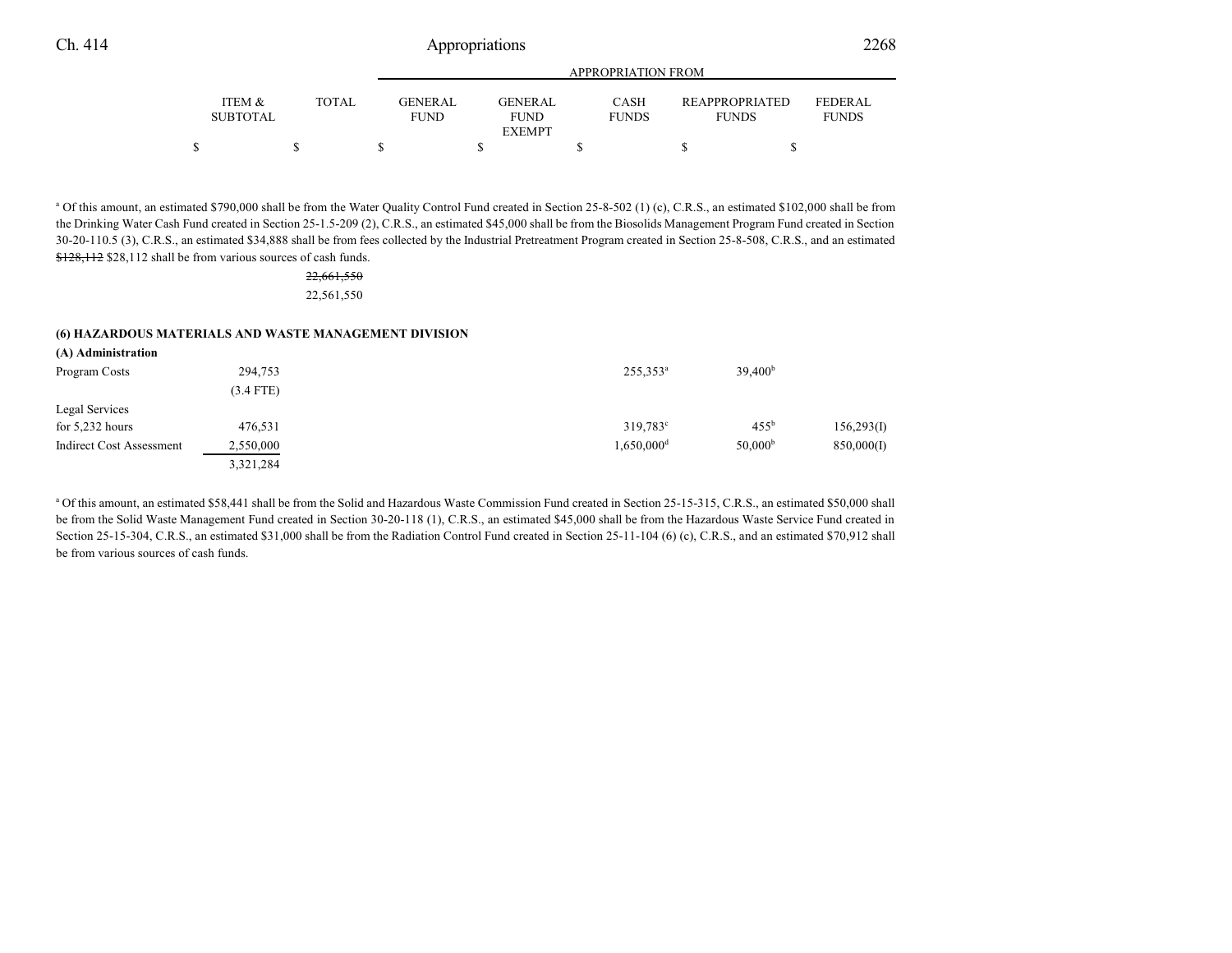<sup>b</sup> These amounts shall be from the Local Government Severance Tax Fund created in Section 39-29-110 (1) (a) (I), C.R.S., transferred from theLocal Government Mineral and Energy Impact Grants and Disbursements line item in the Department of Local Affairs.

<sup>c</sup> Of this amount, an estimated \$42,874 shall be from the Solid Waste Management Fund created in Section 30-20-118 (1), C.R.S., an estimated \$12,515 shall be from the Radiation Control Fund created in Section 25-11-104 (6) (c), C.R.S., and an estimated \$264,394 shall be from various sources of cash funds.

<sup>d</sup> Of this amount, an estimated \$402,886 shall be from the Solid Waste Management Fund created in Section 30-20-118 (1), C.R.S., an estimated \$399,991 shall be from the Hazardous Waste Service Fund created in Section 25-15-304, C.R.S., an estimated \$339,105 shall be from the Radiation Control Fund created in Section 25-11-104 (6) (c), C.R.S., an estimated \$229,397 shall from the Hazardous Substance Response Fund created in Section 25-16-104.3 (1) (a), C.R.S., an estimated \$64,338 shall be from the Solid and Hazardous Waste Commission Fund created in Section 25-15-315, C.R.S., and an estimated \$214,283 shall be from various sources of cash funds.

### **(B) Hazardous Waste Control Program**

| Personal Services         | 4,355,769 | $2,122,569^{\circ}$ | 2,233,200(I) |  |
|---------------------------|-----------|---------------------|--------------|--|
|                           |           | $(19.7$ FTE)        | $(11.8$ FTE) |  |
| <b>Operating Expenses</b> | 159,348   | 78.948 <sup>a</sup> | 80,400(I)    |  |
|                           | 4,515,117 |                     |              |  |

<sup>a</sup> These amounts shall be from the Hazardous Waste Service Fund created in Section 25-15-304, C.R.S.

| (C) Solid Waste        |           |                        |
|------------------------|-----------|------------------------|
| <b>Control Program</b> | 2,765,749 | 2.765.749 <sup>a</sup> |
|                        |           | $(23.8$ FTE)           |

<sup>a</sup> Of this amount, an estimated \$2,621,638 shall be from the Solid Waste Management Fund created in Section 30-20-118 (1), C.R.S., estimated \$127,573 shall be from the Hazardous Substance Response Fund created in Section 25-16-104.6 (1) (a), C.R.S., and an estimated \$16,538 shall be from various sources of cash funds.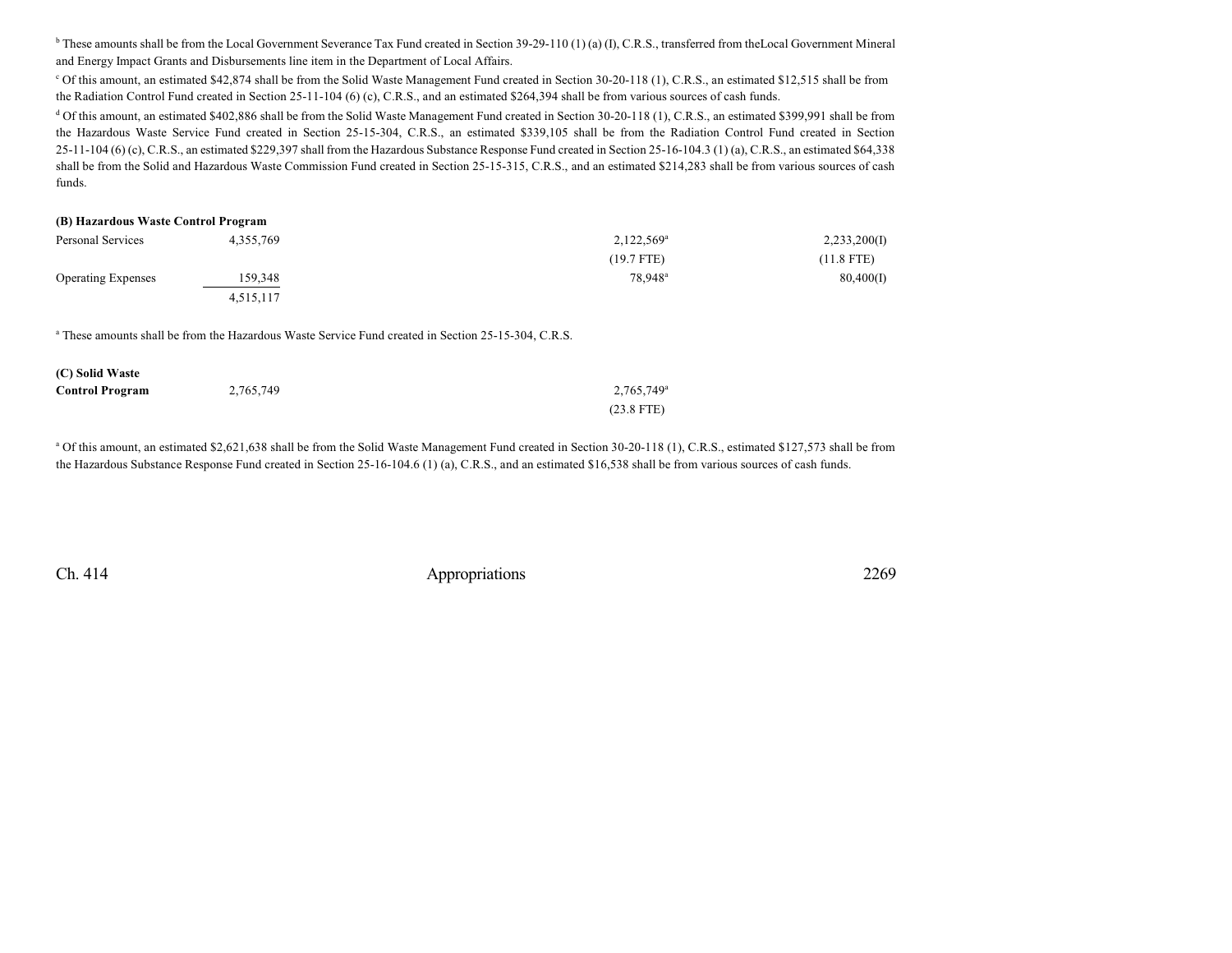| - 1 |  |  |
|-----|--|--|
|-----|--|--|

# Appropriations 2270

|                                            |                           |              |                               |                                                | APPROPRIATION FROM     |                                       |                                |
|--------------------------------------------|---------------------------|--------------|-------------------------------|------------------------------------------------|------------------------|---------------------------------------|--------------------------------|
|                                            | ITEM &<br><b>SUBTOTAL</b> | <b>TOTAL</b> | <b>GENERAL</b><br><b>FUND</b> | <b>GENERAL</b><br><b>FUND</b><br><b>EXEMPT</b> | CASH<br><b>FUNDS</b>   | <b>REAPPROPRIATED</b><br><b>FUNDS</b> | <b>FEDERAL</b><br><b>FUNDS</b> |
| \$                                         |                           | \$           | \$                            | \$                                             | \$                     | \$<br>\$                              |                                |
| (D) Contaminated Site Cleanups and         |                           |              |                               |                                                |                        |                                       |                                |
| <b>Remediation Programs</b>                |                           |              |                               |                                                |                        |                                       |                                |
| <b>Personal Services</b>                   | 6,131,427                 |              |                               |                                                | 1,158,327 <sup>a</sup> |                                       | 4,973,100(I)                   |
|                                            |                           |              |                               |                                                | $(8.5$ FTE)            |                                       | $(12.9$ FTE)                   |
| <b>Operating Expenses</b>                  | 743,982                   |              |                               |                                                | 53,382 <sup>a</sup>    |                                       | 690,600(I)                     |
| <b>Contaminated Sites</b>                  |                           |              |                               |                                                |                        |                                       |                                |
| Operation and Maintenance                  | 1,634,586                 |              |                               |                                                | 1,559,186 <sup>a</sup> |                                       | 75,400(I)                      |
| Transfer to the                            |                           |              |                               |                                                |                        |                                       |                                |
| Department of Law for                      |                           |              |                               |                                                |                        |                                       |                                |
| <b>CERCLA-Related Costs</b>                | 1,010,661                 |              |                               |                                                | $1,010,661^b$          |                                       |                                |
| <b>Uranium Mill Tailings</b>               |                           |              |                               |                                                |                        |                                       |                                |
| Remedial Action Program                    | 217,805                   |              |                               |                                                |                        | $190,205^{\circ}$                     | 27,600(I)                      |
|                                            |                           |              |                               |                                                |                        | $(2.6$ FTE)                           | $(0.5$ FTE)                    |
| Rocky Flats Program Costs                  | 141,700                   |              |                               |                                                |                        |                                       | 141,700(I)                     |
|                                            |                           |              |                               |                                                |                        |                                       | $(2.3$ FTE)                    |
| Rocky Flats Legal Services                 |                           |              |                               |                                                |                        |                                       |                                |
| for 139 hours                              | 12,660                    |              |                               |                                                |                        |                                       | 12,660(I)                      |
| Transfer to Department of                  |                           |              |                               |                                                |                        |                                       |                                |
| Law for Natural Resource                   |                           |              |                               |                                                |                        |                                       |                                |
| Damage Claims at<br>Rocky Mountain Arsenal | 50,000                    |              |                               |                                                | 50,000 <sup>b</sup>    |                                       |                                |
|                                            | 9,942,821                 |              |                               |                                                |                        |                                       |                                |
|                                            |                           |              |                               |                                                |                        |                                       |                                |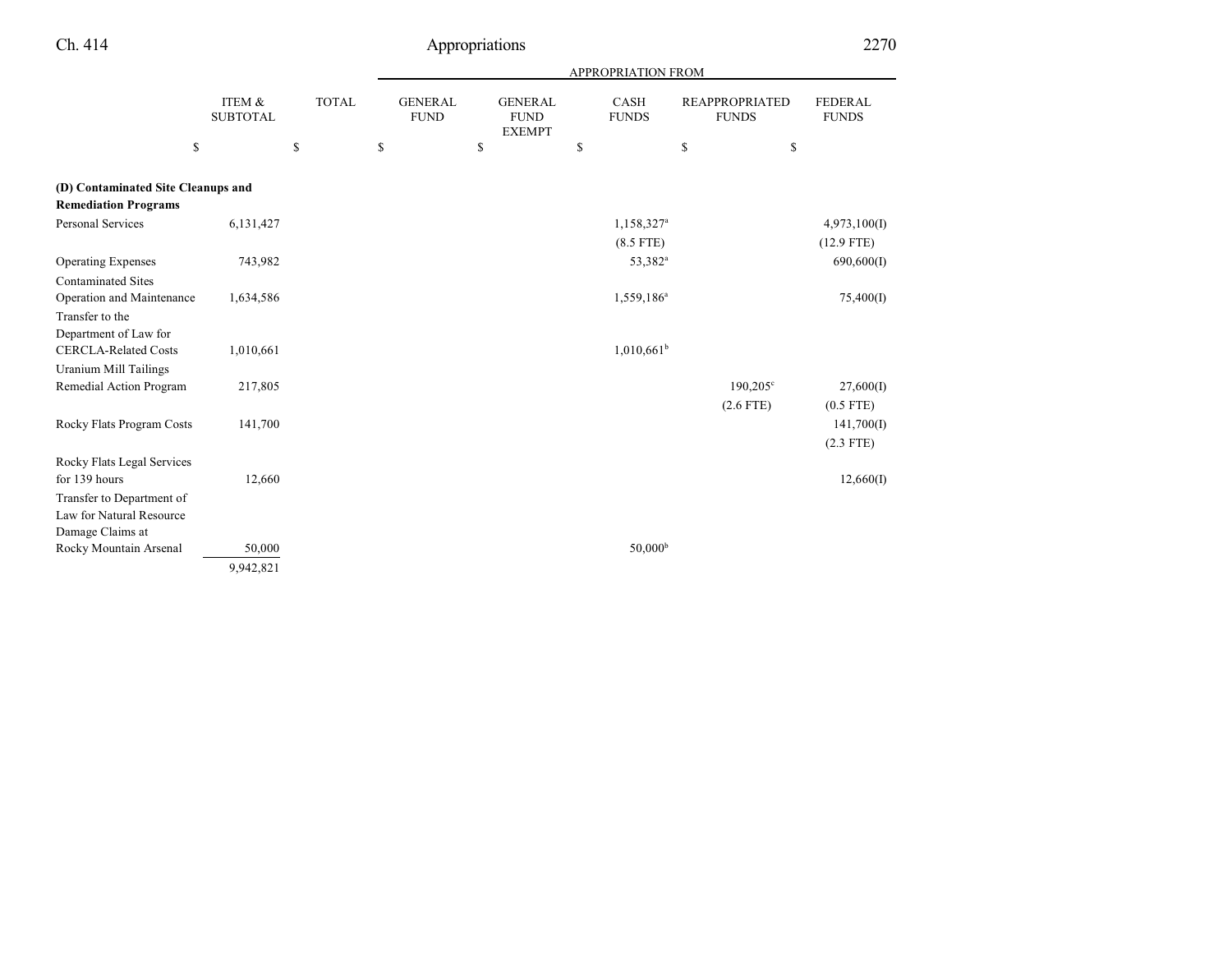<sup>a</sup> Of these amounts, an estimated \$2,694,794 shall be from the Hazardous Substance Response Fund created in Section 25-16-104.6 (1) (a), C.R.S., an estimated \$6,101 shall be from fees collected under the Colorado Open Records Act, and an estimated \$70,000 shall be from various sources of cash funds.

<sup>b</sup> These amounts shall be from the Hazardous Substance Response Fund created in Section 25-16-104.6 (1) (a), C.R.S.

This amount shall be from the Local Government Severance Tax Fund created in Section 39-29-110 (1) (a) (I), C.R.S., transferred from the Local Government Mineral and Energy Impact Grants and Disbursements line item in the Department of Local Affairs.

### **(E) Radiation Management**

| Personal Services         | 2,505,289 | 2,267,389 <sup>a</sup> | 237,900(I)  |
|---------------------------|-----------|------------------------|-------------|
|                           |           | $(20.7$ FTE)           | $(3.5$ FTE) |
| <b>Operating Expenses</b> | 378,739   | $98.039$ <sup>a</sup>  | 280,700(I)  |
|                           | 2,884,028 |                        |             |

<sup>a</sup> These amounts shall be from the Radiation Control Fund created in Section 25-11-104 (6) (c), C.R.S.

| (F) Waste Tire Program     |           |                        |
|----------------------------|-----------|------------------------|
| Waste Tire                 |           |                        |
| Cleanup Program            | 1,851,959 | 1,851,959 <sup>a</sup> |
|                            |           | $(1.0$ FTE)            |
| Law Enforcement and        |           |                        |
| Waste Tire Fire Prevention | 781,831   | 781,831 <sup>b</sup>   |
|                            |           | $(2.1$ FTE)            |
| Waste Tire Market          |           |                        |
| Development                | 314,813   | $314,813^{\circ}$      |
|                            |           |                        |
|                            |           | $(0.5$ FTE)            |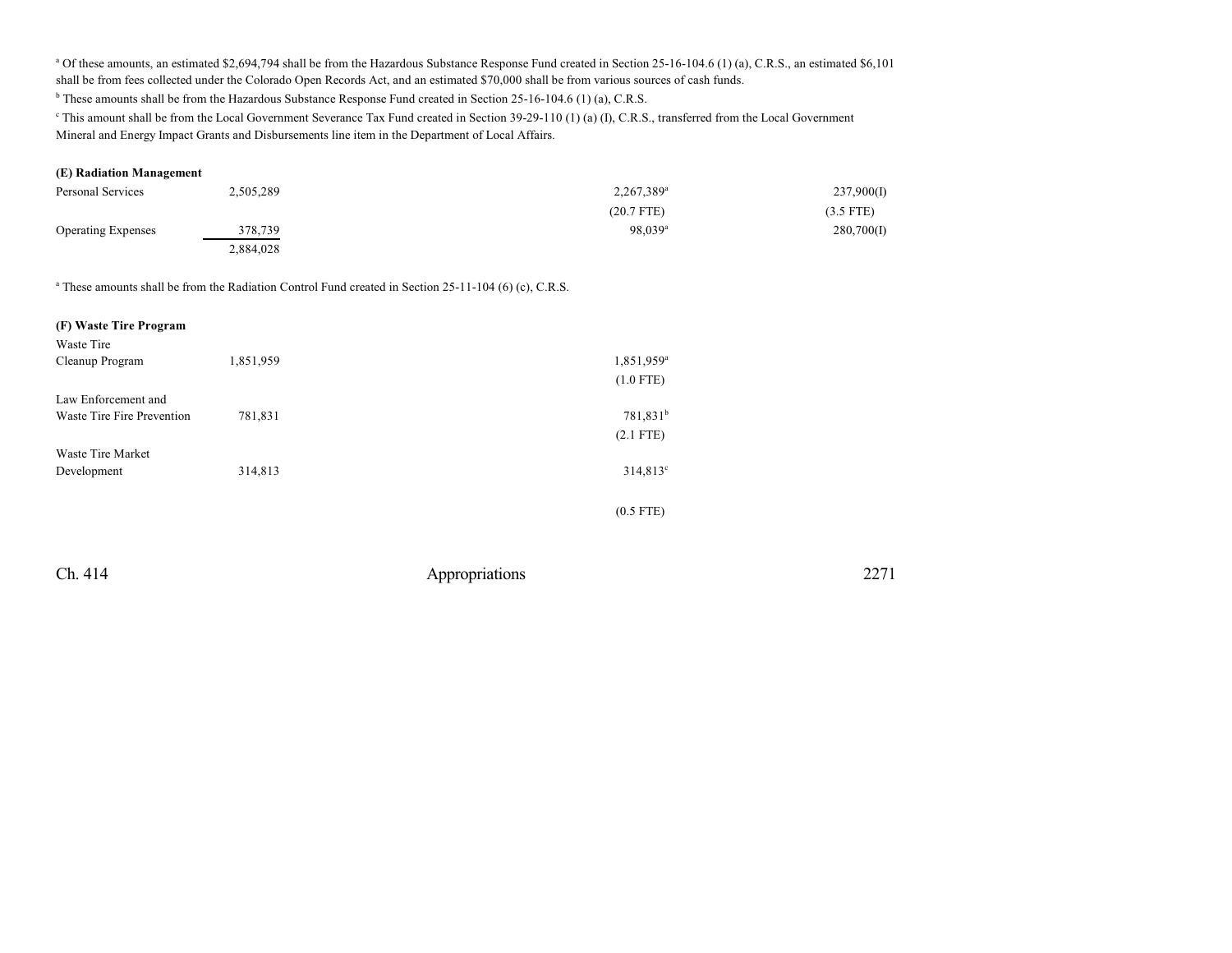| Ch. 414                                          |    |                           |    |              | Appropriations                |   |                                                |    |                                         |    |                                | 2272                           |  |
|--------------------------------------------------|----|---------------------------|----|--------------|-------------------------------|---|------------------------------------------------|----|-----------------------------------------|----|--------------------------------|--------------------------------|--|
|                                                  |    |                           |    |              |                               |   |                                                |    | APPROPRIATION FROM                      |    |                                |                                |  |
|                                                  |    | ITEM &<br><b>SUBTOTAL</b> |    | <b>TOTAL</b> | <b>GENERAL</b><br><b>FUND</b> |   | <b>GENERAL</b><br><b>FUND</b><br><b>EXEMPT</b> |    | CASH<br><b>FUNDS</b>                    |    | REAPPROPRIATED<br><b>FUNDS</b> | <b>FEDERAL</b><br><b>FUNDS</b> |  |
|                                                  | \$ |                           | \$ |              | \$                            | ъ |                                                | \$ |                                         | \$ | \$                             |                                |  |
| Processors and End<br><b>Users Reimbursement</b> |    | 3,982,446                 |    |              |                               |   |                                                |    | $3,982,446$ <sup>d</sup><br>$(0.5$ FTE) |    |                                |                                |  |
|                                                  |    | 6,931,049                 |    |              |                               |   |                                                |    |                                         |    |                                |                                |  |

<sup>a</sup> This amount shall be from the Waste Tire Cleanup Fund created in Section 25-17-202.6 (1), C.R.S.

<sup>b</sup> Of this amount, an estimated \$441,282 shall be from the Waste Tire Fire Prevention Fund created in Section 25-17-202.8 (1), C.R.S., and an estimated \$340,549 shall be from the Law Enforcement Grant Fund created in Section 25-17-207 (4), C.R.S.

c This amount shall be from the Waste Tire Market Development Fund created in Section 25-17-202.9 (1), C.R.S.

d This amount shall be from the Processors and End Users Fund created in Section 25-17-202.5 (1), C.R.S.

30,360,048

### **(7) DIVISION OF ENVIRONMENTAL HEALTH**

| AND SUSTAINABILITY        |           |              |                      |                     |              |  |  |  |  |  |  |
|---------------------------|-----------|--------------|----------------------|---------------------|--------------|--|--|--|--|--|--|
| Personal Services         | 2,392,319 | 1,124,900    | 838.242 <sup>a</sup> | 94.177 <sup>b</sup> | 335,000(I)   |  |  |  |  |  |  |
|                           |           | $(14.3$ FTE) | $(9.9$ FTE)          | $(1.0$ FTE)         | $(1.7$ FTE)  |  |  |  |  |  |  |
| <b>Operating Expenses</b> | 174,614   | 29.500       | 98.158 <sup>a</sup>  | $11.256^{\rm b}$    | 35,700(I)    |  |  |  |  |  |  |
| Sustainability Programs   | ,362,536  |              | 258,836 <sup>c</sup> |                     | 1,103,700(I) |  |  |  |  |  |  |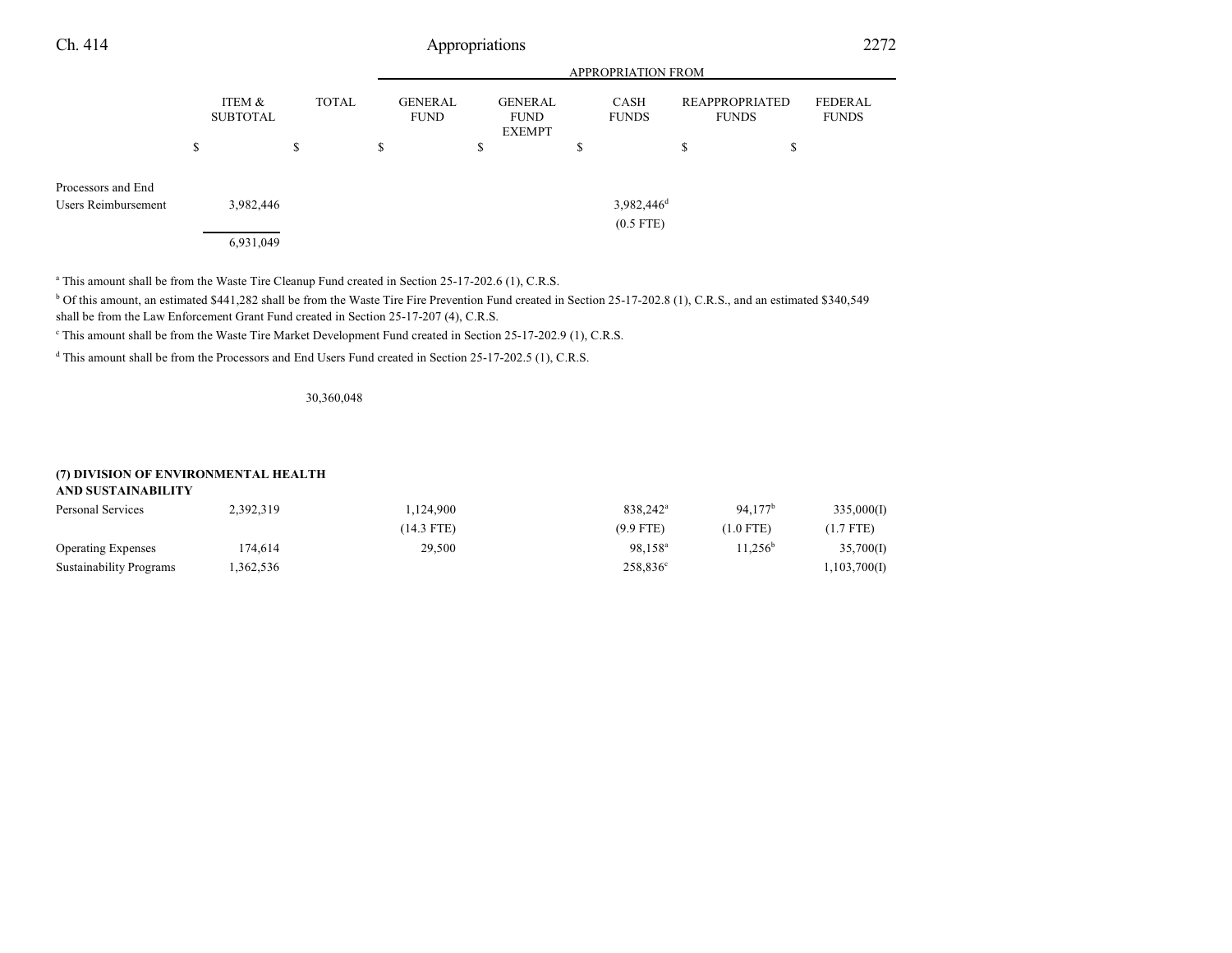|                                  | $(10.1$ FTE) |           |        |                          |            |
|----------------------------------|--------------|-----------|--------|--------------------------|------------|
| Animal Feeding                   |              |           |        |                          |            |
| <b>Operations Program</b>        | 470,288      |           | 99,538 | 370,750 <sup>d</sup>     |            |
|                                  | $(3.5$ FTE)  |           |        |                          |            |
| Recycling                        |              |           |        |                          |            |
| Resources Economic               |              |           |        |                          |            |
| <b>Opportunity Program</b>       | 1,854,479    |           |        | $1,854,479$ <sup>e</sup> |            |
|                                  |              |           |        | $(1.6$ FTE)              |            |
| Oil and Gas                      |              |           |        |                          |            |
| <b>Consultation Program</b>      | 120,693      |           |        | $120,693$ <sup>f</sup>   |            |
|                                  |              |           |        | $(1.0$ FTE)              |            |
| <b>Indirect Costs Assessment</b> | 1,050,000    |           |        | $700,000$ <sup>s</sup>   | 350,000(I) |
|                                  | 895,000      |           |        | 545,000 <sup>g</sup>     |            |
|                                  |              | 7,424,929 |        |                          |            |
|                                  |              | 7,269,929 |        |                          |            |
|                                  |              |           |        |                          |            |

<sup>a</sup> Of these amounts, an estimated \$693,692 shall be from the Food Protection Cash Fund created in Section 25-4-1608 (1), C.R.S., an estimated \$150,990 shall be from the Wholesale Food Manufacturing and Storage Protection Cash Fund created in Section 25-5-426 (5), C.R.S., an estimated \$38,545 shall be from the Artificial Tanning Device Education Fund created in Section 25-5-1004 (3), C.R.S., an estimated \$22,036 shall be from the Dairy Protection Cash Fund created in Section 25-5.5-107 (7), C.R.S., and an estimated \$31,137 shall be from various sources of cash funds.

<sup>b</sup> Of these amounts, \$94,177 shall be transferred from the Department of Corrections for health related compliance inspections, and \$11,256 shall be transferred from the Instittional Programs Personal Services line item of the Division of Youth Corrections in the Department of Human Services.

c This amount shall be from various sources of cash funds.

<sup>d</sup> Of this amount, an estimated \$312,905 shall be from the Animal Feeding Operations Fund created in Section 25-8-502 (1) (i), C.R.S., and an estimated \$57,845 shall be from the Housed Commercial Swine Feeding Operation Fund created in Section 25-7-138 (6), C.R.S.

e This amount shall be from the Recycling Resources Economic Opportunity Fund created in Section 25-16.5-106.5 (1), C.R.S.

f This amount shall be from the Oil and Gas Conservation and Environmental Response Fund created in Section 34-60-122 (5), C.R.S.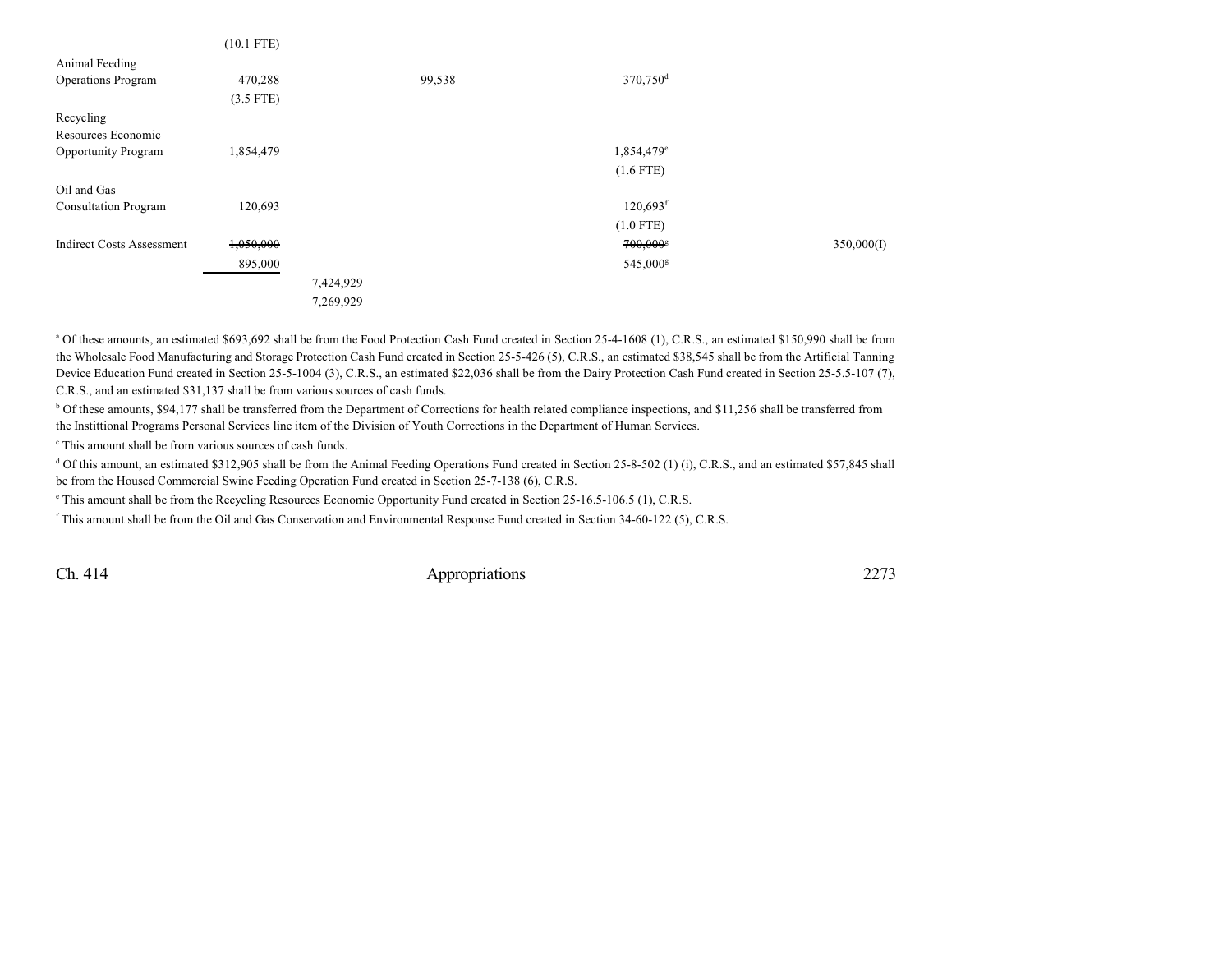|                           |              | APPROPRIATION FROM     |                                         |                      |                                       |                                |  |  |  |  |  |  |
|---------------------------|--------------|------------------------|-----------------------------------------|----------------------|---------------------------------------|--------------------------------|--|--|--|--|--|--|
| ITEM &<br><b>SUBTOTAL</b> | <b>TOTAL</b> | GENERAL<br><b>FUND</b> | GENERAL<br><b>FUND</b><br><b>EXEMPT</b> | CASH<br><b>FUNDS</b> | <b>REAPPROPRIATED</b><br><b>FUNDS</b> | <b>FEDERAL</b><br><b>FUNDS</b> |  |  |  |  |  |  |
|                           |              |                        |                                         |                      |                                       |                                |  |  |  |  |  |  |
|                           |              |                        |                                         |                      |                                       |                                |  |  |  |  |  |  |

g Of this amount, an estimated \$194,979 shall be from the Food Protection Cash Fund created in Section 25-4-1608 (1), C.R.S., an estimated \$29,406 shall be from the Wholesale Food Manufacturing and Storage Protection Cash Fund created in Section 25-5-426 (5), C.R.S., an estimated \$11,307 shall be from the Artificial Tanning Device Education Fund created in Section 25-5-1004 (3), C.R.S., an estimated \$4,255 shall be from the Dairy Protection Cash Fund created in Section 25-5.5-107 (7), C.R.S., and an estimated \$460,053 \$305,053 shall be from various sources of cash funds.

#### **(8) DISEASE CONTROL AND ENVIRONMENTAL EPIDEMIOLOGY DIVISION**

|                                 | (A) Administration, General Disease Control and Surveillance |             |                      |                      |               |
|---------------------------------|--------------------------------------------------------------|-------------|----------------------|----------------------|---------------|
| Program Costs                   | 1,218,860                                                    | 1,053,722   |                      | $6,538^{\circ}$      | 158,600(I)    |
|                                 |                                                              | $(9.5$ FTE) |                      |                      | $(3.0$ FTE)   |
| Immunization                    |                                                              |             |                      |                      |               |
| Personal Services               | 2,754,738                                                    | 816,838     |                      |                      | 1,937,900(I)  |
|                                 |                                                              | $(9.0$ FTE) |                      |                      | $(18.7$ FTE)  |
| <b>Immunization Operating</b>   |                                                              |             |                      |                      |               |
| Expenses                        | 50,328,861                                                   | 684,272     | 438,300 <sup>b</sup> | 895,289 <sup>c</sup> | 48,311,000(I) |
| Appropriation from the          |                                                              |             |                      |                      |               |
| Tobacco Tax Cash Fund           |                                                              |             |                      |                      |               |
| to the General Fund             | 438,300                                                      |             |                      | 438,300 <sup>d</sup> |               |
| <b>Federal Grants</b>           | 2,717,600                                                    |             |                      |                      | 2,717,600(I)  |
|                                 |                                                              |             |                      |                      | $(18.3$ FTE)  |
| <b>Indirect Cost Assessment</b> | 2,702,108                                                    |             |                      | 52,108 <sup>a</sup>  | 2,650,000(I)  |
|                                 | 60,160,467                                                   |             |                      |                      |               |
|                                 |                                                              |             |                      |                      |               |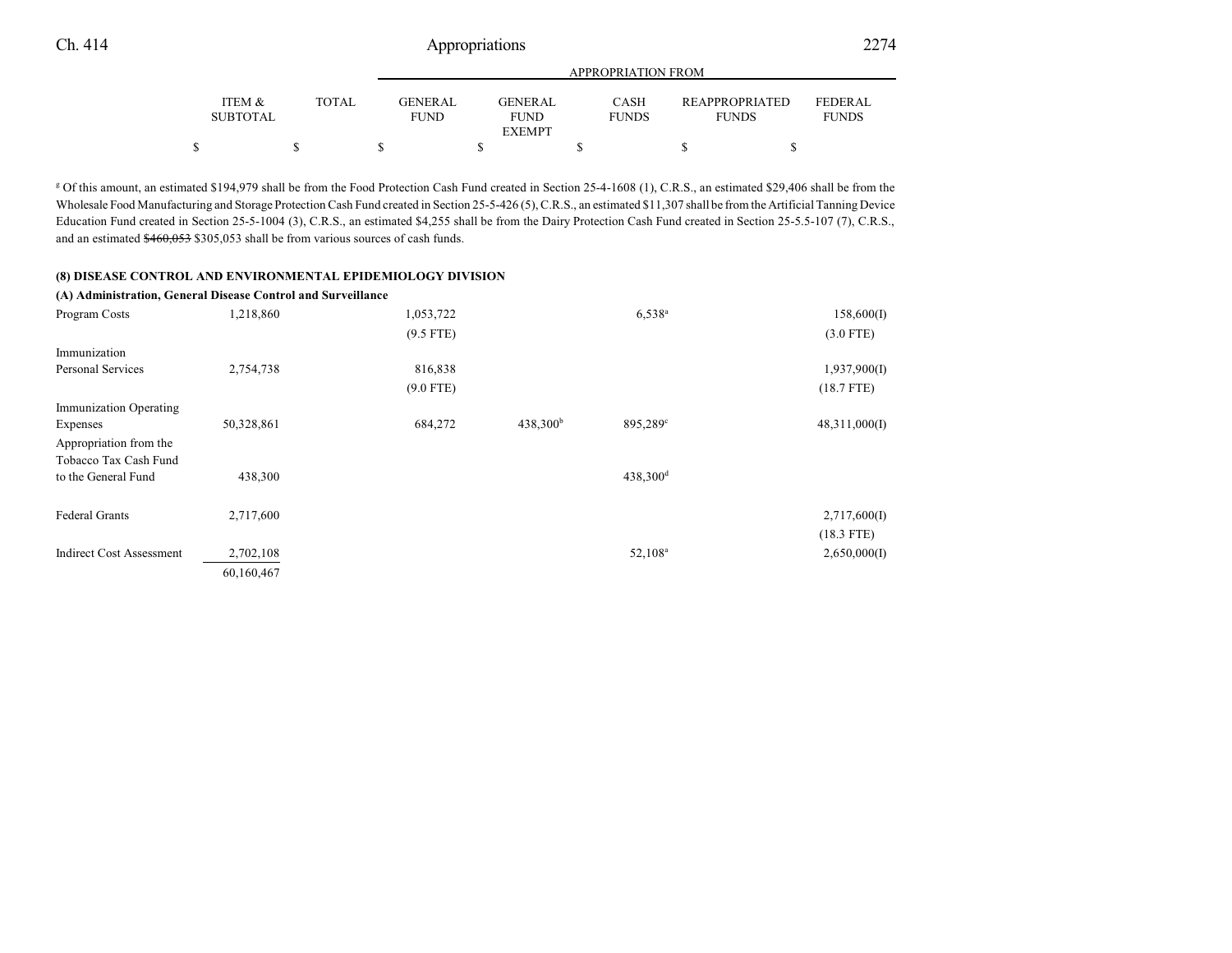a These amounts shall be from various sources of cash funds.

<sup>b</sup> This amount shall be from revenues from the imposition of additional state cigarette and tobacco taxes which are appropriated to the General Fund pursuant to Section 21 (5) (e) of Article X of the State Constitution. This amount is not subject to the limitation on state fiscal year spending imposed by Section 20 of Article X of the State Constitution. This amount is also not subject to the statutory limitation on General Fund appropriations growth or any other spending limitation existing in law pursuant to Section 21 (8) of Article X of the State Constitution.

<sup>c</sup> This amount shall be from the Supplemental Tobacco Litigation Settlement Moneys Account of the Colorado Immunization Fund created in Section 25-4-2301, C.R.S., which is received as a damage award and, as such, does not constitute fiscal year spending for the purposes of Section 20 of Article X of the State Constitution. <sup>d</sup> This amount shall be from the Tobacco Tax Cash Fund created in Section 24-22-117 (1) (a), C.R.S., which is received under the provisions of Section 21 (4) of Article X of the State Constitution and, as such, does not constitute fiscal year spending for the purposes of Section 20 of Article X of the State Constitution.

#### **(B) Special Purpose Disease Control Programs**

| <b>Sexually Transmitted</b>        |            |             |                        |               |
|------------------------------------|------------|-------------|------------------------|---------------|
| Infections, HIV and                |            |             |                        |               |
| <b>AIDS</b> Personal Services      | 3,641,052  |             | $75.652$ <sup>a</sup>  | 3,565,400(I)  |
|                                    |            |             | $(1.2$ FTE)            | $(43.5$ FTE)  |
| <b>Sexually Transmitted</b>        |            |             |                        |               |
| Infections, HIV and                |            |             |                        |               |
| <b>AIDS</b> Operating Expenses     | 4,554,368  |             | 1,800,468 <sup>a</sup> | 2,753,900(I)  |
| Ryan White Act                     |            |             |                        |               |
| <b>Personal Services</b>           | 988,121    | 21,621      |                        | 966,500(I)    |
|                                    |            | $(0.4$ FTE) |                        | $(10.9$ FTE)  |
| Ryan White Act                     |            |             |                        |               |
| <b>Operating Expenses</b>          | 20,756,924 | 1,357,404   | 3,155,820 <sup>b</sup> | 16,243,700(I) |
| Tuberculosis Control and           |            |             |                        |               |
| <b>Treatment Personal Services</b> | 1,645,192  | 120,792     |                        | 1,524,400(I)  |
|                                    |            | $(1.2$ FTE) |                        | $(14.7$ FTE)  |
|                                    |            |             |                        |               |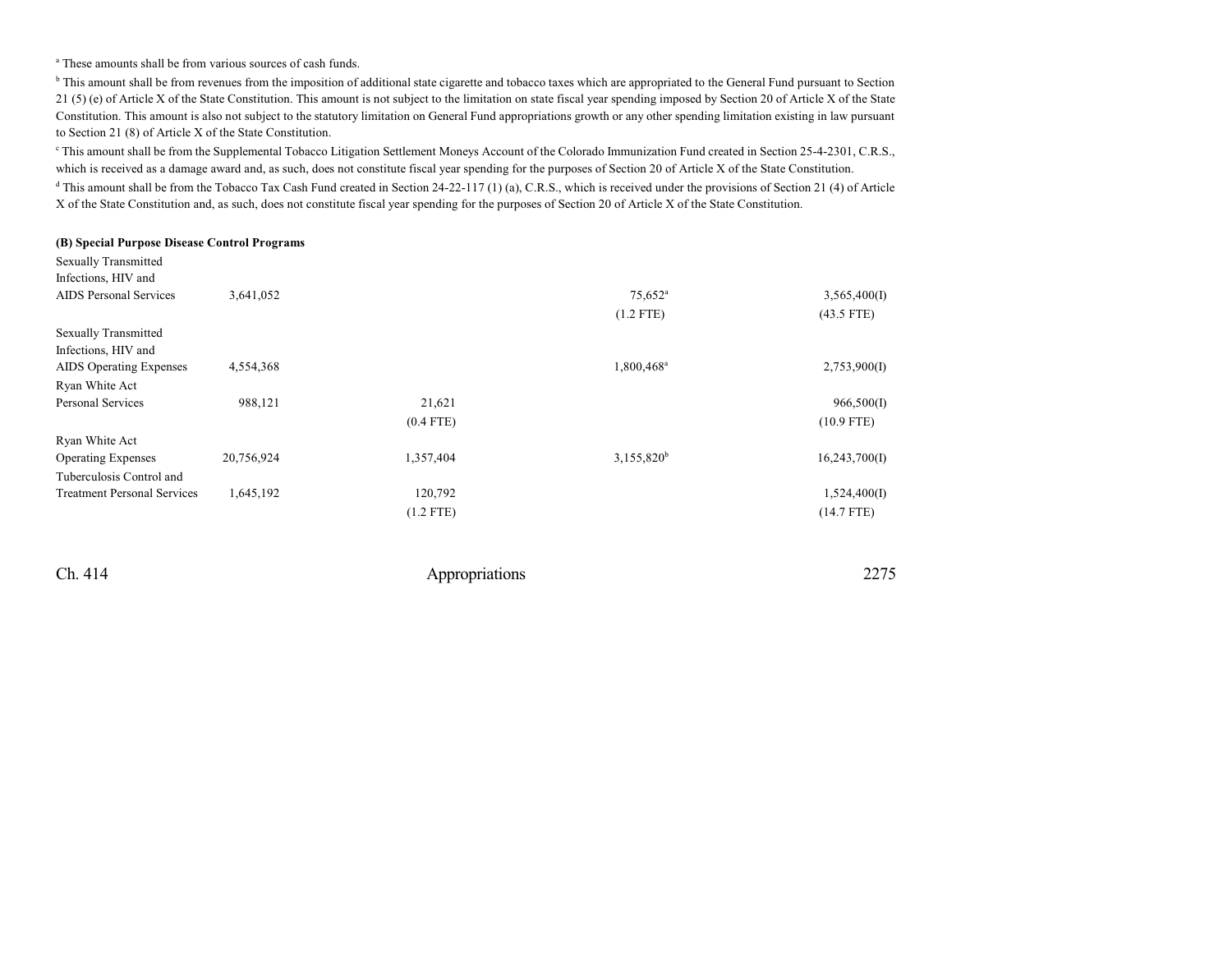| Ch. 414                               |  |                           |  |                    | Appropriations                |  |                                                |  |                      |    |                                       | 2276                           |
|---------------------------------------|--|---------------------------|--|--------------------|-------------------------------|--|------------------------------------------------|--|----------------------|----|---------------------------------------|--------------------------------|
|                                       |  |                           |  | APPROPRIATION FROM |                               |  |                                                |  |                      |    |                                       |                                |
|                                       |  | ITEM &<br><b>SUBTOTAL</b> |  | <b>TOTAL</b>       | <b>GENERAL</b><br><b>FUND</b> |  | <b>GENERAL</b><br><b>FUND</b><br><b>EXEMPT</b> |  | CASH<br><b>FUNDS</b> |    | <b>REAPPROPRIATED</b><br><b>FUNDS</b> | <b>FEDERAL</b><br><b>FUNDS</b> |
| \$                                    |  | \$                        |  | \$                 | \$                            |  | \$                                             |  | \$                   | \$ |                                       |                                |
| Tuberculosis Control<br>and Treatment |  |                           |  |                    |                               |  |                                                |  |                      |    |                                       |                                |
| <b>Operating Expenses</b>             |  | 3,225,708                 |  |                    | 1,186,408                     |  |                                                |  |                      |    |                                       | 2,039,300(I)                   |
|                                       |  | 34,811,365                |  |                    |                               |  |                                                |  |                      |    |                                       |                                |

<sup>a</sup> These amounts shall be from the AIDS and HIV Prevention Fund created in Section 25-4-1415 (1), C.R.S., which are received as damage awards and, as such, do not constitute fiscal year spending for the purposes of Section 20 of Article X of the State Constitution.

<sup>b</sup> This amount shall be from the AIDS Drug Assistance Program Fund created in Section 25-4-1411 (6) (a), C.R.S. These amounts are received as damage awards and, as such do not constitute fiscal year spending for the purposes of Section 20 of Article X of the State Constitution.

| (C) Environmental Epidemiology |           |             |                      |              |
|--------------------------------|-----------|-------------|----------------------|--------------|
| <b>Birth Defects</b>           |           |             |                      |              |
| Monitoring and                 |           |             |                      |              |
| Prevention Program Costs       | 412,545   | 117,656     | 133,389 <sup>a</sup> | 161,500(I)   |
|                                |           | $(1.6$ FTE) | $(1.4$ FTE)          | $(1.7$ FTE)  |
| Environmental                  |           |             |                      |              |
| Epidemiology                   |           |             |                      |              |
| <b>Federal Grants</b>          | 1,586,400 |             |                      | 1,586,400(I) |
|                                |           |             |                      | $(11.8$ FTE) |
|                                | 1,998,945 |             |                      |              |

a This amount shall be from the Vital Statistics Records Cash Fund created in Section 25-2-121 (2) (b) (I), C.R.S.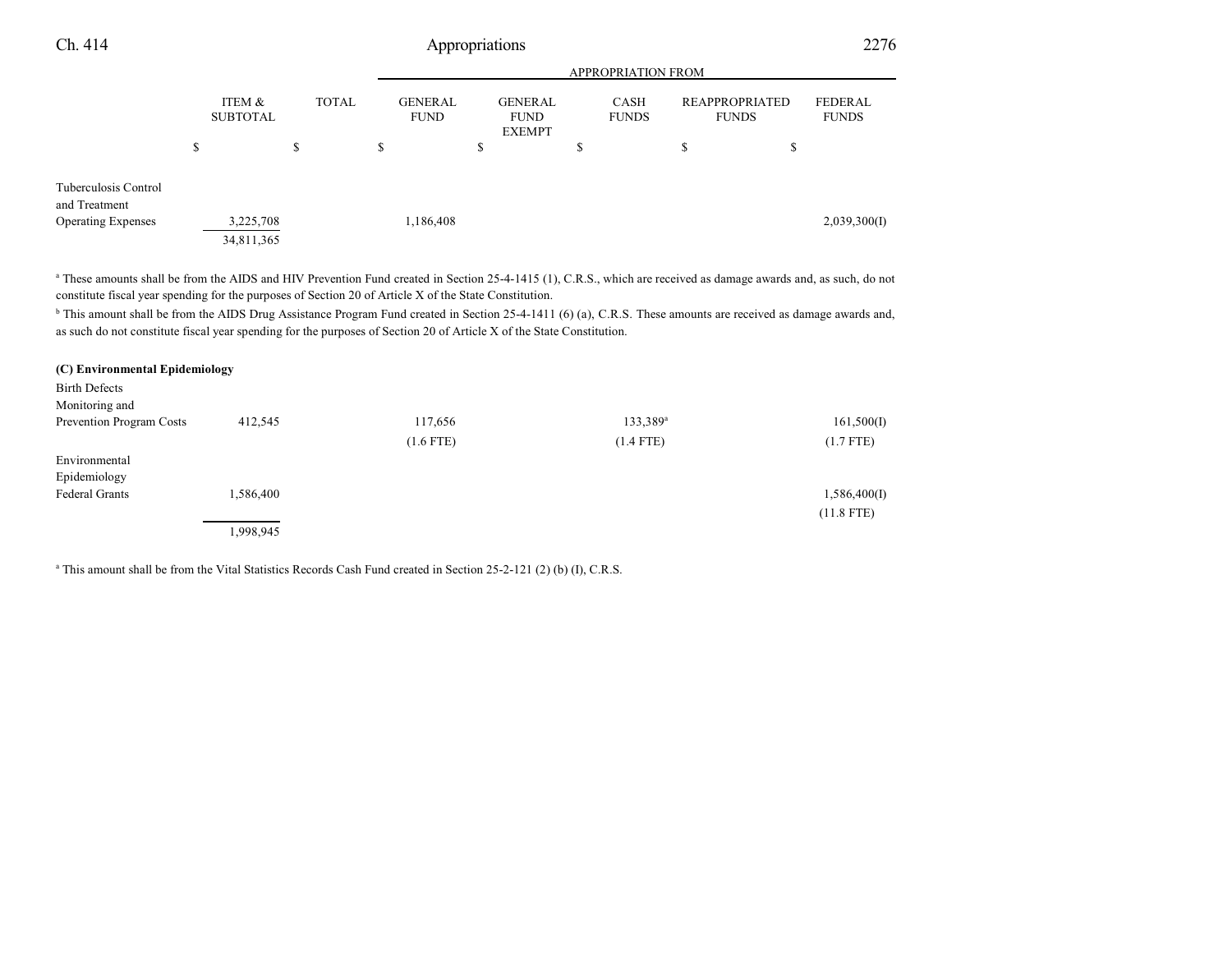### 96,970,777

| (9) PREVENTION SERVICES DIVISION                                                |             |             |                        |                      |              |
|---------------------------------------------------------------------------------|-------------|-------------|------------------------|----------------------|--------------|
| (A) Administration                                                              |             |             |                        |                      |              |
| Administration                                                                  | 117,233     | 117,233     |                        |                      |              |
|                                                                                 |             | $(2.0$ FTE) |                        |                      |              |
| <b>Indirect Cost Assessment</b>                                                 | 3, 342, 735 |             | $800.000$ <sup>a</sup> | 137.347 <sup>b</sup> | 2,405,388(I) |
|                                                                                 | 3,459,968   |             |                        |                      |              |
| <sup>a</sup> This amount shall be from various sources of cash funds.           |             |             |                        |                      |              |
| <sup>b</sup> This amount shall be from various sources of reappropriated funds. |             |             |                        |                      |              |

| (B) Chronic Disease<br><b>Prevention Programs</b> |           |             |                        |              |
|---------------------------------------------------|-----------|-------------|------------------------|--------------|
| Cancer Registry                                   | 1,345,798 | 221,498     |                        | 1,124,300(I) |
|                                                   |           | $(2.0$ FTE) |                        | $(9.6$ FTE)  |
| Transfer to the Health                            |           |             |                        |              |
| Disparities Grant                                 |           |             |                        |              |
| Program Fund <sup>57</sup>                        | 3,506,400 |             | 3,506,400 <sup>a</sup> |              |
| Transfer to the Department                        |           |             |                        |              |
| of Health Care Policy and                         |           |             |                        |              |
| Financing for Breast and                          |           |             |                        |              |
| Cervical Cancer Treatment                         | 936,892   |             | 936,892 <sup>a</sup>   |              |
| Chronic Disease and                               |           |             |                        |              |
| <b>Cancer Prevention Grants</b>                   | 5,016,256 |             | $305,656^{\rm b}$      | 4,710,600(I) |
|                                                   |           |             |                        |              |
|                                                   |           |             |                        |              |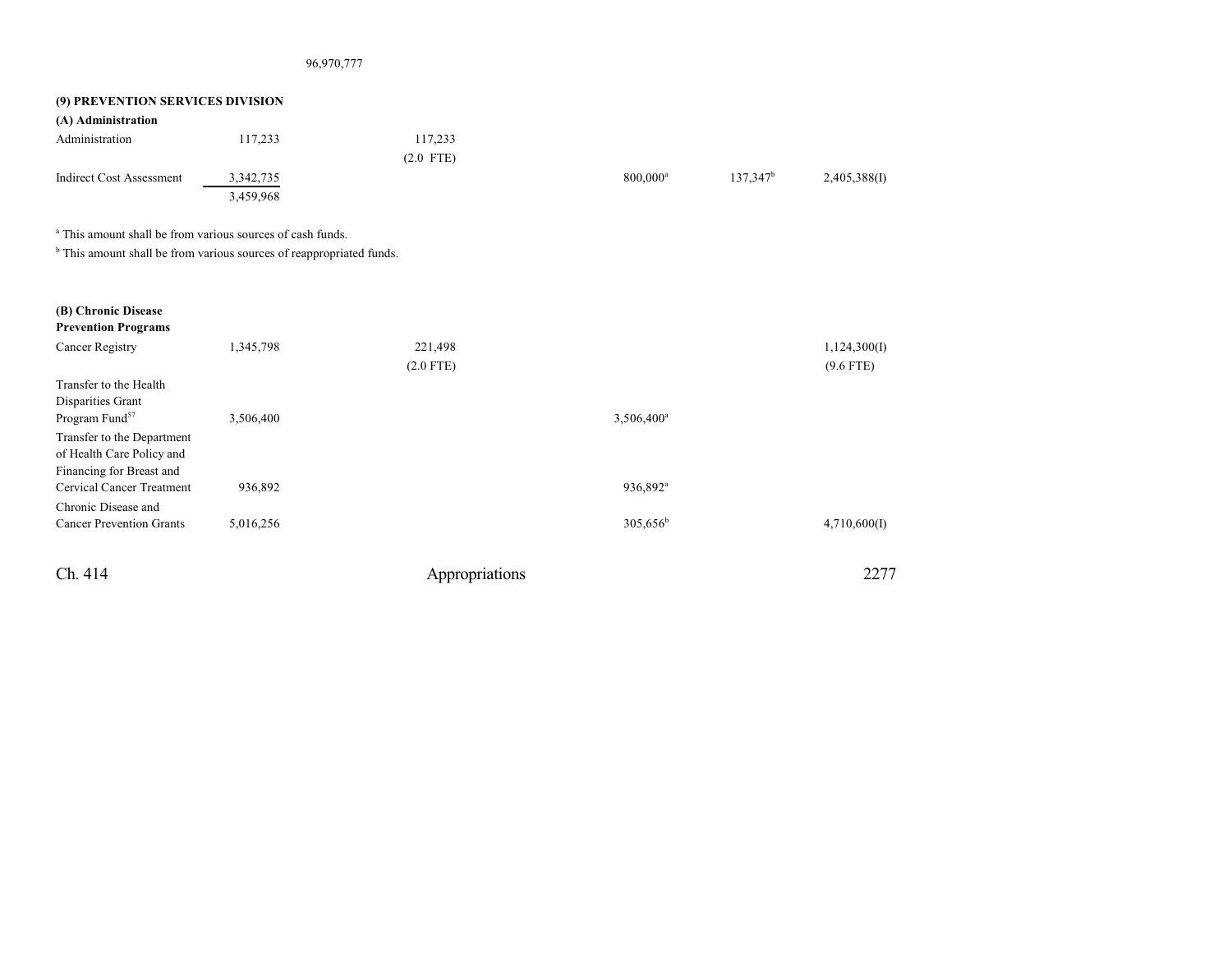|                                 |                           | APPROPRIATION FROM |                               |                                                |                             |                                       |                                |
|---------------------------------|---------------------------|--------------------|-------------------------------|------------------------------------------------|-----------------------------|---------------------------------------|--------------------------------|
|                                 | ITEM &<br><b>SUBTOTAL</b> | <b>TOTAL</b>       | <b>GENERAL</b><br><b>FUND</b> | <b>GENERAL</b><br><b>FUND</b><br><b>EXEMPT</b> | <b>CASH</b><br><b>FUNDS</b> | <b>REAPPROPRIATED</b><br><b>FUNDS</b> | <b>FEDERAL</b><br><b>FUNDS</b> |
|                                 | \$                        | \$                 | \$                            | \$                                             | \$                          | \$<br>\$                              |                                |
|                                 |                           |                    |                               |                                                |                             |                                       | $(36.1$ FTE)                   |
| <b>Breast and Cervical</b>      |                           |                    |                               |                                                |                             |                                       |                                |
| Cancer Screening                | 7,481,508                 |                    |                               |                                                | 3,738,308 <sup>a</sup>      |                                       | 3,743,200(I)                   |
|                                 | $(2.7$ FTE)               |                    |                               |                                                |                             |                                       |                                |
| Cancer, Cardiovascular          |                           |                    |                               |                                                |                             |                                       |                                |
| Disease, and Chronic            |                           |                    |                               |                                                |                             |                                       |                                |
| Pulmonary Disease               |                           |                    |                               |                                                |                             |                                       |                                |
| Program Administration          | 664,325                   |                    |                               |                                                | 664,325 <sup>a</sup>        |                                       |                                |
|                                 |                           |                    |                               |                                                | $(8.5$ FTE)                 |                                       |                                |
| Cancer, Cardiovascular          |                           |                    |                               |                                                |                             |                                       |                                |
| Disease, and Chronic            |                           |                    |                               |                                                |                             |                                       |                                |
| <b>Pulmonary Disease Grants</b> | 15,309,089                |                    |                               |                                                | 15,309,089 <sup>a</sup>     |                                       |                                |
| Tobacco Education,              |                           |                    |                               |                                                |                             |                                       |                                |
| Prevention, and Cessation       |                           |                    |                               |                                                |                             |                                       |                                |
| Program Administration          | 695,004                   |                    |                               |                                                | $695,004^{\circ}$           |                                       |                                |
|                                 |                           |                    |                               |                                                | $(9.1$ FTE)                 |                                       |                                |
| Tobacco Education,              |                           |                    |                               |                                                |                             |                                       |                                |
| Prevention, and                 |                           |                    |                               |                                                |                             |                                       |                                |
| <b>Cessation Grants</b>         | 26,584,735                |                    |                               |                                                | 25,303,695°                 | 1,281,040 <sup>d</sup>                |                                |
| Oral Health Programs            | 4,283,041                 |                    | 3,202,743                     |                                                | $200,298^{\circ}$           |                                       | 880,000(I)                     |
|                                 |                           |                    | $(1.8$ FTE)                   |                                                | $(0.2$ FTE)                 |                                       | $(4.3$ FTE)                    |
|                                 | 65,823,048                |                    |                               |                                                |                             |                                       |                                |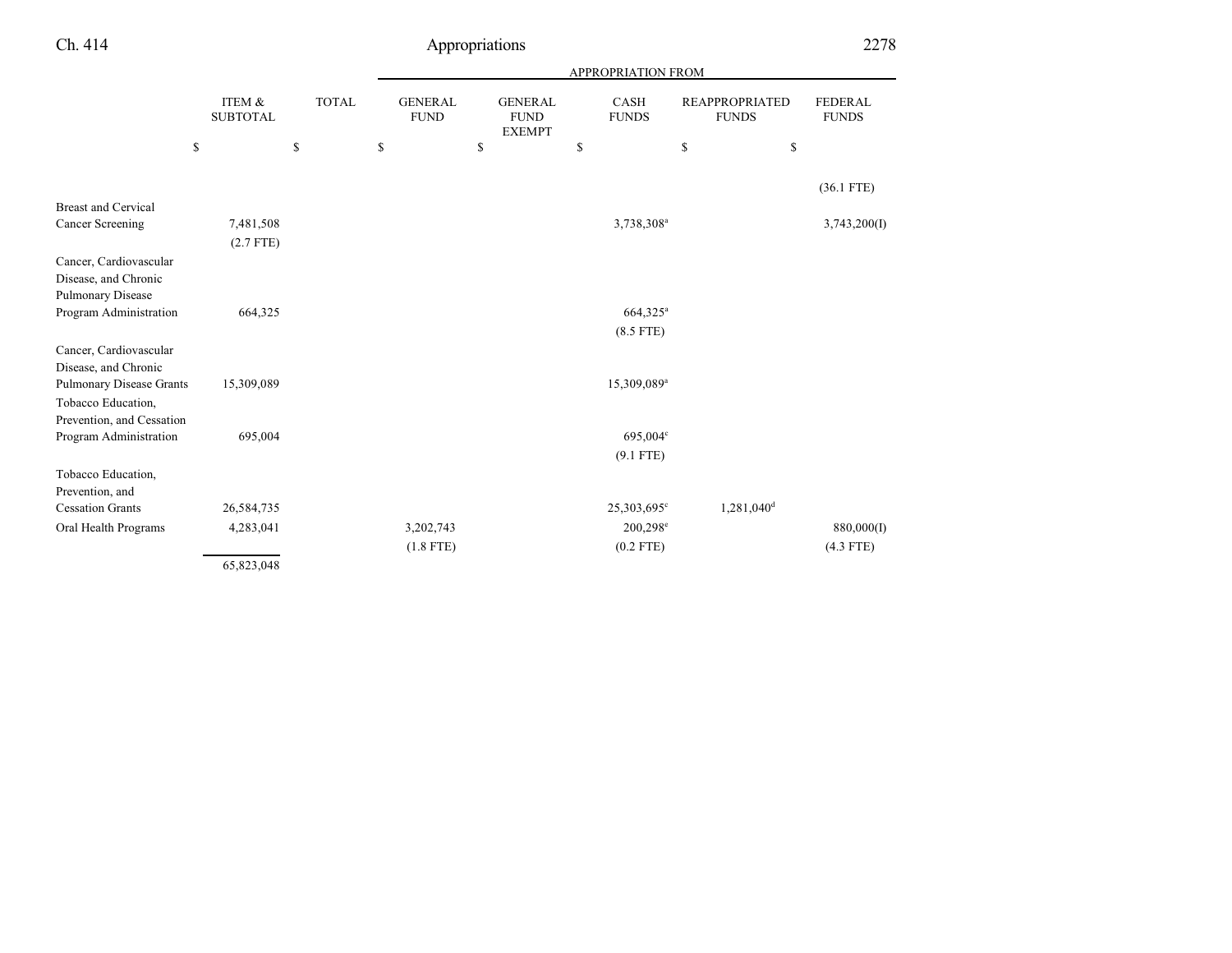<sup>a</sup> These amounts shall be from the Prevention, Early Detection, and Treatment Fund created in Section 24-22-117 (2) (d) (I), C.R.S., which consists of revenues from additional state cigarette and tobacco taxes imposed pursuant to Section 21 of Article X of the State Constitution. These amounts are received under the provisions of Section 21 (4) of Article X of the State Constitution and, as such, do not constitute fiscal year spending for the purposes of Section 20 of Article X of the State Constitution. <sup>b</sup> This amount shall be from gifts, grants, and donations pursuant to Section 25-1.5-101 (m), C.R.S.

<sup>c</sup> These amounts shall be from the Tobacco Education Programs Fund created in Section 24-22-117 (2) (c) (I), C.R.S., which consists of revenues from additional state cigarette and tobacco taxes imposed pursuant to Section 21 of Article X of the State Constitution, and, as such, do not constitute fiscal year spending for the purposes of Section 20 of Article X of the State Constitution.

<sup>d</sup> This amount shall be from Medicaid funds transferred from the Medical and Long-Term Care Services for Medicaid Eligible Individuals line item in the Department of Health Care Policy and Financing.

<sup>e</sup> This amount shall be from the State Dental Loan Repayment Fund created in Section 25-23-104 (1), C.R.S., which is received as a damage award and, as such, does not constitute fiscal year spending for the purposes of Section 20 of Article X of the State Constitution.

| (C) Primary Care Office | 1,272,542 | $302.842^{\text{a}}$ | 969,700(I)  |
|-------------------------|-----------|----------------------|-------------|
|                         |           | $(2.0$ FTE)          | $(1.2$ FTE) |

<sup>a</sup> Of this amount, \$250,000 shall be from the Colorado Health Services Corps Fund created in Section 25-20.5-706 (1), C.R.S., and \$52,842 shall be the Visa Waiver Program Fund created in Section 25-20.5-605, C.R.S.

#### **(D) Family and Community Health**

| (1) Women's Health                   |           |             |              |
|--------------------------------------|-----------|-------------|--------------|
| <b>Family Planning</b>               |           |             |              |
| Program Administration <sup>58</sup> | 1,050,698 | 395,998     | 654,700(I)   |
|                                      |           | $(5.8$ FTE) | $(6.2$ FTE)  |
| <b>Family Planning</b>               |           |             |              |
| Purchase of Services <sup>58</sup>   | 4,932,026 | 1,223,326   | 3,708,700(I) |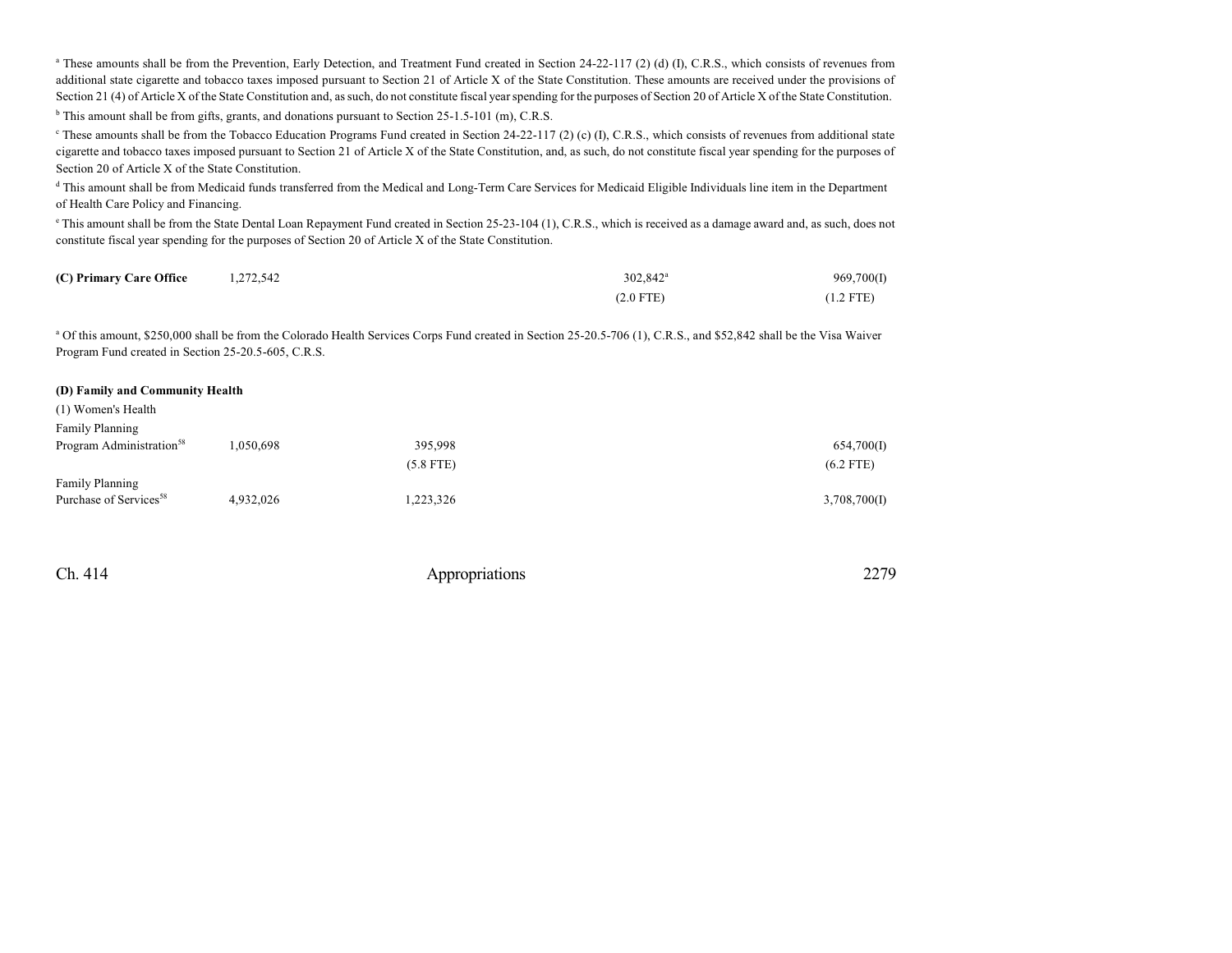| propriations |
|--------------|
|--------------|

|                            |                           |              | <b>APPROPRIATION FROM</b> |                               |    |                                                |    |                      |                                       |                                |
|----------------------------|---------------------------|--------------|---------------------------|-------------------------------|----|------------------------------------------------|----|----------------------|---------------------------------------|--------------------------------|
|                            | ITEM &<br><b>SUBTOTAL</b> | <b>TOTAL</b> |                           | <b>GENERAL</b><br><b>FUND</b> |    | <b>GENERAL</b><br><b>FUND</b><br><b>EXEMPT</b> |    | CASH<br><b>FUNDS</b> | <b>REAPPROPRIATED</b><br><b>FUNDS</b> | <b>FEDERAL</b><br><b>FUNDS</b> |
| \$                         |                           | \$           | \$                        |                               | \$ |                                                | \$ |                      | \$<br>\$                              |                                |
|                            |                           |              |                           |                               |    |                                                |    |                      |                                       |                                |
| <b>Family Planning</b>     |                           |              |                           |                               |    |                                                |    |                      |                                       |                                |
| <b>Federal Grants</b>      | 351,400                   |              |                           |                               |    |                                                |    |                      |                                       | 351,400(I)                     |
|                            |                           |              |                           |                               |    |                                                |    |                      |                                       | $(3.8$ FTE)                    |
| Adult Stem Cells Cure Fund | 140,000                   |              |                           |                               |    |                                                |    | $140,000^a$          |                                       |                                |
| Maternal and Child Health  | 4,659,400                 |              |                           |                               |    |                                                |    |                      |                                       | 4,659,400 <sup>b</sup>         |
|                            |                           |              |                           |                               |    |                                                |    |                      |                                       | $(15.0$ FTE)                   |
|                            | 11,133,524                |              |                           |                               |    |                                                |    |                      |                                       |                                |

a This amount shall be from the Adult Stem Cells Cure Fund created in Section 25-40-103 (1), C.R.S.

<sup>b</sup> This amount shall be from the Maternal and Child Health Block Grant.

| (2) Children and Youth Health |           |              |                        |                        |
|-------------------------------|-----------|--------------|------------------------|------------------------|
| Health Care Program for       |           |              |                        |                        |
| Children with Special Needs   | 1,381,567 | 697,467(M)   |                        | $684,100^a$            |
|                               |           | $(8.5$ FTE)  |                        | $(7.1$ FTE)            |
| Health Care Program for       |           |              |                        |                        |
| Children with Special         |           |              |                        |                        |
| Needs Purchase of Services    | 3,409,973 | 1,847,899(M) | $40,874^{\rm b}$       | 1,521,200 <sup>a</sup> |
| Genetics Counseling           |           |              |                        |                        |
| Program Costs                 | 1,654,417 |              | 1,654,417 <sup>c</sup> |                        |
|                               |           |              | $(1.0$ FTE)            |                        |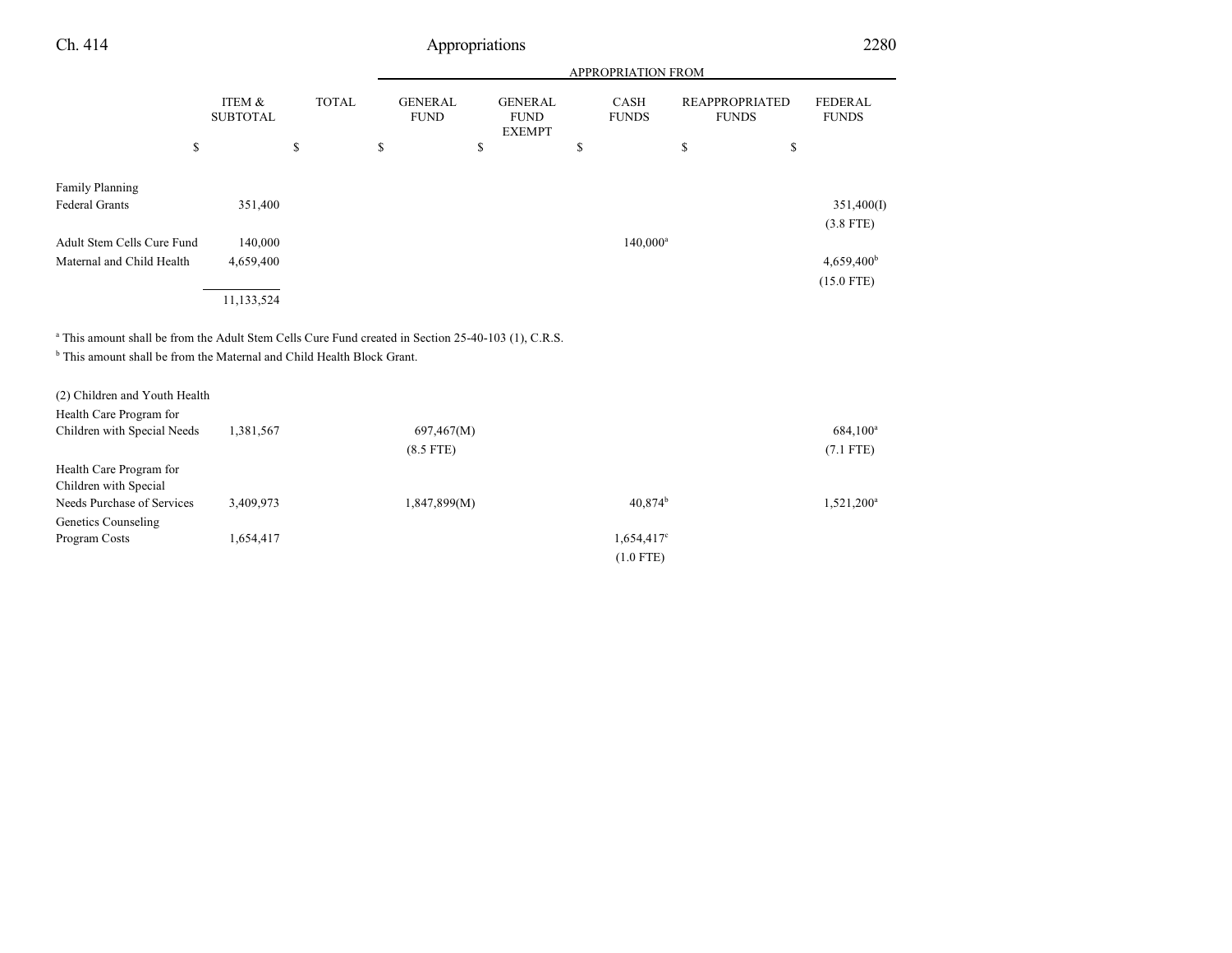| School-based Health                              |            |             |              |
|--------------------------------------------------|------------|-------------|--------------|
| Centers <sup>59</sup> CENTERS <sup>59, 59a</sup> | 5,260,817  | 5,260,817   |              |
|                                                  |            | $(2.9$ FTE) |              |
| Interagency Prevention                           |            |             |              |
| Programs Coordination                            | 133,284    | 133,284     |              |
|                                                  |            | $(2.0$ FTE) |              |
| <b>Federal Grants</b>                            | 1,108,700  |             | 1,108,700(I) |
|                                                  |            |             | $(9.0$ FTE)  |
|                                                  | 12,948,758 |             |              |

a These amounts shall be from the Maternal and Child Health Block Grant.

<sup>b</sup> This amount shall be from client fees.

This amount shall be from the Newborn Screening and Genetic Counseling Cash Fund created in Section 25-4-1006 (1), C.R.S.

| (3) Injury, Suicide, and Violence Prevention |  |  |  |  |
|----------------------------------------------|--|--|--|--|
|----------------------------------------------|--|--|--|--|

| 384,348    | 384,348     |               |
|------------|-------------|---------------|
|            | $(2.0$ FTE) |               |
| 1,971,500  |             | 1,971,500(I)  |
|            |             | $(11.4$ FTE)  |
| 2,355,848  |             |               |
|            |             |               |
|            |             |               |
|            |             |               |
|            |             |               |
| 95,870,000 |             | 95,870,000(I) |
|            |             | $(17.4$ FTE)  |
|            |             |               |
|            |             |               |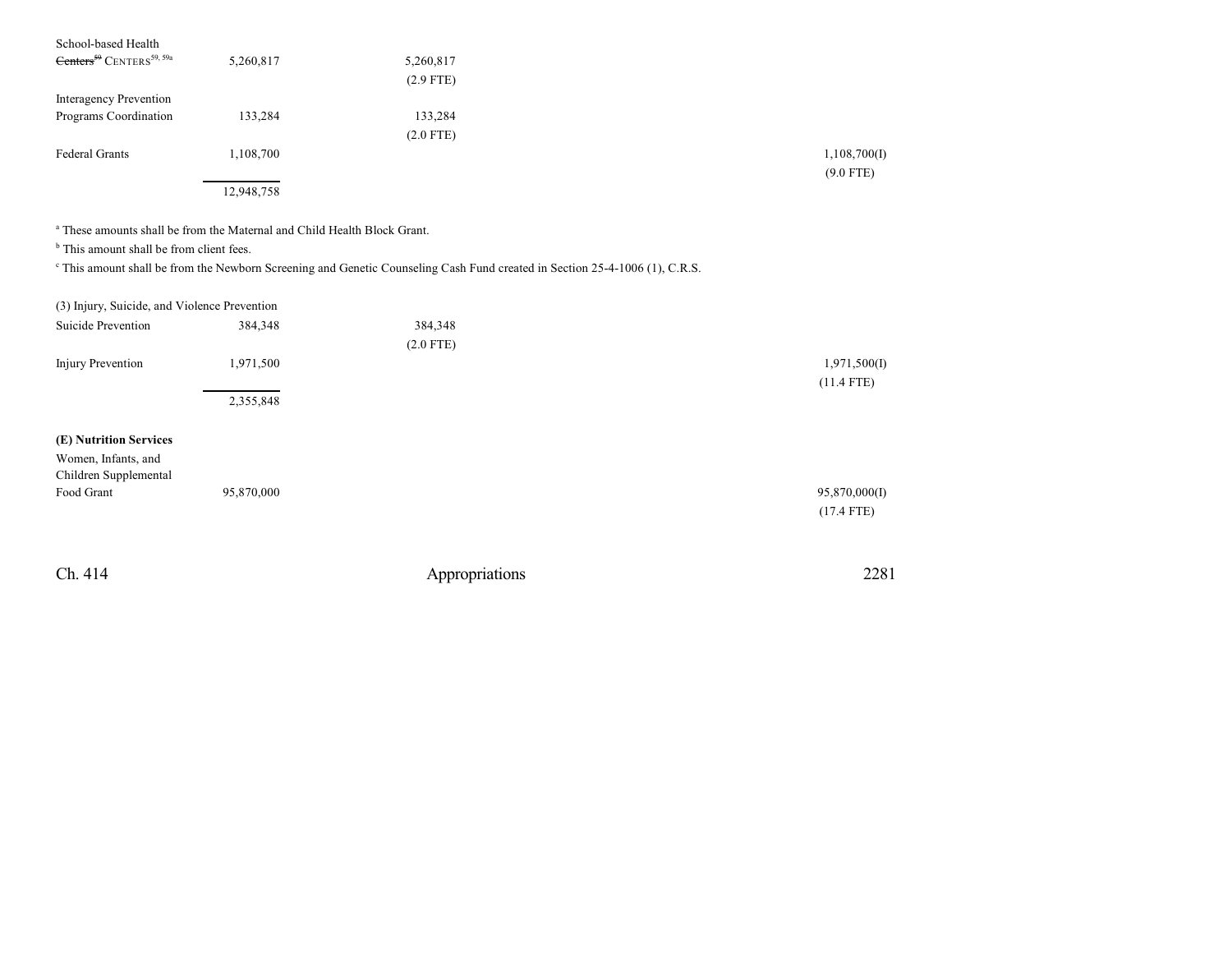| Ch. 414                              | Appropriations            |              |                               |                                                |                             |                                       |                              |  |  |
|--------------------------------------|---------------------------|--------------|-------------------------------|------------------------------------------------|-----------------------------|---------------------------------------|------------------------------|--|--|
|                                      | APPROPRIATION FROM        |              |                               |                                                |                             |                                       |                              |  |  |
|                                      | ITEM &<br><b>SUBTOTAL</b> | <b>TOTAL</b> | <b>GENERAL</b><br><b>FUND</b> | <b>GENERAL</b><br><b>FUND</b><br><b>EXEMPT</b> | <b>CASH</b><br><b>FUNDS</b> | <b>REAPPROPRIATED</b><br><b>FUNDS</b> | FEDERAL<br><b>FUNDS</b>      |  |  |
|                                      | \$                        | \$           | \$                            | \$                                             | \$                          | \$<br>\$                              |                              |  |  |
| Child and Adult<br>Care Food Program | 24,534,900<br>120,404,900 |              |                               |                                                |                             |                                       | 24,534,900(I)<br>$(8.0$ FTE) |  |  |
|                                      |                           | 217,398,588  |                               |                                                |                             |                                       |                              |  |  |

### **(10) HEALTH FACILITIES AND EMERGENCY MEDICAL SERVICES DIVISION**

| (A) Licensure<br>Health Facilities General |           |             |               |                   |              |
|--------------------------------------------|-----------|-------------|---------------|-------------------|--------------|
| Licensure Program                          | 3,349,969 | 193,386     | $3,156,583^a$ |                   |              |
|                                            |           | $(2.6$ FTE) | $(30.3$ FTE)  |                   |              |
| Medicaid/Medicare                          |           |             |               |                   |              |
| Certification Program                      | 7,745,205 |             |               | $3,708,224^b$     | 4,036,981(I) |
|                                            |           |             |               | $(45.4$ FTE)      | $(42.0$ FTE) |
| Transfer to Department                     |           |             |               |                   |              |
| of Public Safety                           | 631,702   |             |               | $323,400^{\rm b}$ | 308,302(I)   |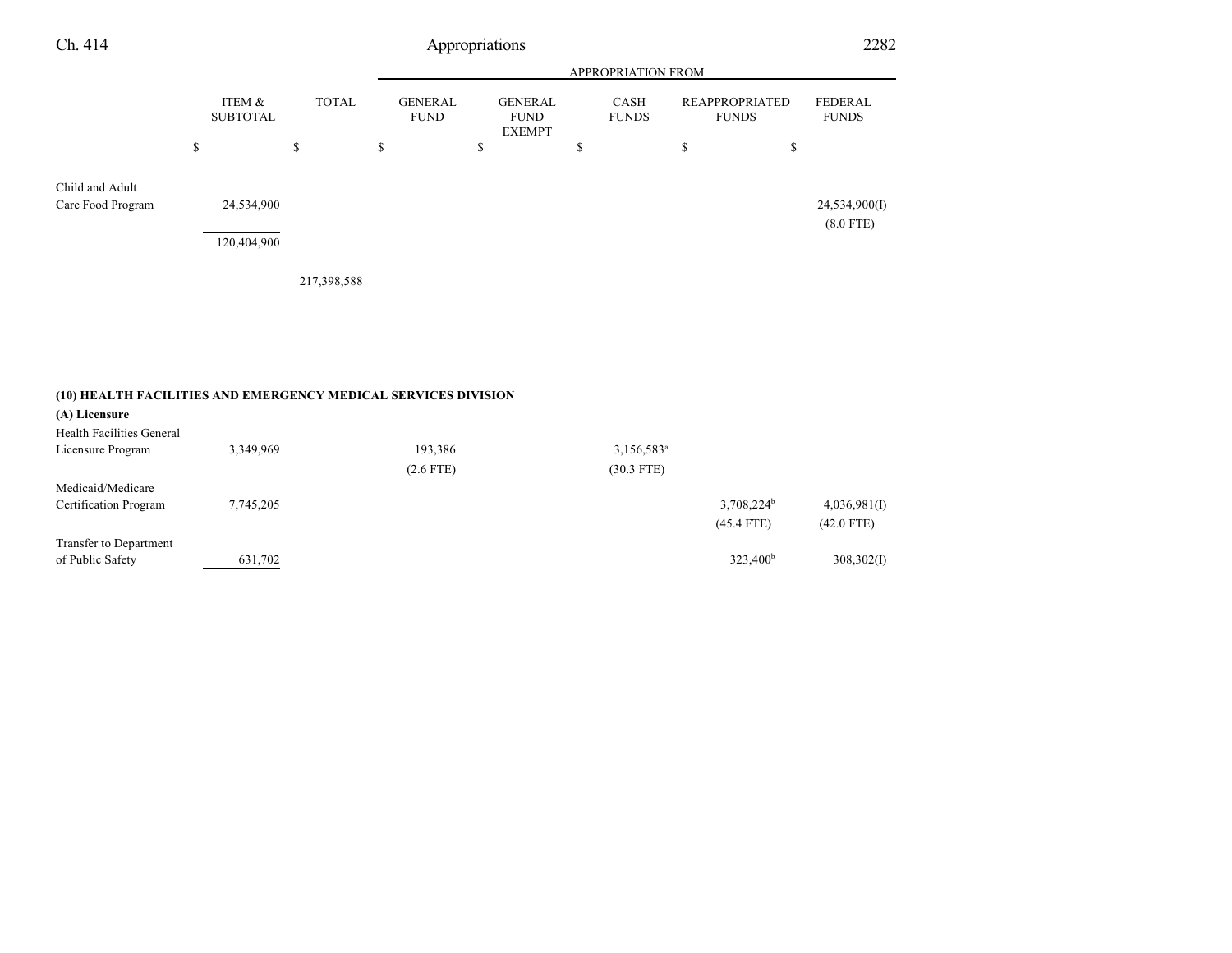<sup>a</sup> Of this amount, an estimated \$1,217,000 shall be from the Health Facilities General Licensure Cash Fund created in Section 25-3-103.1 (1), C.R.S., an estimated \$910,288 shall be from the Home Care Agency Cash Fund created in Section 25-27.5-105, C.R.S., an estimated \$728,000 shall be from the Assisted Living Residence Cash Fund created in Section 25-27-107.5, C.R.S., an estimated \$209,397 shall be from the Medication Administration Cash Fund created in Section 25-1.5-303 (5) (a), C.R.S., an estimated \$20,238 shall be from the Assisted Living Residence Improvement Cash Fund, and an estimated \$71,660 shall be from various sources of cash funds. <sup>b</sup> These amount shall be from Medicaid funds appropriated to the Transfer to Department of Public Health and Environment Facility for Survey and Certification line item in the Department of Health Care Policy and Financing.

#### **(B) Emergency Medical Services**

| State EMS Coordination,      |            |           |                          |             |
|------------------------------|------------|-----------|--------------------------|-------------|
| Planning and Certification   |            |           |                          |             |
| Program                      | 1,463,157  |           | $1,463,157^a$            |             |
|                              |            |           | $(15.0$ FTE)             |             |
| Distributions to Regional    |            |           |                          |             |
| <b>Emergency Medical and</b> |            |           |                          |             |
| Trauma Councils (RETACs)     | 1,785,000  |           | 1,785,000 <sup>b</sup>   |             |
| <b>Emergency Medical</b>     |            |           |                          |             |
| Services Provider Grants     | 6,793,896  |           | $6,793,896$ <sup>b</sup> |             |
| Trauma Facility              |            |           |                          |             |
| Designation Program          | 383,237    |           | 383,237°                 |             |
|                              |            |           | $(2.1$ FTE)              |             |
| <b>Federal Grants</b>        | 199,400    |           |                          | 199,400(I)  |
|                              |            |           |                          | $(1.5$ FTE) |
| Poison Control               | 1,414,876  | 1,414,876 |                          |             |
|                              | 12,039,566 |           |                          |             |
|                              |            |           |                          |             |
|                              |            |           |                          |             |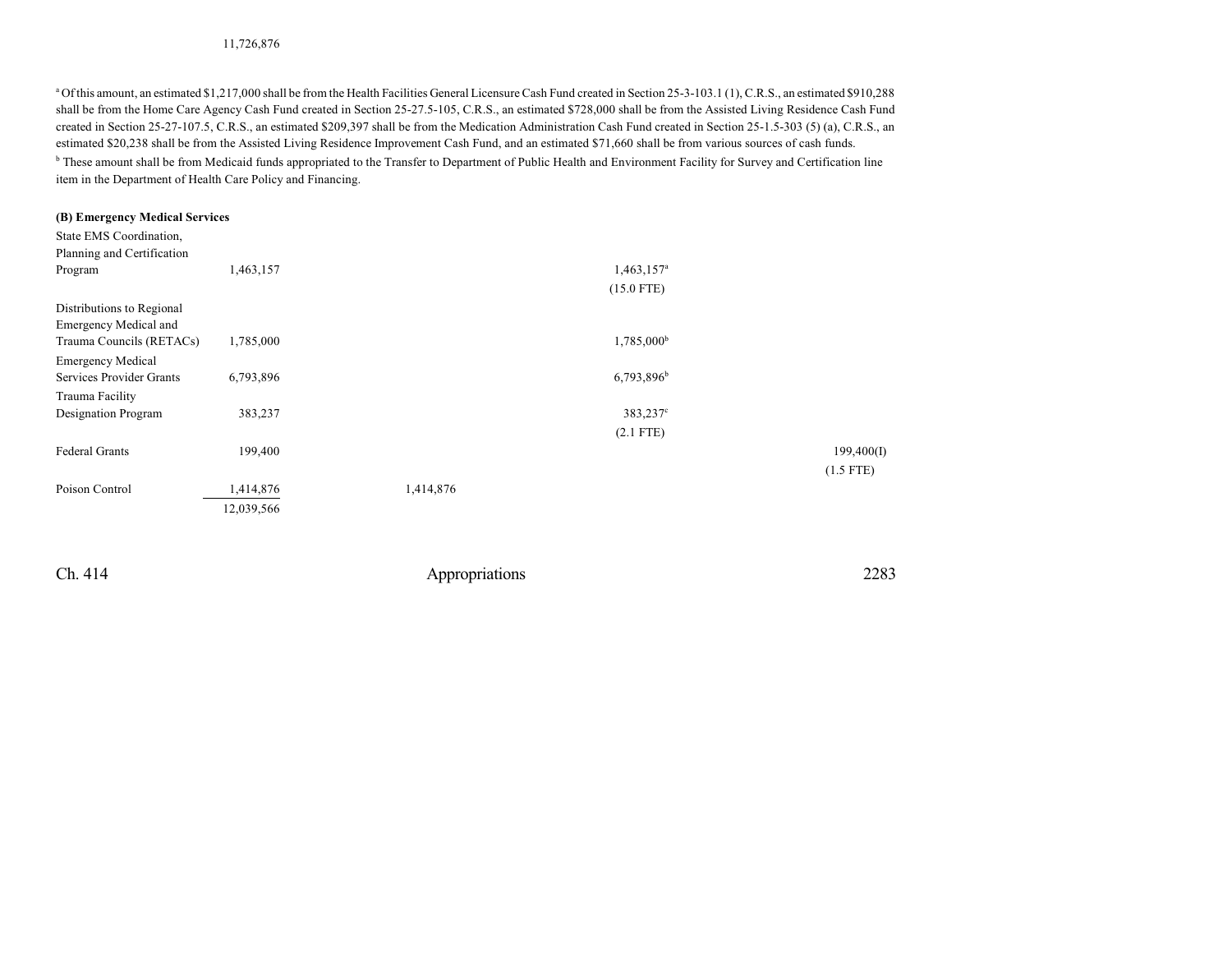| <b>ITEM &amp;</b><br><b>SUBTOTAL</b> | TOTAL. |  | GENER AL.<br><b>FUND</b> | <b>GENERAL</b><br><b>FUND</b> | CASH<br><b>FUNDS</b> |  | <b>REAPPROPRIATED</b><br><b>FUNDS</b> |  | FEDER AL.<br><b>FUNDS</b> |  |
|--------------------------------------|--------|--|--------------------------|-------------------------------|----------------------|--|---------------------------------------|--|---------------------------|--|
|                                      |        |  |                          | <b>EXEMPT</b>                 |                      |  |                                       |  |                           |  |
|                                      |        |  |                          |                               |                      |  |                                       |  |                           |  |

APPROPRIATION FROM

<sup>a</sup> Of this amount, an estimated \$1,443,006 shall be from the Emergency Medical Services Account within the Highway Users Tax Fund created in Section  $25-3.5-603$  (1) (a), C.R.S., and an estimated \$20,151 shall be from the Fixed-Wing and Rotary-Wing Ambulances Cash Fund established in Section 25-3.5-307 (2) (a), C.R.S.

<sup>b</sup> These amounts shall be from the Emergency Medical Services Account within the Highway Users Tax Fund created in Section 25-3.5-603 (1) (a), C.R.S.

c This amount shall be from the Statewide Trauma Care System Cash Fund created in Section 25-3.5-705 (2), C.R.S.

| (C) Indirect Cost |           |                                   |                      |            |
|-------------------|-----------|-----------------------------------|----------------------|------------|
| Assessment        | 2,770,458 | <del>1,300,564</del> <sup>a</sup> | 569.894 <sup>b</sup> | 900,000(I) |
|                   | 2,820,458 | $1,350,564^{\circ}$               |                      |            |

a This amount shall be from various sources of cash funds.

<sup>b</sup> This amount shall be from Medicaid funds transferred from the Transfer to Department of Public Health and Environment Facility Survey and Certification line item in the Department of Health Care Policy and Financing.

26,536,900

26,586,900

#### **(11) EMERGENCY PREPAREDNESS AND RESPONSE DIVISION**

Emergency Preparedness

and Response Program 14,838,779 1,600,079(M) 13,238,700 13,238,700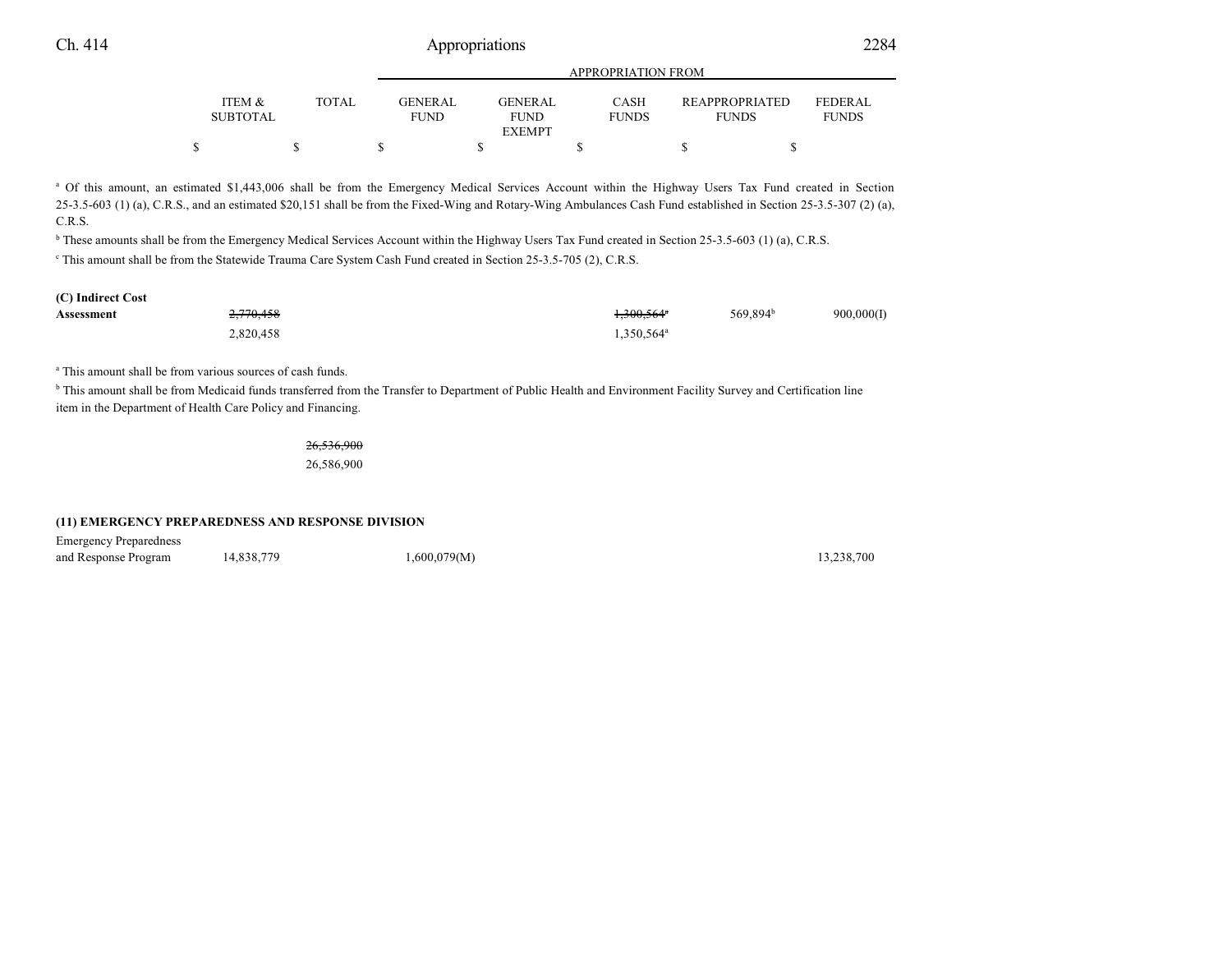|                                 |         |               |              |                        |               |              | $(35.6$ FTE)                |
|---------------------------------|---------|---------------|--------------|------------------------|---------------|--------------|-----------------------------|
| <b>Indirect Cost Assessment</b> | 805,296 |               |              |                        |               |              | 805,296                     |
|                                 |         | 15,644,075    |              |                        |               |              |                             |
|                                 |         |               |              |                        |               |              |                             |
| <b>TOTALS PART XVI</b>          |         |               |              |                        |               |              |                             |
| (PUBLIC HEALTH AND              |         |               |              |                        |               |              |                             |
| <b>ENVIRONMENT</b> )            |         | \$507,979,932 | \$37,531,309 | \$438,300 <sup>a</sup> | \$149,071,743 | \$29,677,710 | $$291.260.870$ <sup>b</sup> |
|                                 |         | \$511,075,601 | \$38,256,003 |                        | \$151,461,743 | \$29,645,685 | $$291,273,870$ <sup>t</sup> |

<sup>a</sup> This amount is not subject to the limitation on General Fund appropriations set forth in Section 24-75-201.1, C.R.S., and shall be General Fund Exempt pursuant to Section 24-22-117 (1) (c) (I) (B), C.R.S.

<sup>b</sup> Of this amount,  $\frac{$270,352,174}{270,365,174}$  contains an (I) notation.

**FOOTNOTES** -- The following statements are referenced to the numbered footnotes throughout section 2.

- 56 Department of Public Health and Environment, Air Pollution Control Division, Stationary Sources, Air Quality Dispersion Study It is the intent of the General Assembly that the appropriation be used for the purpose of collecting data that will be used to conduct a health risk assessment.
- 57 Department of Public Health and Environment, Prevention Services Division, Chronic Disease Prevention Programs, Transfer to the Health Disparities Grant Program Fund - It is the intent of the General Assembly that if actual Amendment 35 revenues are higher than the appropriation, the transfer to the Health Disparities Grant Program Fund of 3.2 percent of Amendment 35 revenue be increased by a like amount.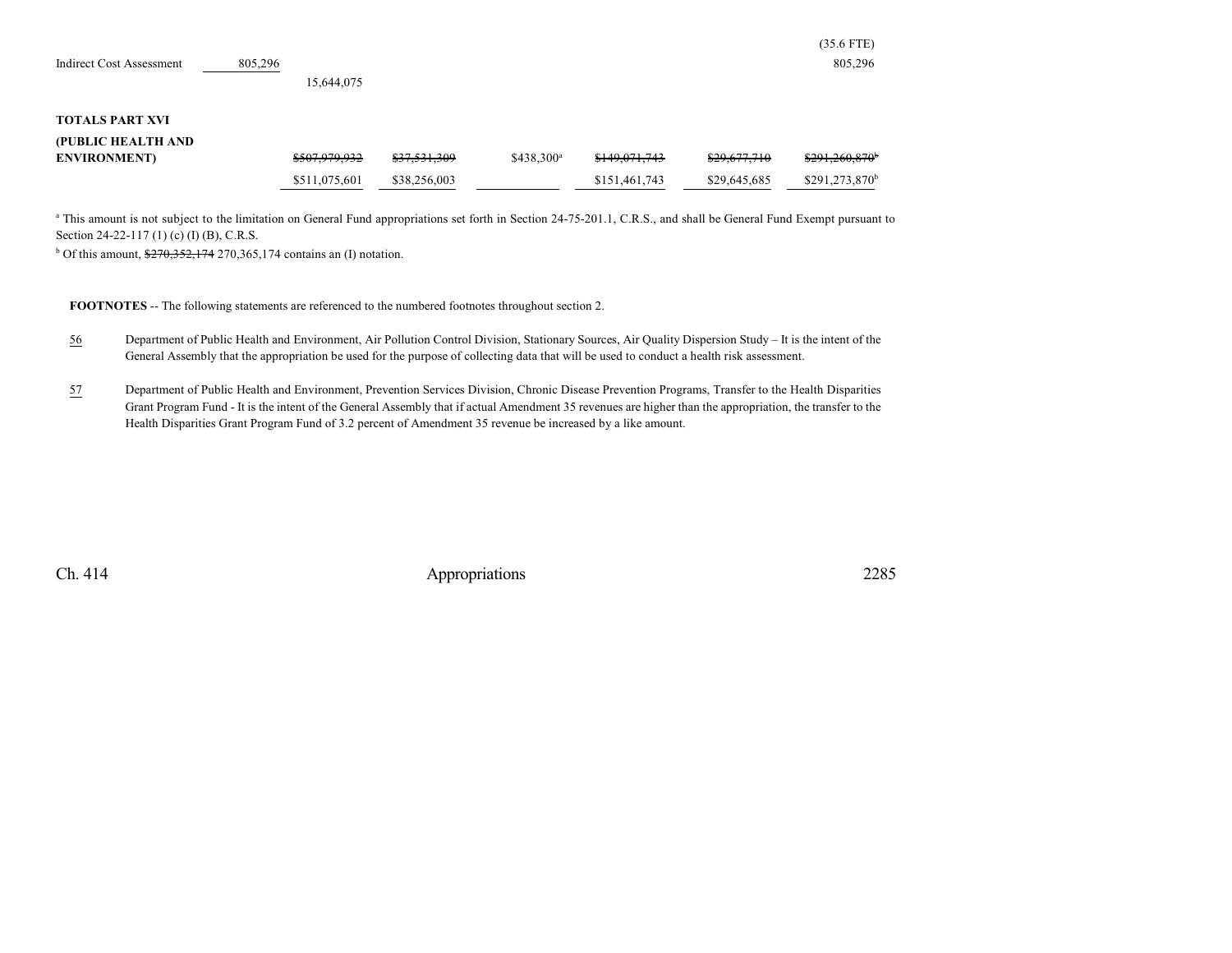|                 |              |                 | APPROPRIATION FROM |              |                       |                |  |  |  |  |  |
|-----------------|--------------|-----------------|--------------------|--------------|-----------------------|----------------|--|--|--|--|--|
| ITEM &          | <b>TOTAL</b> | <b>GENER AL</b> | <b>GENERAL</b>     | <b>CASH</b>  | <b>REAPPROPRIATED</b> | <b>FEDERAL</b> |  |  |  |  |  |
| <b>SUBTOTAL</b> |              | <b>FUND</b>     | <b>FUND</b>        | <b>FUNDS</b> | <b>FUNDS</b>          | <b>FUNDS</b>   |  |  |  |  |  |
|                 |              |                 | <b>EXEMPT</b>      |              |                       |                |  |  |  |  |  |
|                 |              |                 |                    |              |                       |                |  |  |  |  |  |

58 Department of Public Health and Environment, Prevention Services Division, Family and Community Health, Women's Health, Family Planning Program Administration; Family Planning Purchase of Services; and Family Planning Federal Grants -- Pursuant to Article V, Section 50, of the Colorado Constitution, no public funds shall be used by the State of Colorado, its agencies or political subdivisions to pay or otherwise reimburse, either directly or indirectly, any person, agency or facility for the performance of any induced abortion, provided however, that the General Assembly, by specific bill, may authorize and appropriate funds to be used for those medical services necessary to prevent the death of either a pregnant woman or her unborn child under circumstances where every reasonable effort is made to preserve the life of each.

- 59 Department of Public Health and Environment, Prevention Services Division, Family and Community Health, Children and Youth Health, School-based Health Centers -- It is the intent of the General Assembly that the appropriation be used for the purpose of assisting the establishment, expansion, and ongoing operations of school-based health centers in Colorado.
- 59a DEPARTMENT OF PUBLIC HEALTH AND ENVIRONMENT, PREVENTION SERVICES DIVISION, FAMILY AND COMMUNITY HEALTH, CHILDREN AND YOUTH HEALTH, SCHOOL-BASED HEALTH CENTERS --\$3,900,000 OF THE APPROPRIATION MAY ROLL FORWARD FOR EXPENDITURE IN FY 2014-15.

SECTION 2. Appropriation to the department of public health and environment for the fiscal year beginning July 1, **2012.** In Session Laws of Colorado 2013, section 1 of chapter 433, (SB 13-100), **amend** Part XVI (2) (C), (4) (A), (5) (A), (6) (A),  $(7)$ ,  $(9)$   $(A)$ ,  $(10)$   $(C)$ , and the affected totals as follows:

Section 2. **Appropriation.**

### **PART XVI DEPARTMENT OF PUBLIC HEALTH AND ENVIRONMENT**

### **(2) CENTER FOR HEALTH AND ENVIRONMENTAL INFORMATION**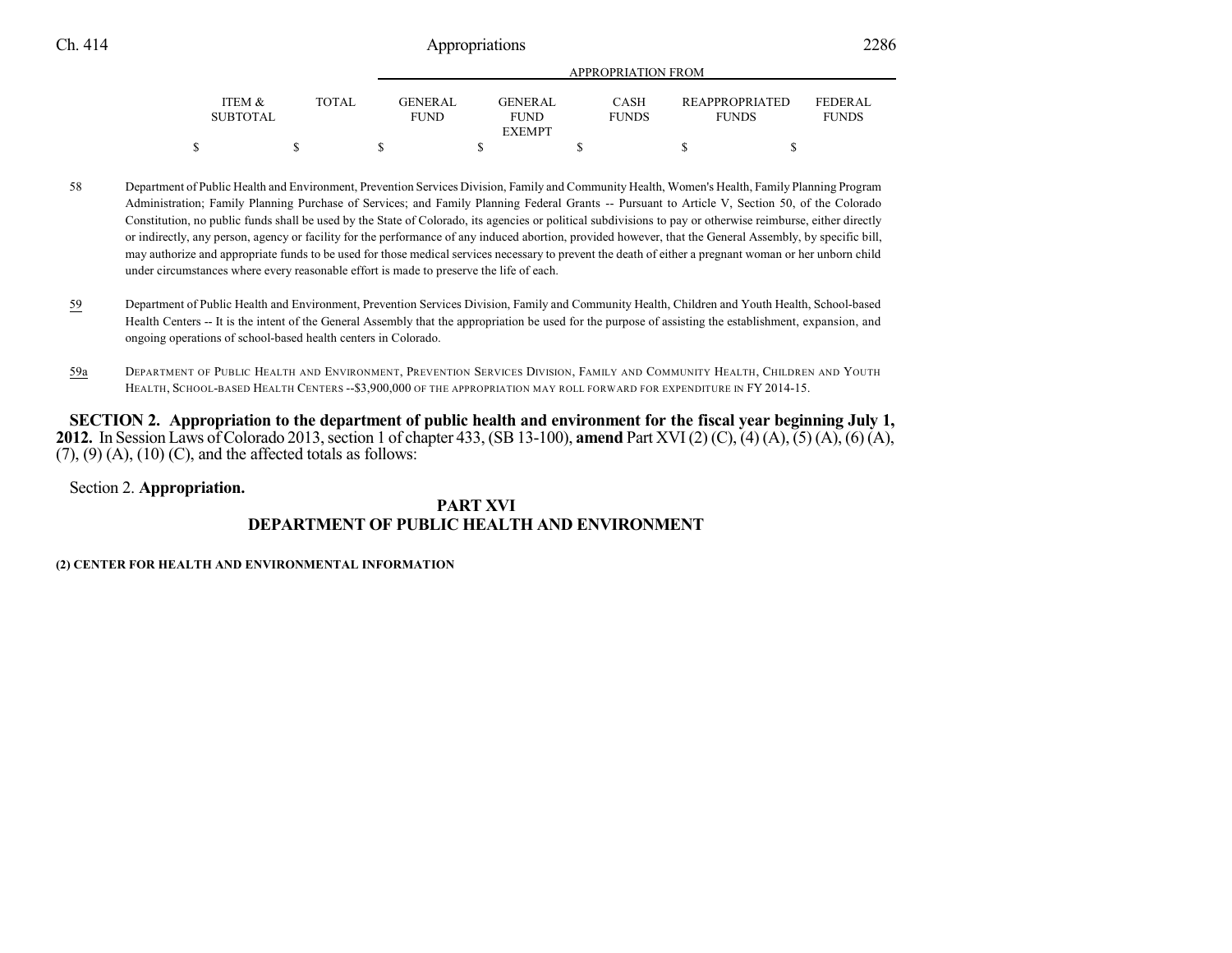| (C) Information Technology Services |           |         |                        |                          |              |
|-------------------------------------|-----------|---------|------------------------|--------------------------|--------------|
| Personal Services                   | 320,931   |         | $70,849$ <sup>a</sup>  | $250,082^b$              |              |
|                                     |           |         | $(0.2$ FTE)            | $(2.6$ FTE)              |              |
| <b>Operating Expenses</b>           | 765,146   |         | $103.927$ <sup>a</sup> | $661,219^b$              |              |
| Purchase of Services                |           |         |                        |                          |              |
| from Computer Center                | 5,335,037 | 302,199 | $1,082,327$ *          | $2,043,006$ <sup>e</sup> | 1,907,505(f) |
|                                     |           |         | 826,569 <sup>a</sup>   | $2,818,295^{\circ}$      | 1,387,974(I) |
| <b>Multiuse Network</b>             |           |         |                        |                          |              |
| Payments                            | 642,876   |         |                        | $481,194^{\circ}$        | 161,682(I)   |
| Management and                      |           |         |                        |                          |              |
| Administration of OIT               | 387,111   |         | $67,500^{\rm a}$       | $262,037^{\circ}$        | 57,574(I)    |
| Communication                       |           |         |                        |                          |              |
| Service Payments                    | 28,273    |         |                        | $28,273^{\circ}$         |              |
| <b>COFRS</b> Modernization          | 699,370   | 417,565 | 281,805 <sup>a</sup>   |                          |              |
|                                     | 8,178,744 |         |                        |                          |              |

a These amounts shall be from various sources of cash funds.

<sup>b</sup> These amounts shall be from departmental indirect cost recoveries.

<sup>c</sup> Of these amounts, an estimated \$2,652,085 \$3,427,374 shall be from departmental indirect cost recoveries, \$130,127 shall be from Medicaid funds appropriated to the Transfer to Department of Public Health and Environment Facility for Survey and Certification line item in the Department of Health Care Policy and Financing, and an estimated \$32,298 shall be from various sources of reappropriated funds.

a This amount shall be from various sources of cash funds.

<sup>b</sup> This amount shall be from various sources of reappropriated funds.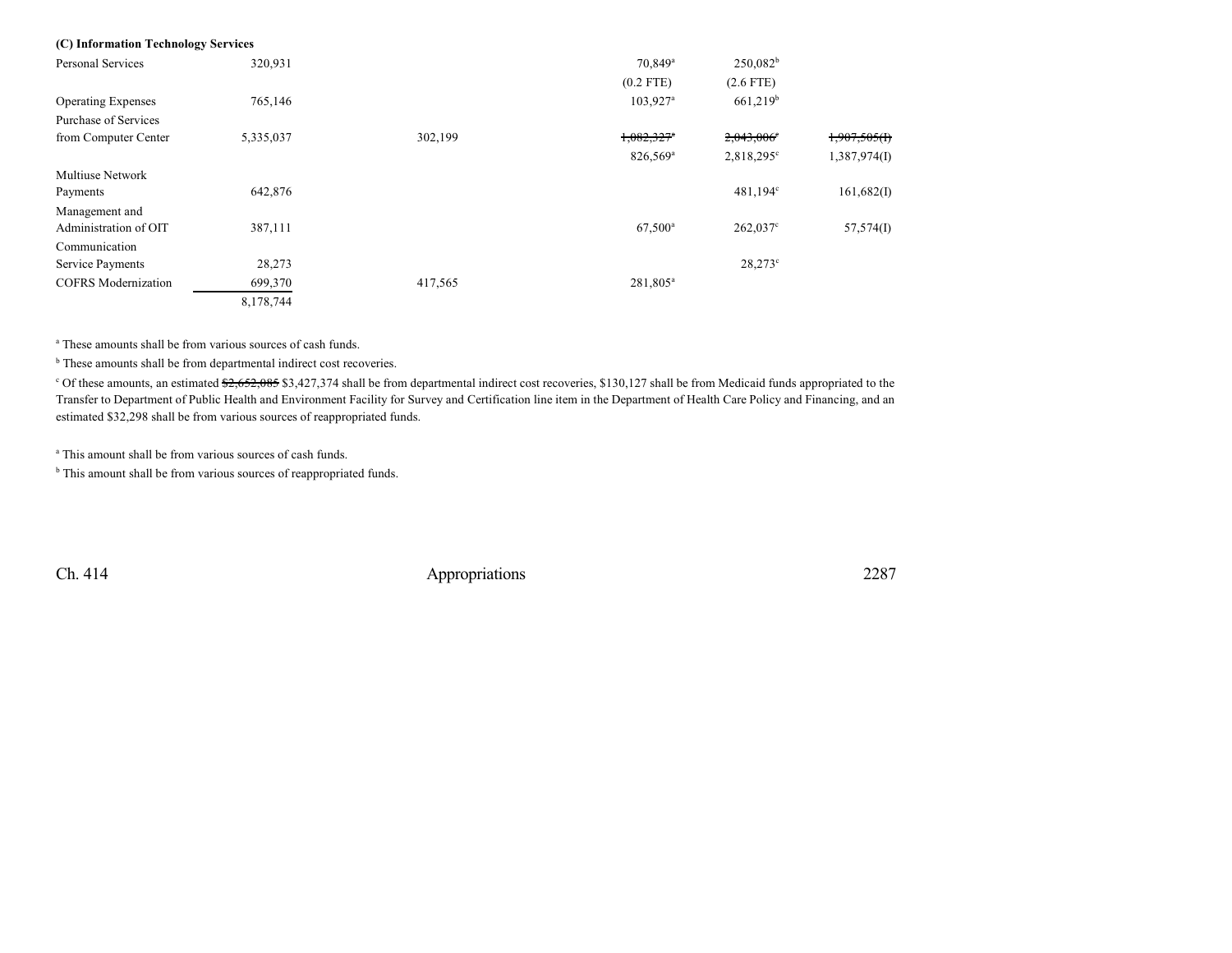|                                                                           |    |                                                  |  | <b>APPROPRIATION FROM</b> |  |                                               |  |                                                |                                           |    |                      |                                |                           |  |                                |
|---------------------------------------------------------------------------|----|--------------------------------------------------|--|---------------------------|--|-----------------------------------------------|--|------------------------------------------------|-------------------------------------------|----|----------------------|--------------------------------|---------------------------|--|--------------------------------|
|                                                                           |    | ITEM &<br><b>SUBTOTAL</b>                        |  |                           |  | <b>TOTAL</b><br><b>GENERAL</b><br><b>FUND</b> |  | <b>GENERAL</b><br><b>FUND</b><br><b>EXEMPT</b> |                                           |    | CASH<br><b>FUNDS</b> | REAPPROPRIATED<br><b>FUNDS</b> |                           |  | <b>FEDERAL</b><br><b>FUNDS</b> |
|                                                                           | \$ | \$                                               |  | \$                        |  | \$                                            |  | \$                                             |                                           | \$ |                      | \$                             |                           |  |                                |
| (4) AIR POLLUTION CONTROL DIVISION<br>(A) Administration<br>Program Costs |    | 417,743                                          |  |                           |  |                                               |  |                                                | $290,283^a$<br>$(3.1$ FTE)                |    |                      |                                | 127,460(I)<br>$(1.4$ FTE) |  |                                |
| <b>Indirect Cost Assessment</b>                                           |    | 2,554,399<br>2,754,688<br>2,972,142<br>3,172,431 |  |                           |  |                                               |  |                                                | $2,078,864$ <sup>b</sup><br>$2,279,153^b$ |    |                      |                                | 475,535(I)                |  |                                |

<sup>a</sup> Of this amount, an estimated \$155,283 shall be from the Department of Public Health and Environment subaccount of the Automobile Inspection and Readjustment Account of the Highway Users Tax Fund established in Section 42-3-304 (18) (c), C.R.S., and an estimated \$135,000 shall be from the Stationary Sources Control Fund created in Section 25-7-114.7 (2) (b) (I), C.R.S.

<sup>b</sup> Of this amount, an estimated \$828,391 shall be from the Stationary Sources Control Fund created in Section 25-7-114.7 (2) (b) (I), C.R.S., an estimated \$834,733 shall be from the Department of Public Health and Environment subaccount of the Automobile Inspection and Readjustment Account of the Highway Users Tax Fund established in Section 42-3-304 (18) (c), C.R.S., an estimated \$35,000 shall be from the Ozone Protection Fund created in Section 25-7-135 (1), C.R.S., an estimated \$13,000 shall be from the Lead Hazard Reduction Cash Fund created in Section 25-5-1106 (2), C.R.S., and an estimated \$367,740 \$568,029 shall be from various sources of cash funds.

### **(5) WATER QUALITY CONTROL DIVISION**

#### **(A) Administration**

| Personal Services | 898,729 | 569,411 | $191,902^{\rm a}$ | 137,416(I) |
|-------------------|---------|---------|-------------------|------------|
|                   | $\sim$  |         | .                 |            |
|                   |         |         |                   |            |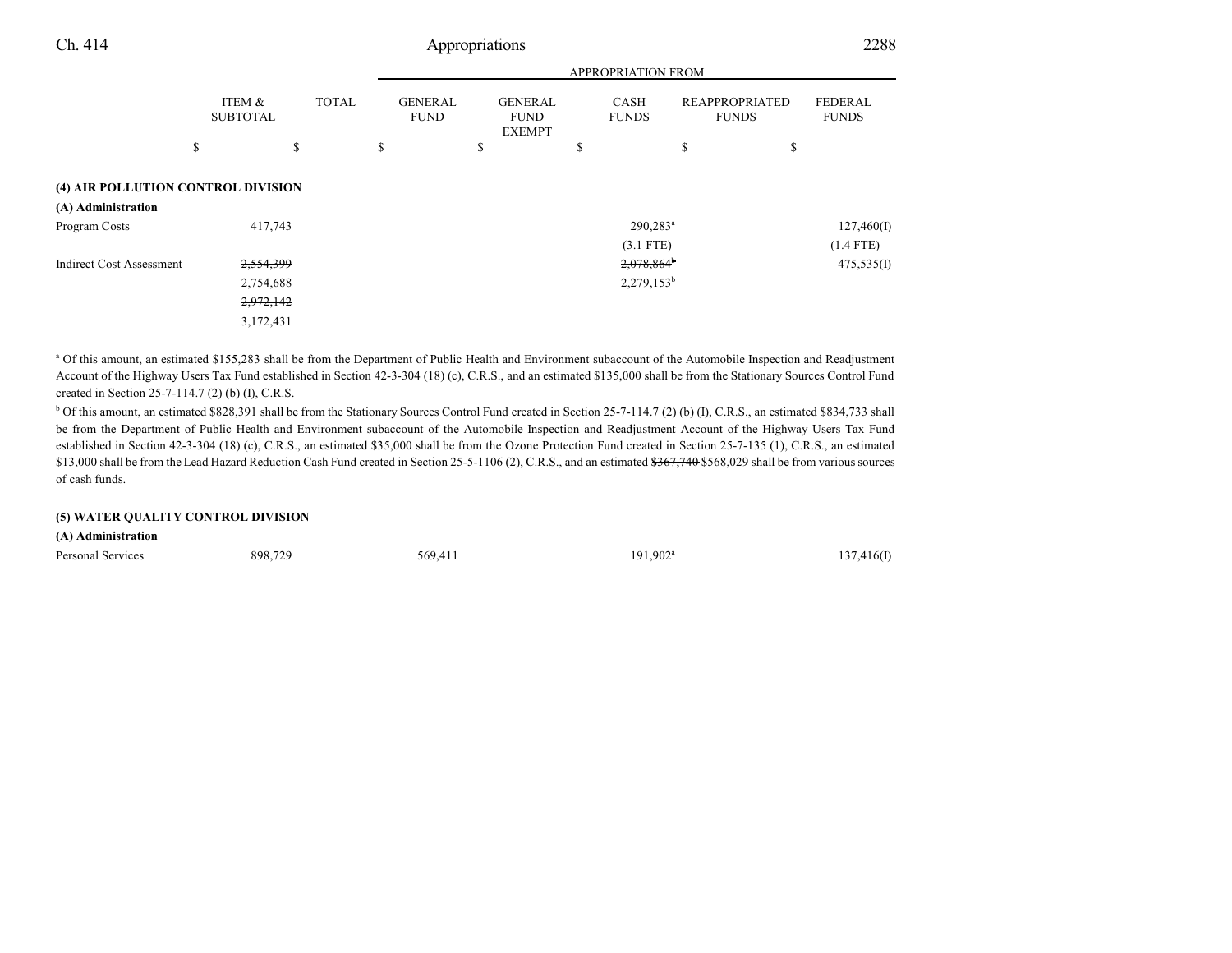|                                 |           | $(5.9$ FTE) | $(2.5$ FTE)              | $(3.2$ FTE)  |
|---------------------------------|-----------|-------------|--------------------------|--------------|
| <b>Operating Expenses</b>       | 42,892    | 18,747      | $3.459$ <sup>a</sup>     | 20,686(I)    |
| <b>Indirect Cost Assessment</b> | 2,188,793 |             | $1,050,940$ <sup>b</sup> | 1,137,853(I) |
|                                 | 2,388,793 |             | $1,250,940^{\rm b}$      |              |
|                                 | 3,130,414 |             |                          |              |
|                                 | 3,330,414 |             |                          |              |

a These amounts shall be from various sources of cash funds.

<sup>b</sup> Of this amount, an estimated \$720,000 shall be from the Water Quality Control Fund created in Section 25-8-502 (1) (c), C.R.S., an estimated \$62,000 shall be from the Drinking Water Cash Fund created in Section 25-1.5-209 (2), C.R.S., an estimated \$45,000 shall be from the Biosolids Management Program Fund created in Section 30-20-110.5 (3), C.R.S., an estimated \$34,888 shall be from fees collected by the Industrial Pretreatment Program created in Section 25-8-508, C.R.S., and an estimated \$189,052 \$389,052 shall be from various sources of cash funds.

#### **(6) HAZARDOUS MATERIALS AND WASTE MANAGEMENT DIVISION**

| (A) Administration              |             |                          |                     |            |
|---------------------------------|-------------|--------------------------|---------------------|------------|
| Program Costs                   | 295,938     | $255,353^a$              | 39,400 <sup>b</sup> | 1,185(I)   |
|                                 | $(3.4$ FTE) |                          |                     |            |
| <b>Legal Services</b>           |             |                          |                     |            |
| for $5,232$ hours               | 404,172     | $271,226^{\circ}$        | 386 <sup>b</sup>    | 132,560(I) |
| <b>Indirect Cost Assessment</b> | 2,351,947   | $1,514,612$ <sup>d</sup> | 50,000 <sup>b</sup> | 787,335(I) |
|                                 | 2,426,947   | $1,589,612$ <sup>d</sup> |                     |            |
|                                 | 3,052,057   |                          |                     |            |
|                                 | 3,127,057   |                          |                     |            |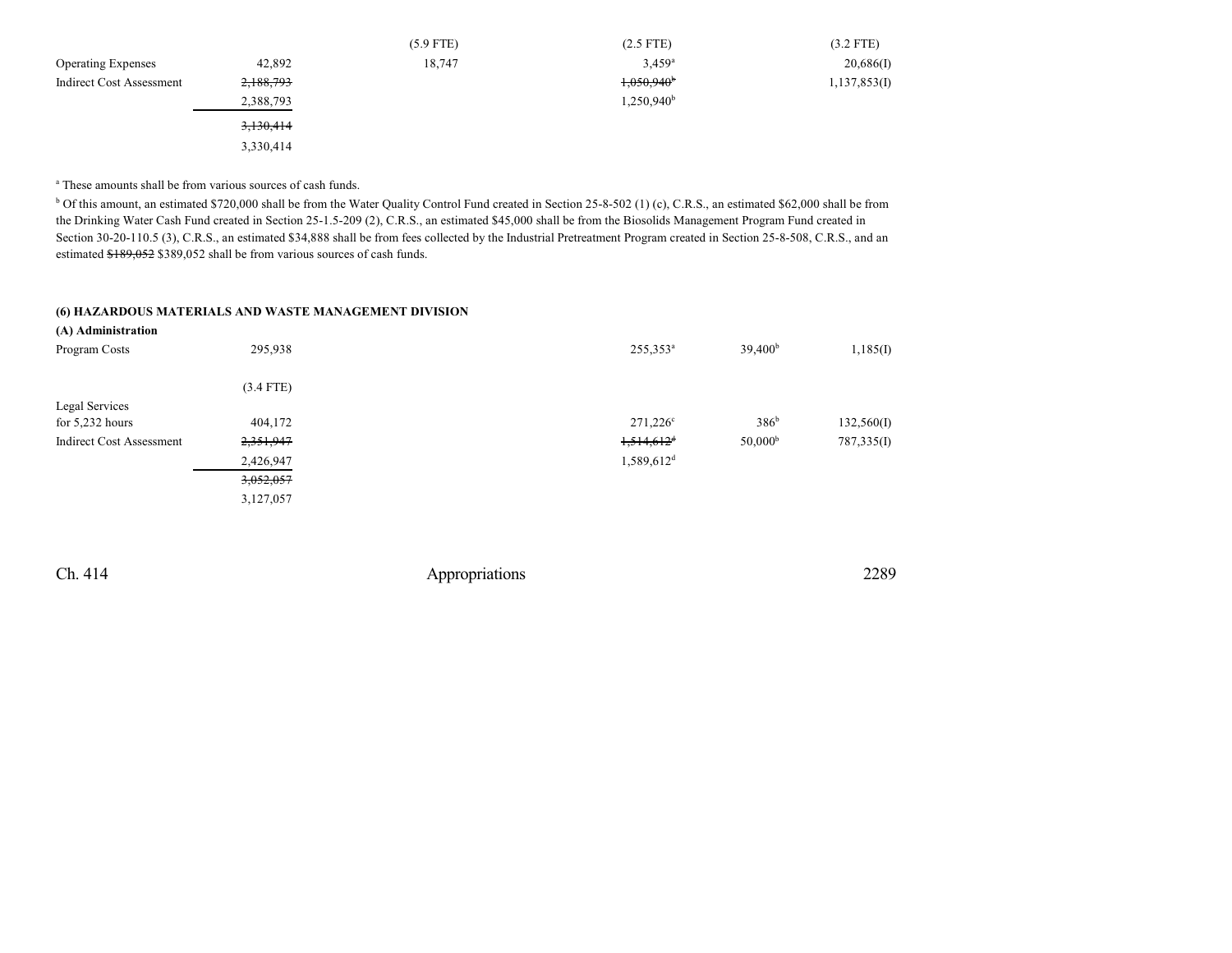|                           |              |                               |                        | <b>APPROPRIATION FROM</b>   |                                       |                         |
|---------------------------|--------------|-------------------------------|------------------------|-----------------------------|---------------------------------------|-------------------------|
| ITEM &<br><b>SUBTOTAL</b> | <b>TOTAL</b> | <b>GENERAL</b><br><b>FUND</b> | GENERAL<br><b>FUND</b> | <b>CASH</b><br><b>FUNDS</b> | <b>REAPPROPRIATED</b><br><b>FUNDS</b> | FEDERAL<br><b>FUNDS</b> |
|                           |              |                               | <b>EXEMPT</b>          |                             |                                       |                         |
|                           |              |                               |                        |                             |                                       |                         |

<sup>a</sup> Of this amount, an estimated \$58,441 shall be from the Solid and Hazardous Waste Commission Fund created in Section 25-15-315, C.R.S., an estimated \$50,000 shall be from the Solid Waste Management Fund created in Section 30-20-118 (1), C.R.S., an estimated \$45,000 shall be from the Hazardous Waste Service Fund created in Section 25-15-304, C.R.S., an estimated \$31,000 shall be from the Radiation Control Fund created in Section 25-11-104 (6) (c), C.R.S., and an estimated \$70,912 shall be from various sources of cash funds.

<sup>b</sup> These amounts shall be from the Local Government Severance Tax Fund created in Section 39-29-110 (1) (a) (I), C.R.S., transferred from theLocal Government Mineral and Energy Impact Grants and Disbursements line item in the Department of Local Affairs.

<sup>c</sup> Of this amount, an estimated \$42,874 shall be from the Solid Waste Management Fund created in Section 30-20-118 (1), C.R.S., an estimated \$112,515 shall be from the Radiation Control Fund created in Section 25-11-104 (6) (c), C.R.S., and an estimated \$115,837 shall be from various sources of cash funds.

<sup>d</sup> Of this amount, an estimated \$352,886 shall be from the Solid Waste Management Fund created in Section 30-20-118 (1), C.R.S., an estimated \$349,991 shall be from the Hazardous Waste Service Fund created in Section 25-15-304, C.R.S., an estimated \$289,105 shall be from the Radiation Control Fund created in Section 25-11-104 (6) (c), C.R.S., an estimated \$189,397 shall from the Hazardous Substance Response Fund created in Section 25-16-104.3 (1) (a), C.R.S., an estimated \$64,338 shall be from the Solid and Hazardous Waste Commission Fund created in Section 25-15-315, C.R.S., and an estimated \$268,895 \$343,895 shall be from various sources of cash funds.

### **(7) DIVISION OF ENVIRONMENTAL**

| <b>HEALTH AND SUSTAINABILITY</b> |              |            |                      |                     |              |
|----------------------------------|--------------|------------|----------------------|---------------------|--------------|
| Personal Services                | 2,390,782    | 1,124,900  | 838.242 <sup>a</sup> | 79.221 <sup>b</sup> | 348,419(1)   |
|                                  |              | (14.3 FTE) | $(9.9$ FTE)          | $(1.0$ FTE)         | $(1.7$ FTE)  |
| <b>Operating Expenses</b>        | 192,767      | 29,500     | 98.158 <sup>a</sup>  | 9.708 <sup>b</sup>  | 55,401(I)    |
| <b>Sustainability Programs</b>   | 1.494.556    |            | 258,836 <sup>c</sup> |                     | 1,235,720(I) |
|                                  | $(10.1$ FTE) |            |                      |                     |              |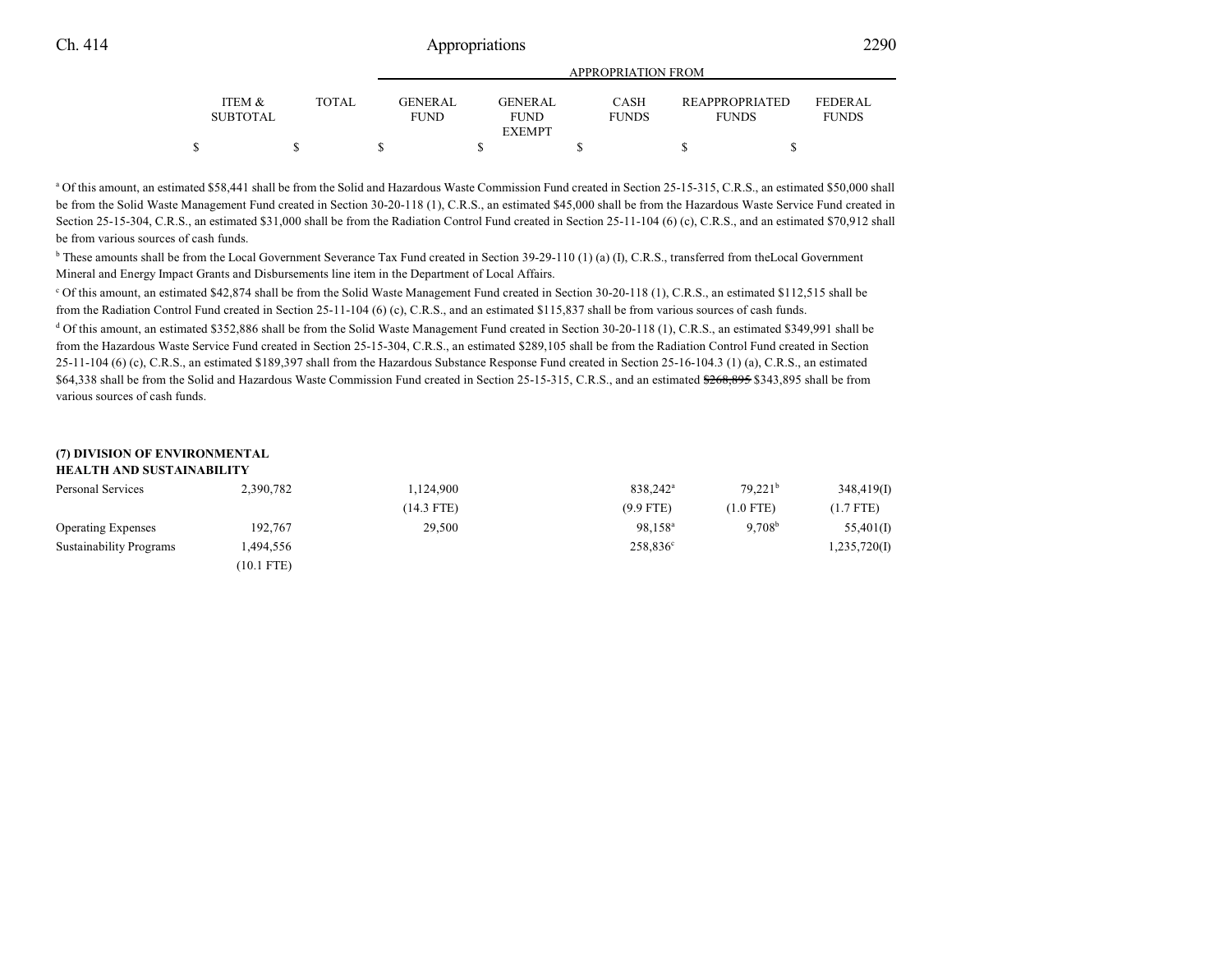| Animal Feeding                   |             |            |                        |            |
|----------------------------------|-------------|------------|------------------------|------------|
| <b>Operations Program</b>        | 470,288     | 99,538     | 370,750 <sup>d</sup>   |            |
|                                  | $(3.5$ FTE) |            |                        |            |
| Recycling Resources              |             |            |                        |            |
| Economic Opportunity             |             |            |                        |            |
| Program                          | 1,854,479   |            | 1,854,479 <sup>e</sup> |            |
|                                  |             |            | $(1.6$ FTE)            |            |
| Oil and Gas                      |             |            |                        |            |
| <b>Consultation Program</b>      | 120,693     |            | $120,693$ <sup>f</sup> |            |
|                                  |             |            | $(1.0$ FTE)            |            |
| Waste Tire Program               | 6,801,812   |            | 6,801,812 <sup>g</sup> |            |
|                                  |             |            | $(1.0$ FTE)            |            |
| <b>Indirect Costs Assessment</b> | 713,546     |            | 455,042 <sup>h</sup>   | 258,504(I) |
|                                  | 813,546     |            | 555,042 <sup>h</sup>   |            |
|                                  |             | 14,038,923 |                        |            |
|                                  |             | 14,138,923 |                        |            |

<sup>a</sup> Of these amounts, an estimated \$693,692 shall be from the Food Protection Cash Fund created in Section 25-4-1608 (1), C.R.S., an estimated \$150,990 shall be from the Wholesale Food Manufacturing and Storage Protection Cash Fund created in Section 25-5-426 (5), C.R.S., an estimated \$38,545 shall be from the Artificial Tanning Device Education Fund created in Section 25-5-1004 (3), C.R.S., an estimated \$22,036 shall be from the Dairy Protection Cash Fund created in Section 25-5.5-107 (7), C.R.S., and an estimated \$31,137 shall be from various sources of cash funds.

<sup>b</sup> Of these amounts, \$77,673 shall be transferred from the Department of Corrections for health related compliance inspections, and \$11,256 shall be transferred from the Instittional Programs Personal Services line item of the Division of Youth Corrections in the Department of Human Services.

c This amount shall be from various sources of cash funds.

<sup>d</sup> Of this amount, an estimated \$312,905 shall be from the Animal Feeding Operations Fund created in Section 25-8-502 (1) (i), C.R.S., and an estimated \$57,845 shall be from the Housed Commercial Swine Feeding Operation Fund created in Section 25-7-138 (6), C.R.S.

e This amount shall be from the Recycling Resources Economic Opportunity Fund created in Section 25-16.5-106.5 (1), C.R.S.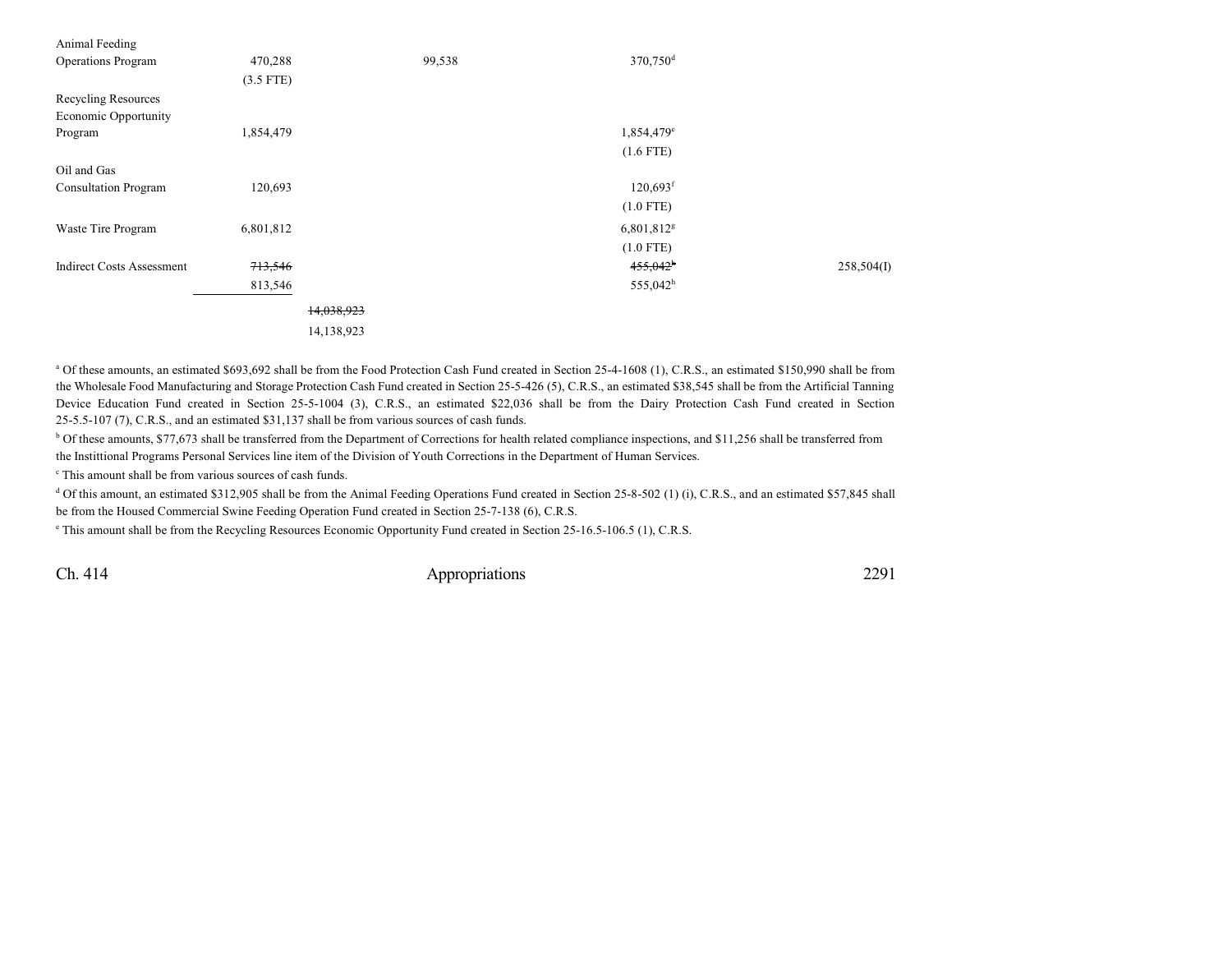|                                      |              | <b>APPROPRIATION FROM</b>     |  |                               |  |                             |  |                                       |                                |
|--------------------------------------|--------------|-------------------------------|--|-------------------------------|--|-----------------------------|--|---------------------------------------|--------------------------------|
| <b>ITEM &amp;</b><br><b>SUBTOTAL</b> | <b>TOTAL</b> | <b>GENERAL</b><br><b>FUND</b> |  | <b>GENERAL</b><br><b>FUND</b> |  | <b>CASH</b><br><b>FUNDS</b> |  | <b>REAPPROPRIATED</b><br><b>FUNDS</b> | <b>FEDERAL</b><br><b>FUNDS</b> |
|                                      |              |                               |  | <b>EXEMPT</b>                 |  |                             |  |                                       |                                |
|                                      |              |                               |  |                               |  |                             |  |                                       |                                |

f This amount shall be from the Oil and Gas Conservation and Environmental Response Fund created in Section 34-60-122 (5), C.R.S.

<sup>g</sup> Of this amount, \$4,866,830 shall be from the Processors and End Users Fund created in Section 25-17-202.5 (1), C.R.S., \$1,620,169 shall be from the Waste Tire Cleanup Fund created in Section 25-17-202.6 (1), C.R.S., and \$314,813 shall be from the Waste Tire Market Development Fund created in Section 25-17-202.9 (1), C.R.S. <sup>h</sup> Of this amount, an estimated \$134,979 shall be from the Food Protection Cash Fund created in Section 25-4-1608 (1), C.R.S., an estimated \$29,406 shall be from the Wholesale Food Manufacturing and Storage Protection Cash Fund created in Section 25-5-426 (5), C.R.S., an estimated \$11,307 shall be from the Artificial Tanning Device Education Fund created in Section 25-5-1004 (3), C.R.S., an estimated \$4,255 shall be from the Dairy Protection Cash Fund created in Section 25-5.5-107 (7), C.R.S., and an estimated \$275,095 \$375,095 shall be from various sources of cash funds.

#### **(9) PREVENTION SERVICES DIVISION**

| (A) Administration       |           |             |                      |             |              |
|--------------------------|-----------|-------------|----------------------|-------------|--------------|
| Administration           | 117,233   | 117,233     |                      |             |              |
|                          |           | $(2.0$ FTE) |                      |             |              |
| Indirect Cost Assessment | 3,392,983 |             | $780,300^*$          | $137,347^b$ | 2,475,336(I) |
|                          | 3,467,983 |             | 855,300 <sup>a</sup> |             |              |
|                          | 3,510,216 |             |                      |             |              |
|                          | 3,585,216 |             |                      |             |              |

a This amount shall be from various sources of cash funds.

<sup>b</sup> This amount shall be from various sources of reappropriated funds.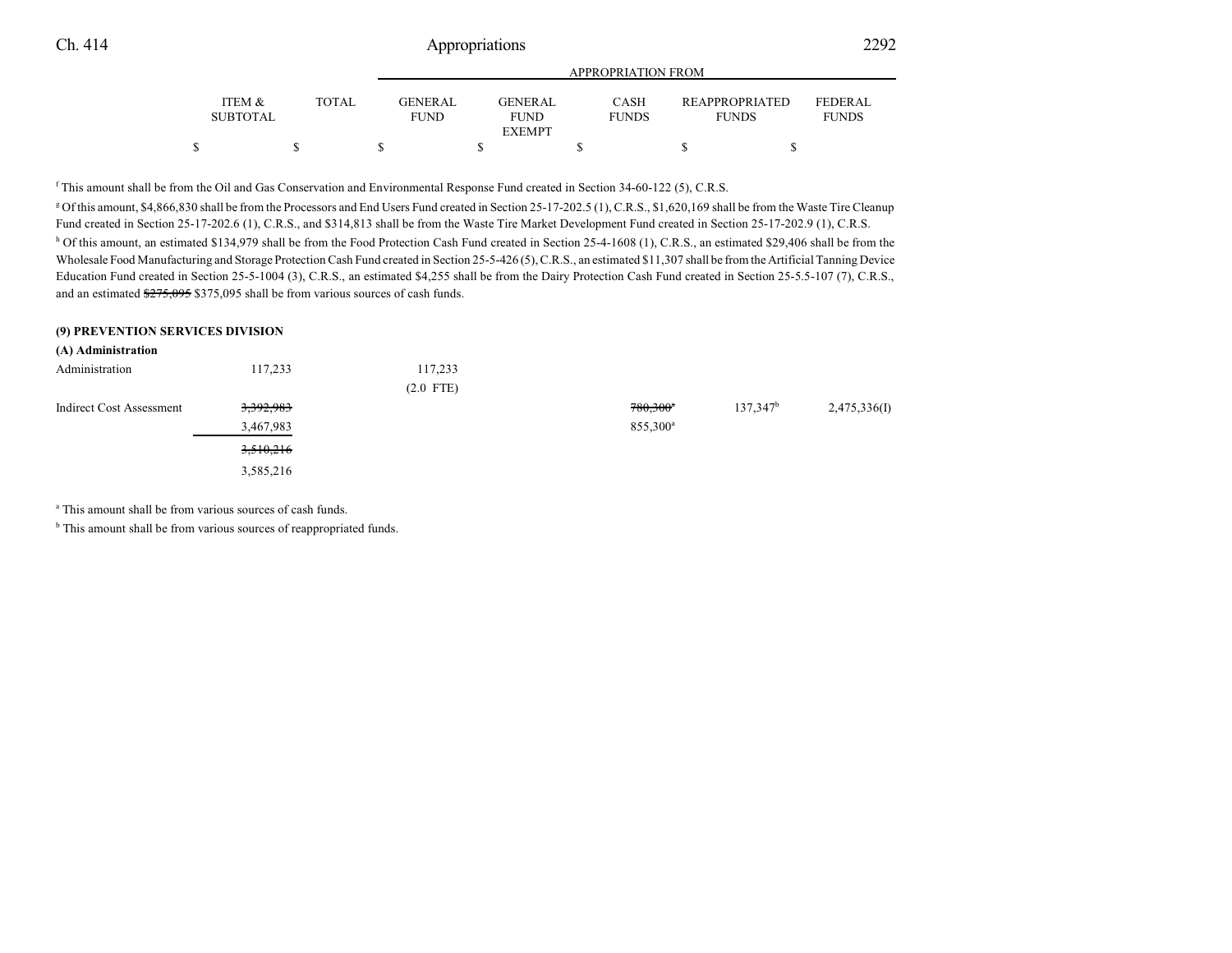### **(10) HEALTH FACILITIES AND EMERGENCY MEDICAL SERVICES DIVISION**

**(C) Indirect Cost**

| Assessment | <del>2,624,046</del> | $.300,564$ <sup>*</sup>          | 569,894 <sup>b</sup> | 753,588(I) |
|------------|----------------------|----------------------------------|----------------------|------------|
|            | 2,749,046            | $4.425.564^{\text{a}}$<br>$\sim$ |                      |            |

a This amount shall be from various sources of cash funds.

<sup>b</sup> This amount shall be from Medicaid funds transferred from the Transfer to Department of Public Health and Environment Facility Survey and Certification line item in the Department of Health Care Policy and Financing.

| <b>TOTALS PART XVI</b> |               |              |                         |               |              |                            |
|------------------------|---------------|--------------|-------------------------|---------------|--------------|----------------------------|
| (PUBLIC HEALTH         |               |              |                         |               |              |                            |
| AND ENVIRONMENT)       | \$464,372,842 | \$27,819,120 | $$441.600$ <sup>a</sup> | \$158,596,625 | \$31,568,086 | <del>\$245,947,411</del>   |
|                        | \$465,148,131 |              |                         | \$159,116,156 | \$32,343,375 | \$245,427,880 <sup>b</sup> |

<sup>a</sup> This amount is not subject to the limitation on General Fund appropriations set forth in Section 24-75-201.1, C.R.S., or any other spending limitation existing in law pursuant to Section 21 (8) of Article X of the State Constitution.

<sup>b</sup> Of this amount, \$222,595,499 \$222,075,968 contains an (I) notation.